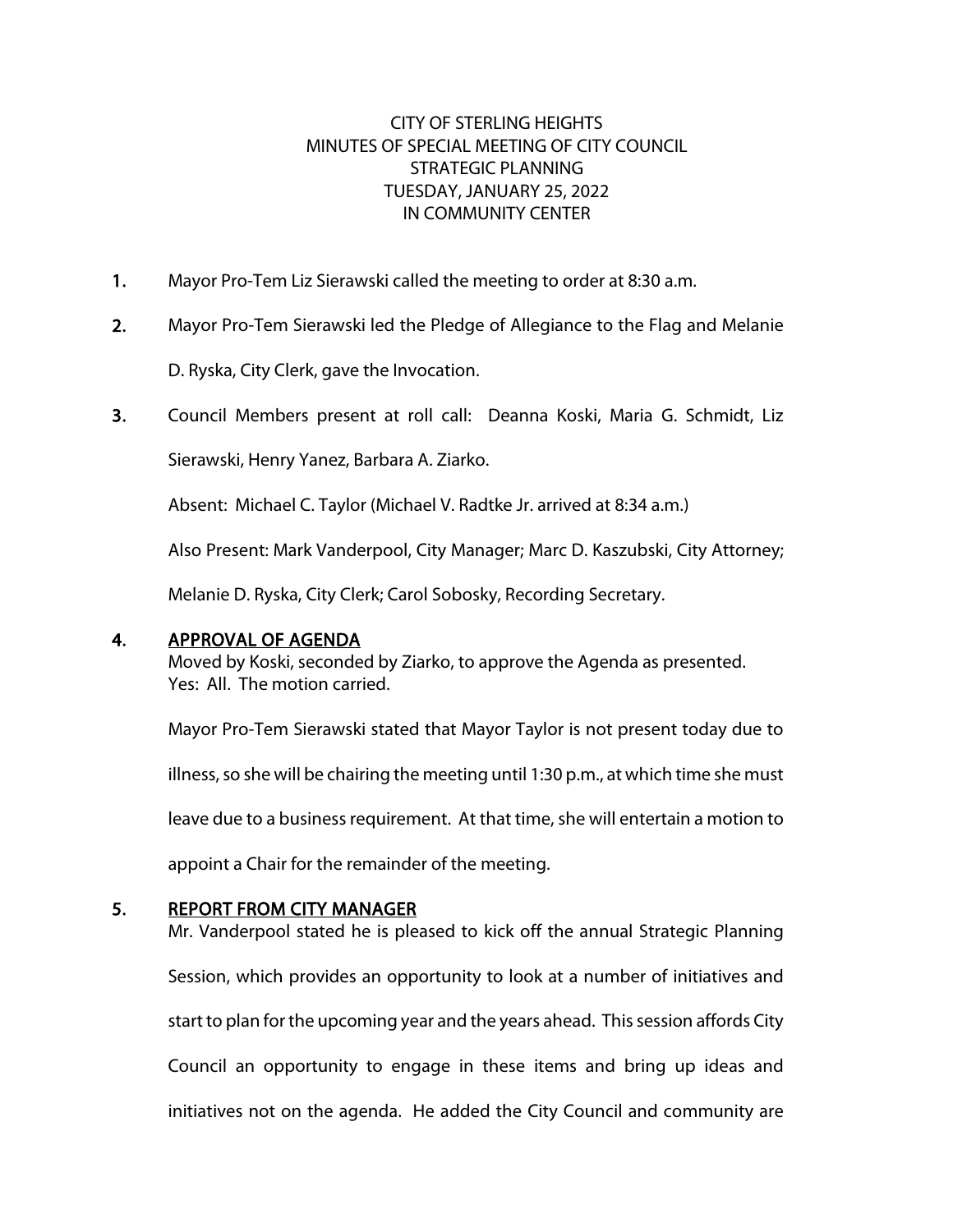provided opportunities to engage throughout the year through the budget hearing process, the regular Council meetings, citizen surveys, and initiatives such as the American Rescue Plan Act (ARPA) funds, where the community is engaged as well. Mr. Vanderpool advised that all of the City's directors are present today, and the meeting is televised live. He encouraged residents who are not present but watching the meeting to email him or any of the Council members or call at (586) 446-CITY to share their thoughts, feedback, and questions.

## 6. STRATEGIC PLANNING PRESENTATION A. With a focus on 2040…evolving, improving and resiliency

Mr. Vanderpool stated it is hard to believe that the City has been into the Visioning 2030 for a number of years, and that has paid some unbelievable dividends for the City. He stressed that visioning is so important, and the 2030 Visioning plan was centered on quality-of-life amenities, community growth, stability, core services, and technology. He reviewed the 2030 Visioning Statement and the set of Guiding Principles and explained that everything they have been doing over the last six or seven years since this plan was developed has been centered on this statement. He cited an example on one of the principles, "well-maintained and aesthetically-pleasing roads and green spaces," and pointed out when a road is being done, it is not just paved over, but they look at the entire roadway, including sidewalks, landscaping, trees, traffic signalization, etc. They will be talking about how they transition to the next phase and go from Visioning 2030 to Visioning 2040.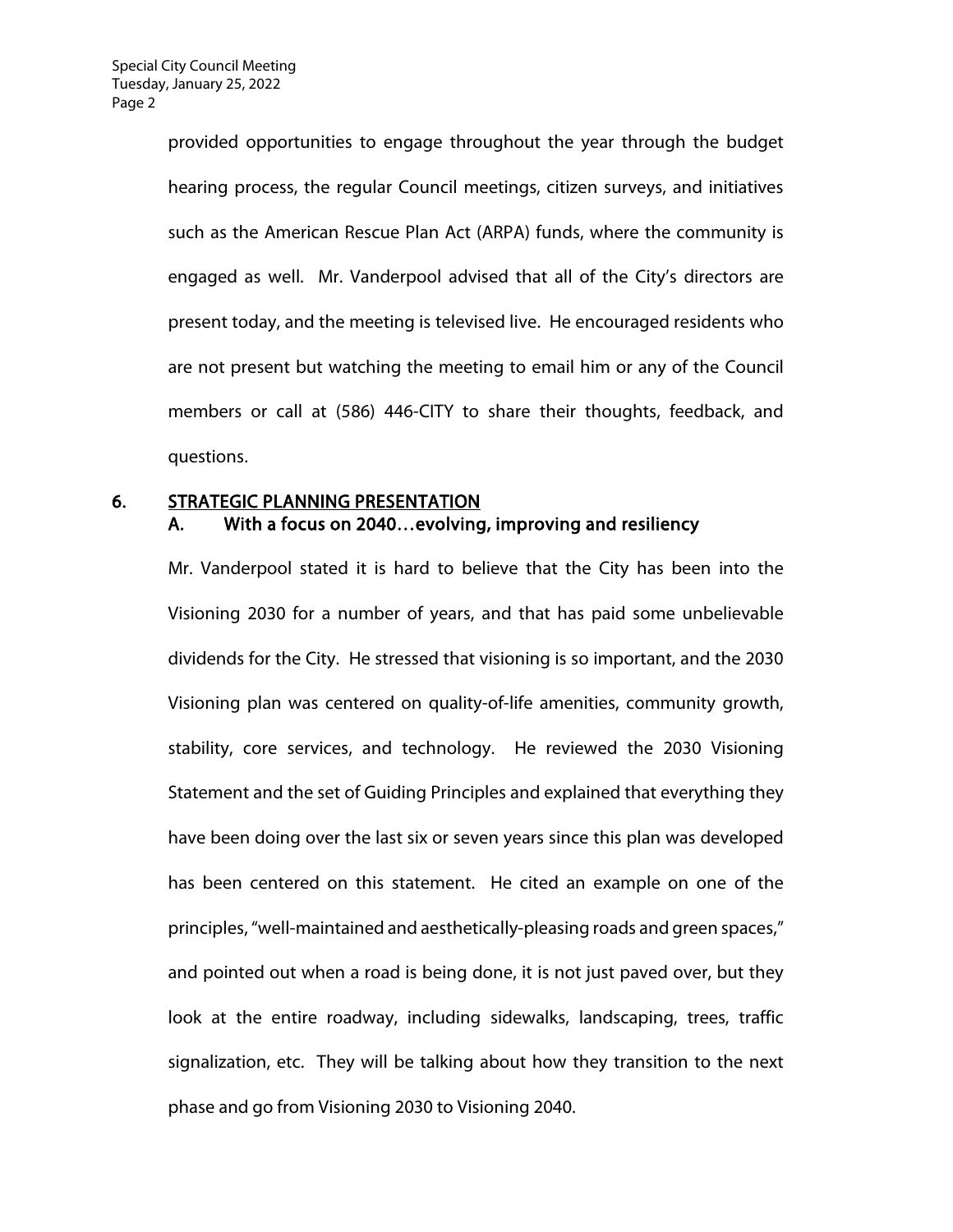# B. Visioning 2040…refining and improving the Sterling Heights strategic plan

### i. Visioning 2030…a look back, accomplishments, a look to the future

Mr. Vanderpool stated before they go into creating Visioning 2040, they need to look at how they are doing with their seven guiding principles on Visioning 2030. He invited Assistant City Manager Jeff Bahorski to lead this discussion, adding that Mr. Bahorski, along with all of the City's directors and their Visioning team, is instrumental and very involved leading the way through establishing their 2030 plan.

Assistant City Manager Jeff Bahorski quoted Sir Winston Churchill, "However beautiful the strategy, you should occasionally look at the results." He felt Visioning 2030 has produced outstanding results, noting that Sterling Heights is well on its way to becoming a vibrant, inclusive community for residents and businesses that is safe, active, progressive, and distinctive. He led an examination of the seven guiding principles to see how the City has done in turning the vision into a reality over the past several years. He provided a "report card" overview of each of the guiding principles and a grade on each one, explaining the reason for each particular grade and citing examples that backed up the grade. The grades for each of the guiding principles were A's and A+'s, with a B given on Guiding Principle 4, which is "Focal points that are both public and private to serve as destinations for residents and visitors". Mr. Bahorski felt this principle is a little more challenging since the private sector has a role to play, and while the City has done well with the Clinton River and Dodge Park to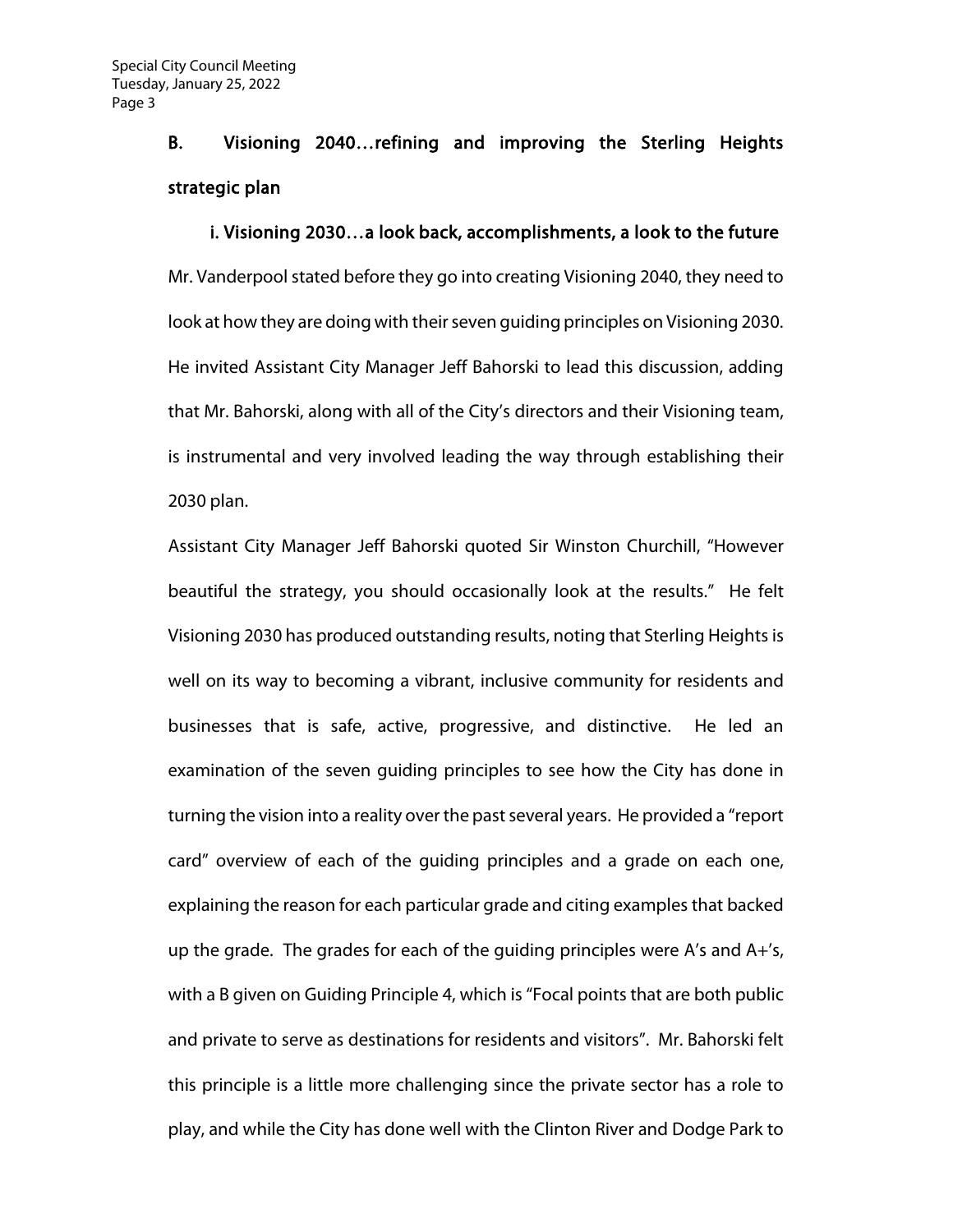draw residents and visitors, there is more work to be done. He pointed out the redevelopment of Lakeside Mall has the potential to be a significant focal point and regional magnet for the City, but the process is complicated and will be long-term, although they are making progress. He noted a grade of B+ on Guiding Principle 7, which is "Destination for high-tech and emerging industries and entrepreneurs". He noted this is an area where the City can create an environment for success, but there are many market factors that will determine the success or failure. He stressed the City has a lot of economic development successes, shown by the incredibly low vacancy rate, and he noted that a presentation will be given later this morning by April Boyle, Senior Advisor for Entrepreneurship, and Innovation at Velocity, outlining the process for a new strategic plan with a renewed focus on entrepreneurial services.

Mr. Bahorski felt these are overall good grades, although it is subjective, and some grades may be slightly higher and others slightly lower. He explained why it is important to move on to Visioning 2040 and "not just stay the course". They need to navigate the threats and be prepared, with the local examples of the Great Recession and the more recent pandemic. He talked about opportunity, and he commended each person at the table for playing a role in transforming Sterling Heights over the past six years from a city that used to promote itself as a cheap place to live, into a city that has recently been voted a best place for millennials. It is a City with award-winning parks and recreational opportunities and programs, and a community that is a destination for many seeking a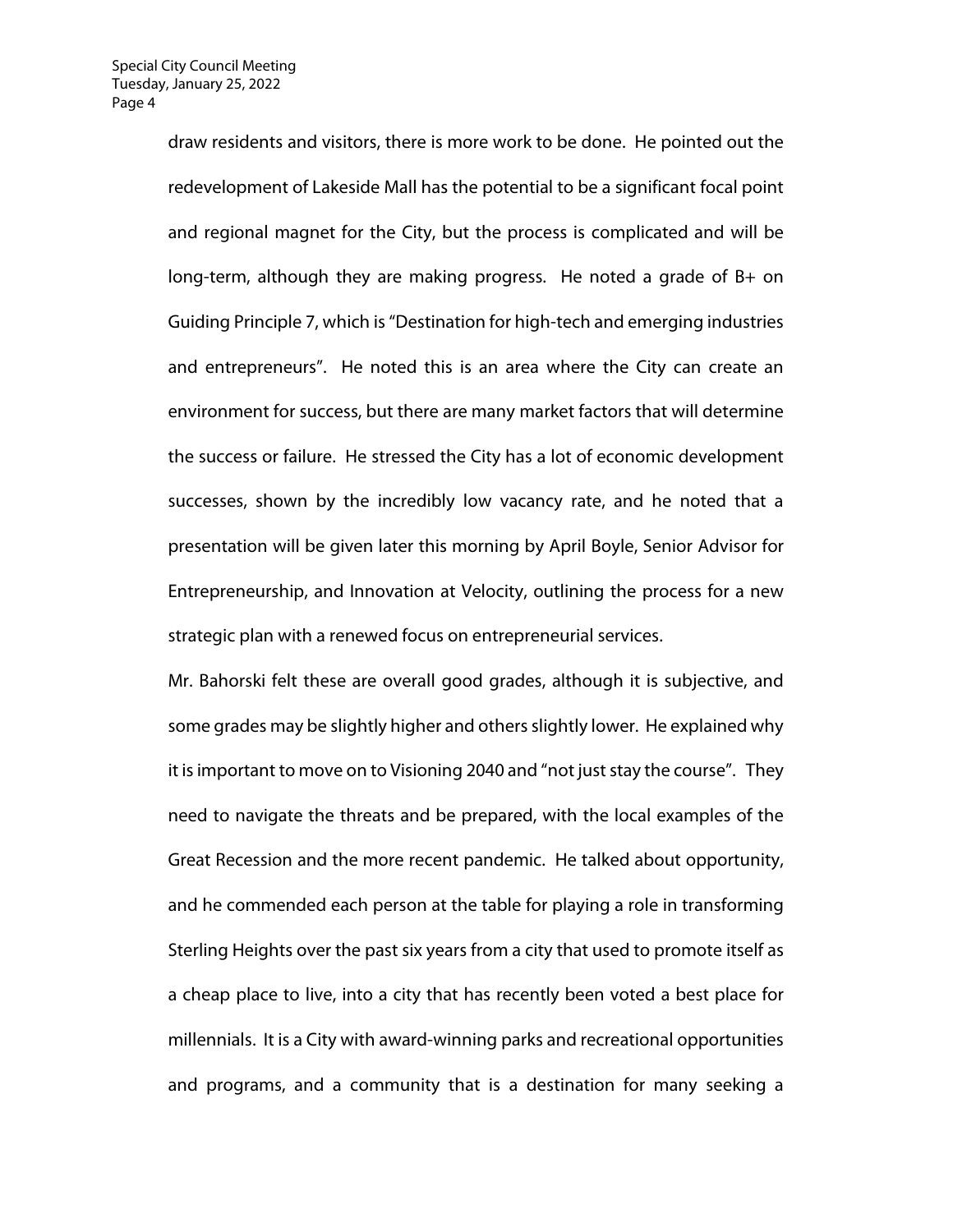welcoming place to call "home." He concluded with a quote from author Peter

Kageyama, in his book, For the Love of Cities.

"…no one ever fell in love with a city because they fixed the potholes. We fall in love with a place because of some emotional connection; often a small and seemingly insignificant thing that makes us smile, that speaks to our hearts and appeals to our higher nature."

Mr. Vanderpool explained the reason they went through the report card process is they want everyone to know Administration and Council go through these planning processes and implement the plans. He assured they are not going to get Visioning 2040 done this morning, but the purpose of these discussions is to start thinking about it, adding it will take the next year to look at it and bring back something meaningful.

#### ii. Introduction

Mr. Vanderpool stated he is pleased to introduce Ms. Becky Davenport, the facilitator for Strategiz and one of the founding members. He provided some background of Strategiz, adding they have supported Metro Detroit organizations over the past nine years, and he also provided some brief information on Ms. Davenport's credentials and achievements.

Ms. Becky Davenport, of Strategiz, stated she is pleased to be here, and she provided a brief background of her history with Strategiz and strategic planning. She indicated she has done a lot of work with downtown Detroit partnership, and she cited specific projects on which she worked.

iii. Creating Visioning 2040…The Strategic Vision and Plan for Sterling Heights' future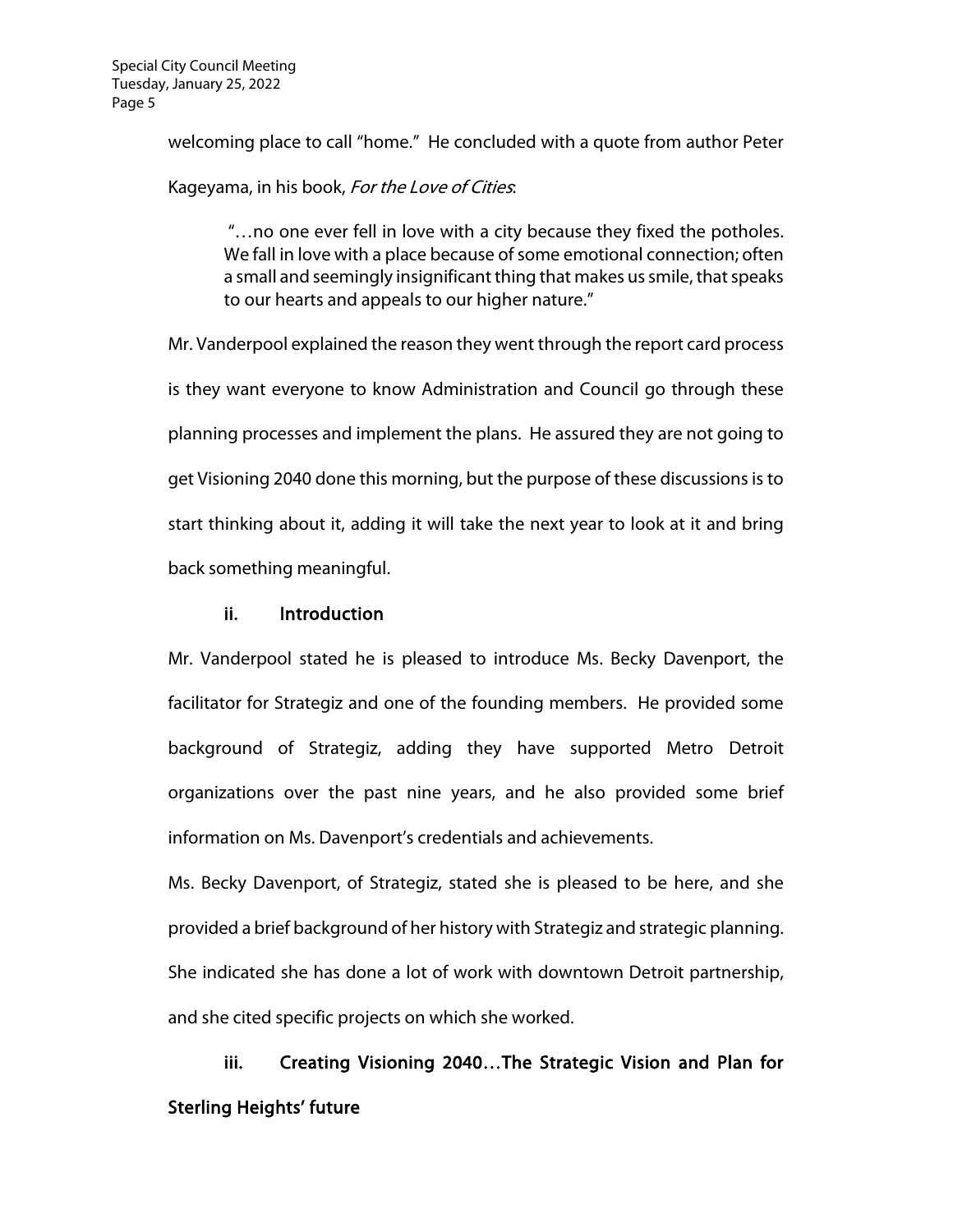Ms. Davenport emphasized it is so important for a city to have a vision, and without a plan or roadmap, it is unlikely they will ever reach their goals. The world is always changing, so the target is moveable and unpredictable, but having a strategic plan and vision ensures the focus is there and they can stay the course. She admitted visioning is probably the most difficult part of strategic planning, but it can be the most rewarding as well.

Ms. Davenport reviewed some population demographics of Sterling Heights provided by SEMCOG, broken down by age groups, and she pointed out that the overall population in Sterling Heights is anticipated to rise by 2.4 percent by 2040. While it is anticipated that population for most age groups in Sterling Heights will decrease by 2040, the group between the ages of 65 to 84 is anticipated to go up 10 percent, and the age group of 85 and up is anticipated to rise by 150 percent. She noted that Sterling Heights is the fourth largest city in the State of Michigan, and that is a good position to be, especially in the Metro Detroit area. She encouraged them to think of their role as a leader and be a part of what Southeastern Michigan looks like. They also need to look at trends such as people eating out more at restaurants, shopping more online than in brickand-mortar stores, and what that will mean for the City in 2040.

Ms. Davenport talked about eight key urban trends for consideration as they move toward the future: The 15-minute city; Green Public Spaces; Smart Health Communities; Inclusive Services and Planning; Innovation Driven Ecosystem; Hyper-Local Economy; Sustainable Buildings & Infrastructure; and Automated City Operations and Data-Driven Planning. She explained each of these, citing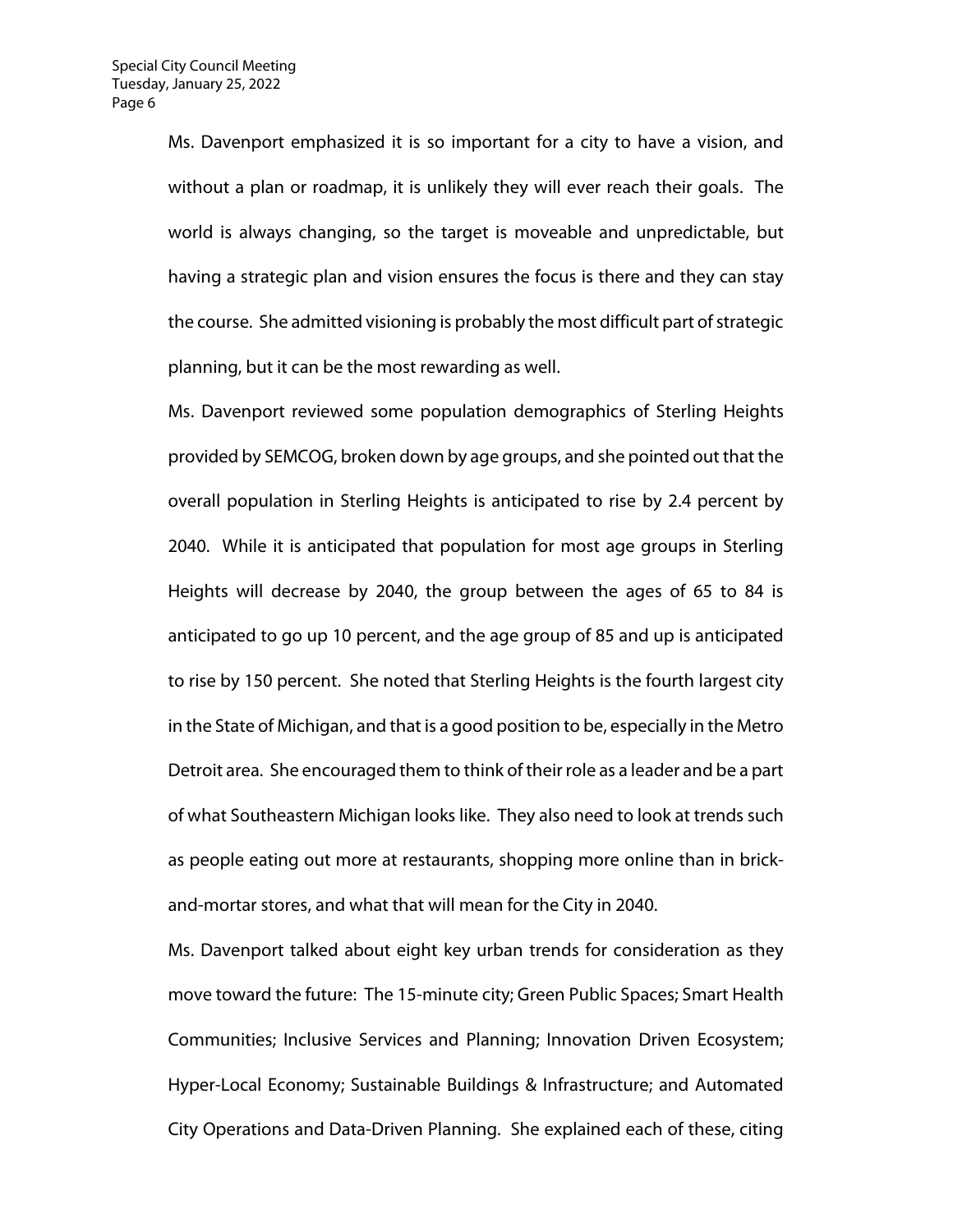examples and their benefits in a community. She provided the example of how important green space along the lakefront was to her when living in Downtown Chicago, and how it contributed to the quality of life for residents living in highrise buildings in the city. She talked about the importance of healthy lifestyles and ways cities can take part in that.

Ms. Davenport led the group in an audience interaction polling exercise [\(www.slido.com\)](http://www.slido.com/) where she asked each person to rate these eight urban trends in order from what they felt was most important to least important. She reviewed the results, noting that as a group, the number one trend was Green Public Spaces, followed by 15 Minute City, Inclusive Services and Planning, Sustainable Buildings and Infrastructure, Automated City Operations and Data-Driven Planning, with Smart Health Communities and Innovation Driven Ecosystem tying for seventh place.

Mayor Pro-Tem Sierawski stated she was a little surprised at the results, noting that although Green Public Spaces are important and are highly valued, she felt the number one trend would be Smart Health Communities since she is a nurse.

# iv. The Visioning 2040 Process…Designing the Road Map using SWOT analysis

Ms. Davenport talked about the framework for strategic planning and how it works. She noted at the top, they have the Big Hairy Audacious Goals (BHAGs), which is their vision statement, or long-term goals, which drive the plan. The next step is the Strategic Initiatives, which helps them achieve the long-term goals, and Specific Measurable Attainable Realistic Time-bound (SMART) Goals,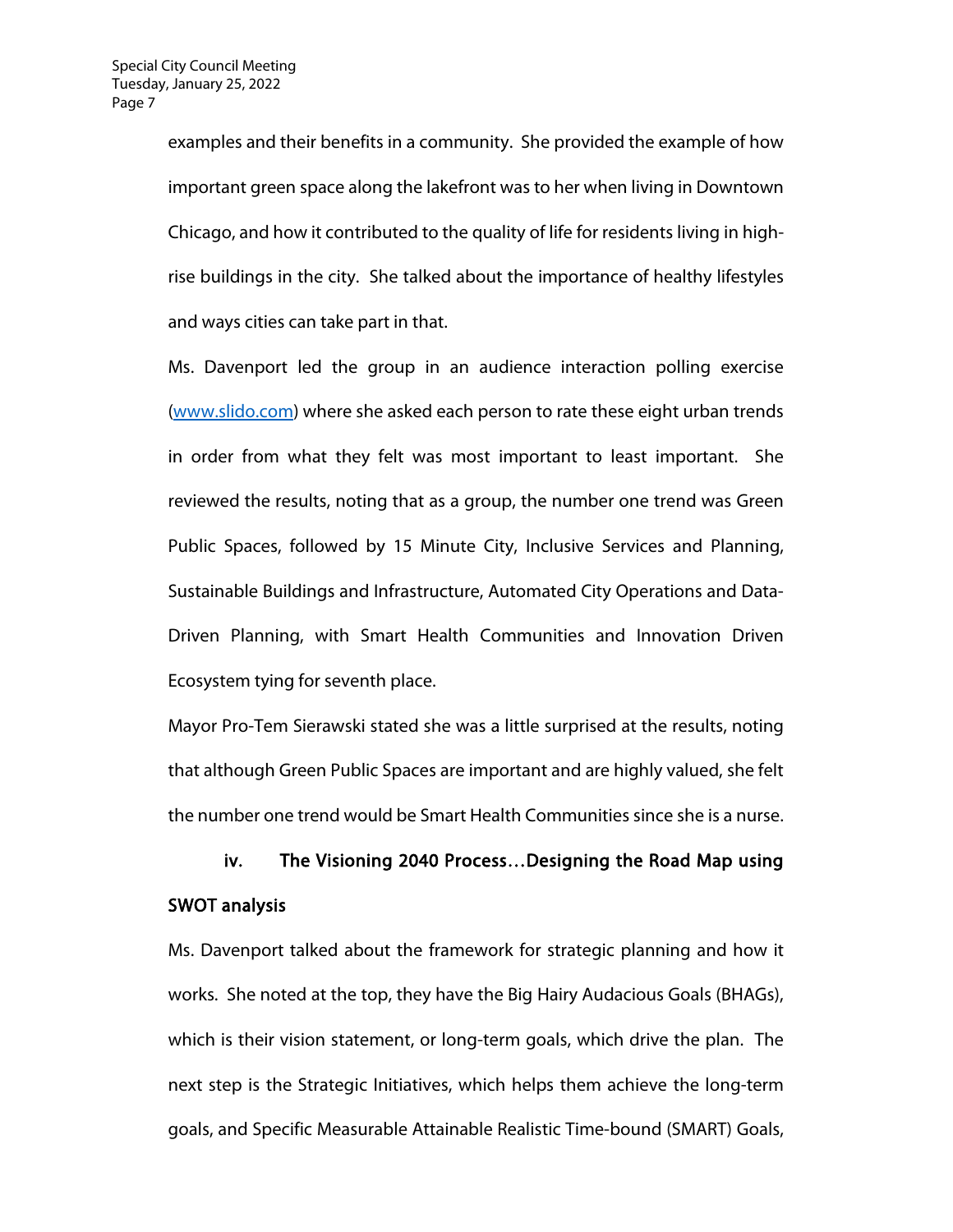which are looked at every year and serve as a building block. She explained that all of these provide the framework for them to assess their long-term progress and success, and the organization's mission, vision, and core values are what

hold up this process.

Ms. Davenport led a group exercise in a "SWOT" analysis, which stands for

Strengths, Weaknesses (or Challenges), Opportunities, and Threats. The

following is a summary of the input provided for each of these categories:

Strengths: dedicated team; collaboration; leadership on all levels, innovation; dedicated to diversity, equity, and inclusion (DEI); fiscal responsibility; continuous improvement and achievement; forwardthinking; engages residents; provides excellent customer service; strong employee retention; the City's position regionally with industrial and commercial developments; number and quality of amenities.

Challenges: diversity, equity, and inclusion (DEI); engaging residents; standing on our own rather than "just another suburb of Detroit"; demographics and keeping young people in the City; need to attract workers; changing economy in a "built-out" community; redevelopment and doing it correctly; number of different languages spoken by residents in the City; keeping the strengths as strengths, making sure they have the right organizational resources; recruitment of public safety personnel; regional infrastructure, with an aging infrastructure; aging housing stock, with people looking for newer, larger homes; lack of nonmotorized transportation options.

Opportunities: transform North Van Dyke area and the northeast quadrant, specifically Lakeside Mall area; transform all of the commercial corridors; encourage the young people who are coming in and surprised at all the amenities offered to be ambassadors to bring in more young people; collaboration with regional resources; property values are very strong in manufacturing, commercial, and residential; many of the homes are older, smaller homes, which provide affordable housing stock; amenities for aging population, and making sure they are easily accessible; cultural diversity.

Threats: complacency; threat of unknown (i.e., Covid pandemic); economy and inflation, which are beyond the control of the City; changing job market; attracting new employees; lack of cooperation at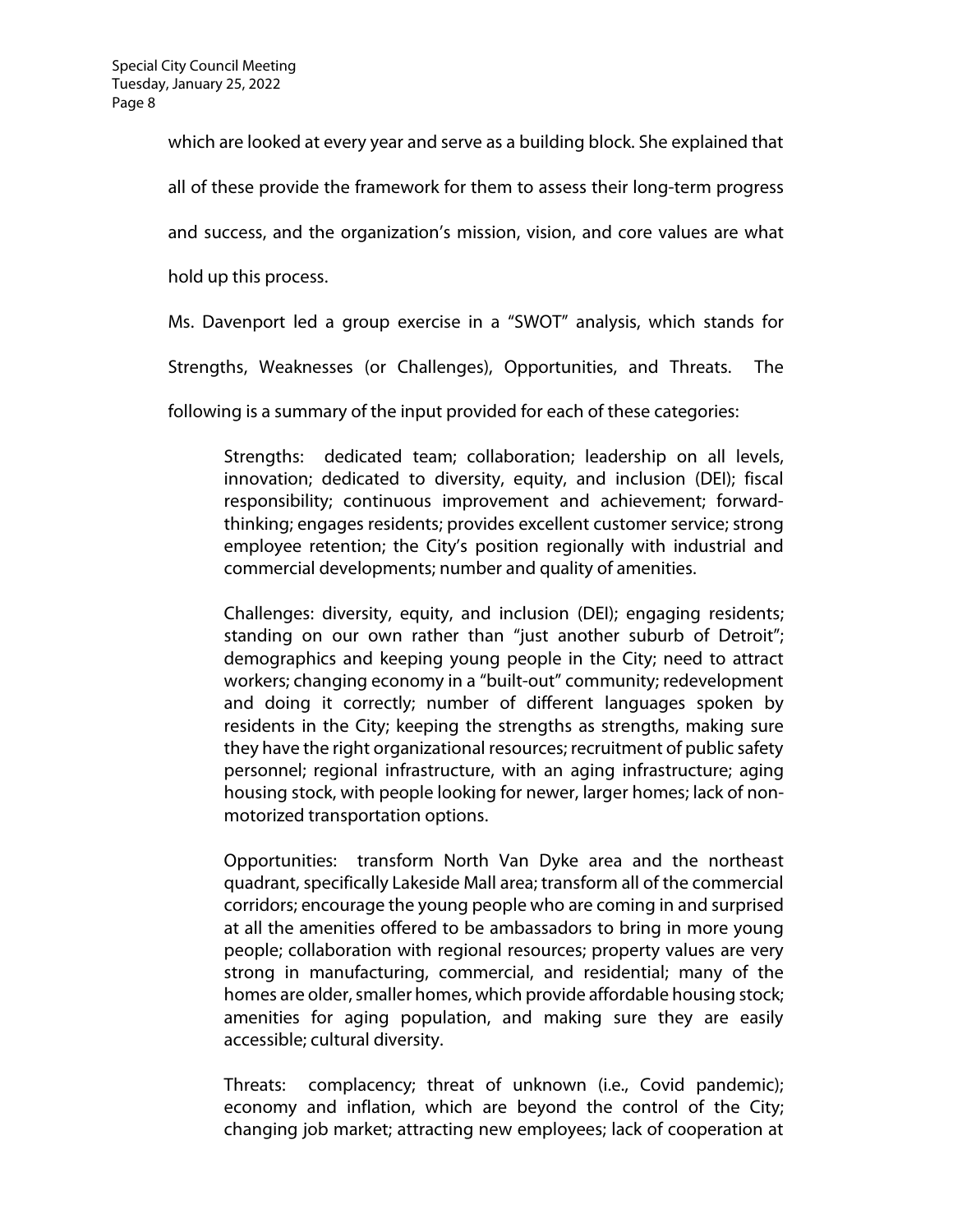all levels of government, and a divided country; current tax structure may not generate enough money for the City; morale of citizens and employees, noting employees are happy now but City prides itself on "doing more with less"; have to be careful they do not "do less with less"; competition among communities; people working remotely means they do not have to live near work; changeover of leadership can change the vision of the City.

Ms. Davenport led another Slido exercise, asking each participant to write up to five words representing what they feel success will look like for Sterling Heights in 2040. Upon completion of the exercise, the words that came up the most were "inclusive," "safe," "innovative," "vibrant," and "affordable." She indicated that concludes her presentation, and she thanked the City for the opportunity to speak.

### v. The Timeline

Mr. Vanderpool thanked Ms. Davenport for her presentation. He indicated that this is a process they will be going through in the next year with the community, but he anticipated their input will be a reflection of what they did this morning and he did not feel there will be much deviation. He assured they are not throwing their Visioning 2030 plan out, but they are trying to build on that for the Visioning 2040 plan.

Mayor Pro-Tem Sierawski opened the floor for comments or questions from the audience and those in attendance, but no one spoke.

The meeting recessed at 9:51 and reconvened at 10:05 a.m.

## C. Entrepreneurial services…a revitalized focus for Velocity

Mr. Vanderpool stated this section focuses on entrepreneurial efforts in the City, primarily focused on the Velocity Collaboration Center. He explained they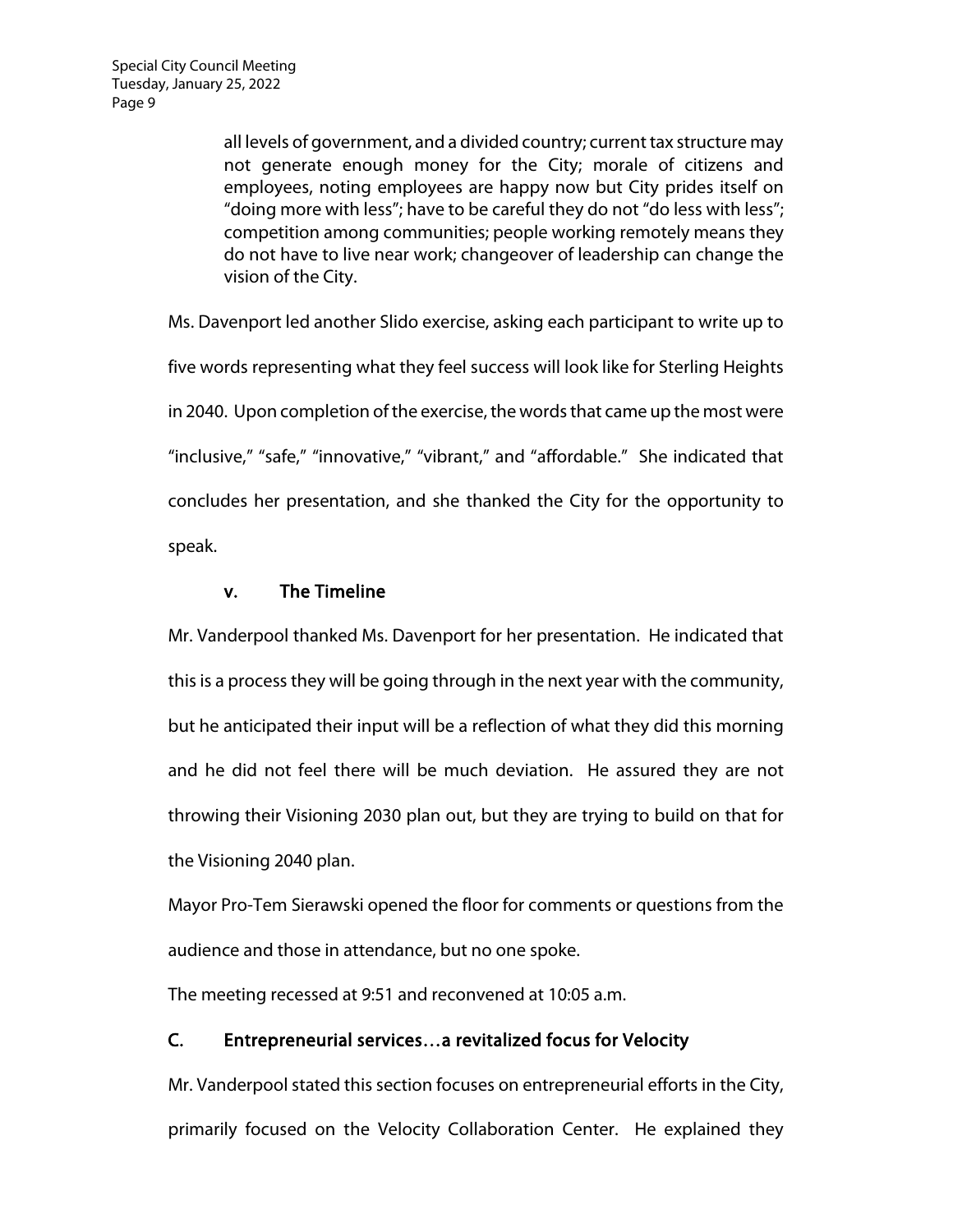established the Velocity Collaboration Center in 2008, with the idea to foster an economic system to help small businesses and start-up businesses to grow and hopefully expand. He acknowledged sometimes these economic initiatives do not follow municipal boundaries, but they want to do whatever they can in Sterling Heights to foster growth. He stressed the manufacturing and commercial economic environment in Sterling Heights is very strong. He invited Senior Economic Development Advisor Luke Bonner to talk about some new initiatives.

Senior Economic Development Advisor Luke Bonner talked about the Velocity Center, and he provided a history of that center, which started in 2008 when the State legislature provided for the creation of SmartZones, designed to create clusters of technology, business, research, and industrial development throughout the state, and they are intended to create partnerships between municipalities, universities, and business by creating an environment of cooperation and innovation. They closed out their final reports to the Federal and Economic Development Administration, the agency that granted \$411,000 to the City to make the revisions to the former Ford UAW daycare facility for this purpose. In that final report from Oakland University, they indicated that between 2010 and 2020, the Incubator Program SmartZone at Velocity was responsible for creating 280 jobs.

Mr. Bonner explained the program is focused on technology manufacturing. He outlined the five areas that are benefited from entrepreneurship and business incubation in economic development, including the following: accelerates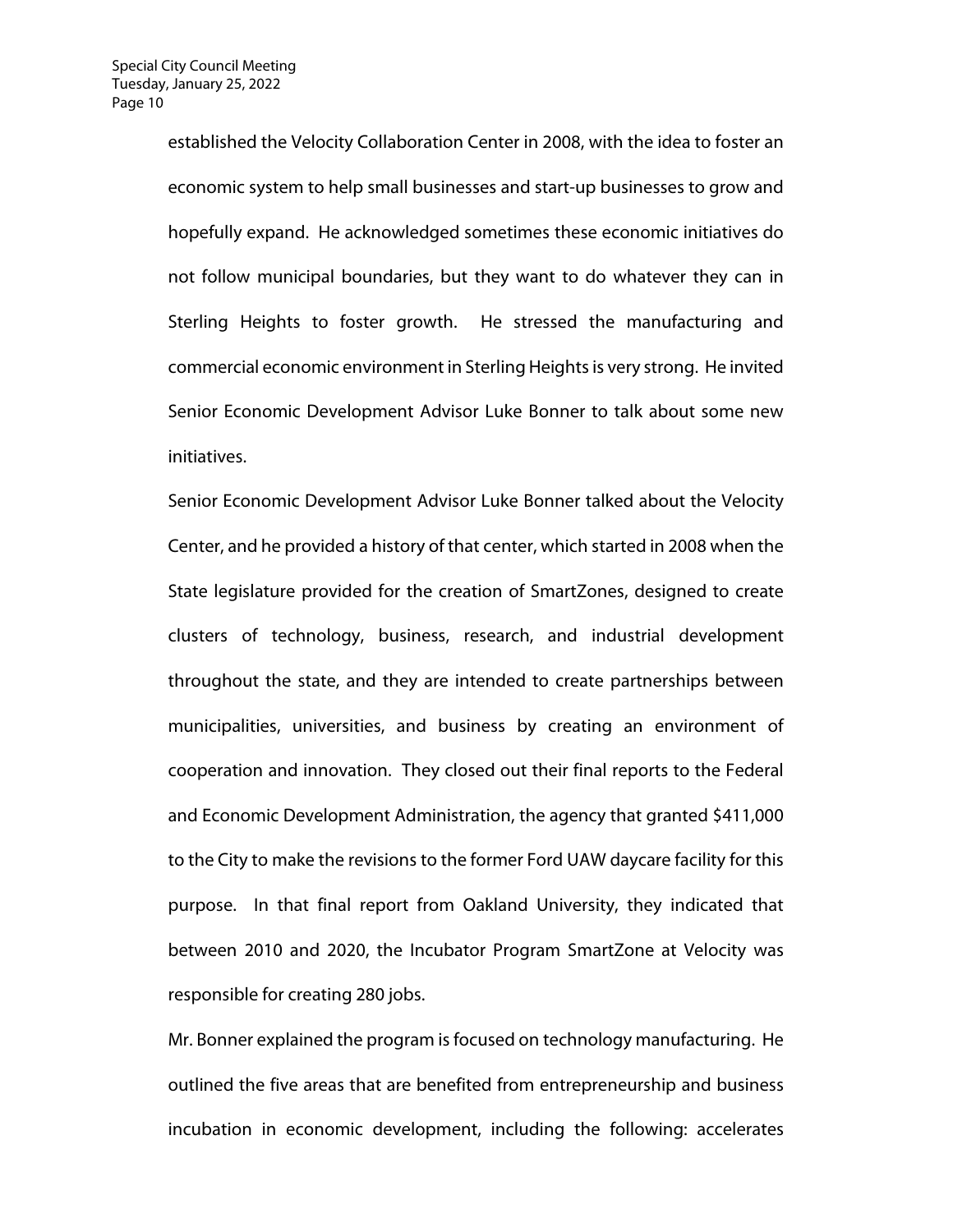economic growth; promotes innovation; can impact social change; promotes research and industrial development; and develops and improves existing businesses.

Mr. Bonner explained that in 2021 and continuing into this year, they have embarked on a marketing initiative for the City's industrial corridor, which is located from 14 Mile Road north to the City's southern border and encompasses the area between Van Dyke Avenue and Mound Road. He stated there are nearly 60,000 jobs in this corridor, and almost 30 million square feet of industrial and high-tech space with low vacancy, low unemployment, and the economic impact of the companies in this area includes approximately \$30 billion of import and export activity in these six square miles alone. He added that signage was installed a few years ago reflecting a high-tech theme as the "Sterling Innovation District" that delineates this area from the rest of the City. They are creating a narrative and brand identity, and he showed slides depicting the new brand identity logo, emphasizing the Velocity Center is a major catalyst of economic development activity in the Sterling Innovation District. Mr. Bonner provided some information on the improvements that have been made, as well as new ideas and opportunities for the Velocity Center and the City's entrepreneurship program in partnership with the Michigan Economic Development under the State's SmartZone program. He talked about the renovation and opening of The Element, a co-working space that was formerly the commercial kitchen. The Element provides many great flexible, low-cost, and temporary options for entrepreneurs and single business owners and is a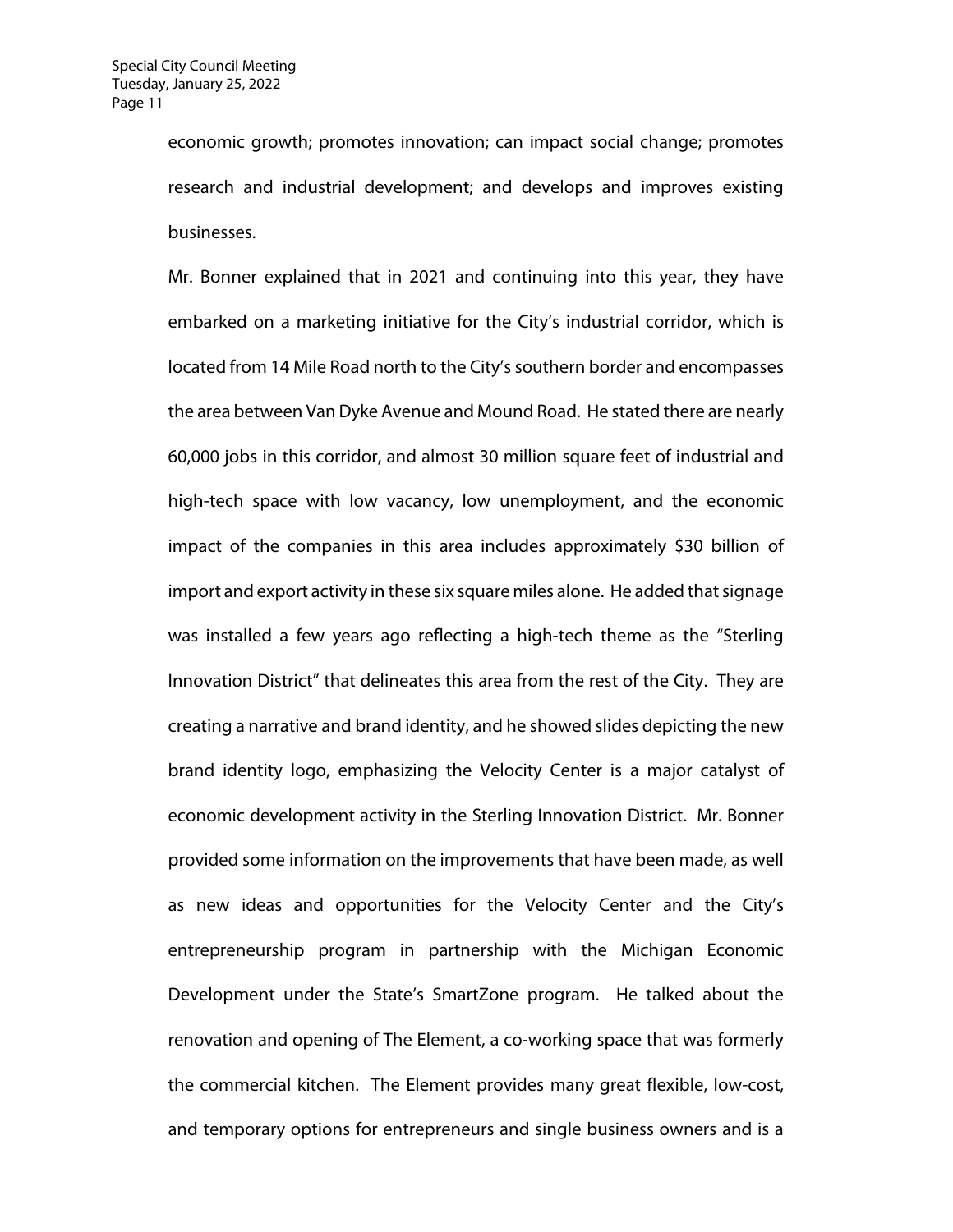great place to network with others. A new tenant and partner to the City, the Macomb Robotics Collaboration Center (nka Macomb Automotive Robotics Zone, or MARZ) has also moved in. They are a non-profit organization dedicated to STEM programming for K-12 partners, as well as industry partners, to help build the talent and workforce of the future.

Mr. Bonner welcomed Ms. April Boyle, recently contracted with the Local Development Finance Authority as the Senior Advisor for Entrepreneurship and Innovation. He provided some of her background in the City of Detroit.

Ms. April Boyle stated she has been involved in innovation and entrepreneurship for over ten years and is founder and former Executive Director of Build Institute and D:hive, an award-winning and nationally-recognized incubator accelerator and entrepreneurship center in Detroit and other communities. She explained through her work, she would be focused on building an entrepreneurial ecosystem in Sterling Heights and throughout Macomb County, with the hub being the Velocity Center. She stressed this is critical, and their public image is also important to let people know this is available through news, media, and education. They would be developing and investing in individuals and companies, which includes training, mentorship, coaches, offering technical assistance, and more. Ms. Boyle outlined this is important because it creates jobs, improves productivity and quality of life by retaining and attracting talent, and spurs innovation, enabling solutions to pressing challenges, such as climate change, poverty, and health issues with an aging population.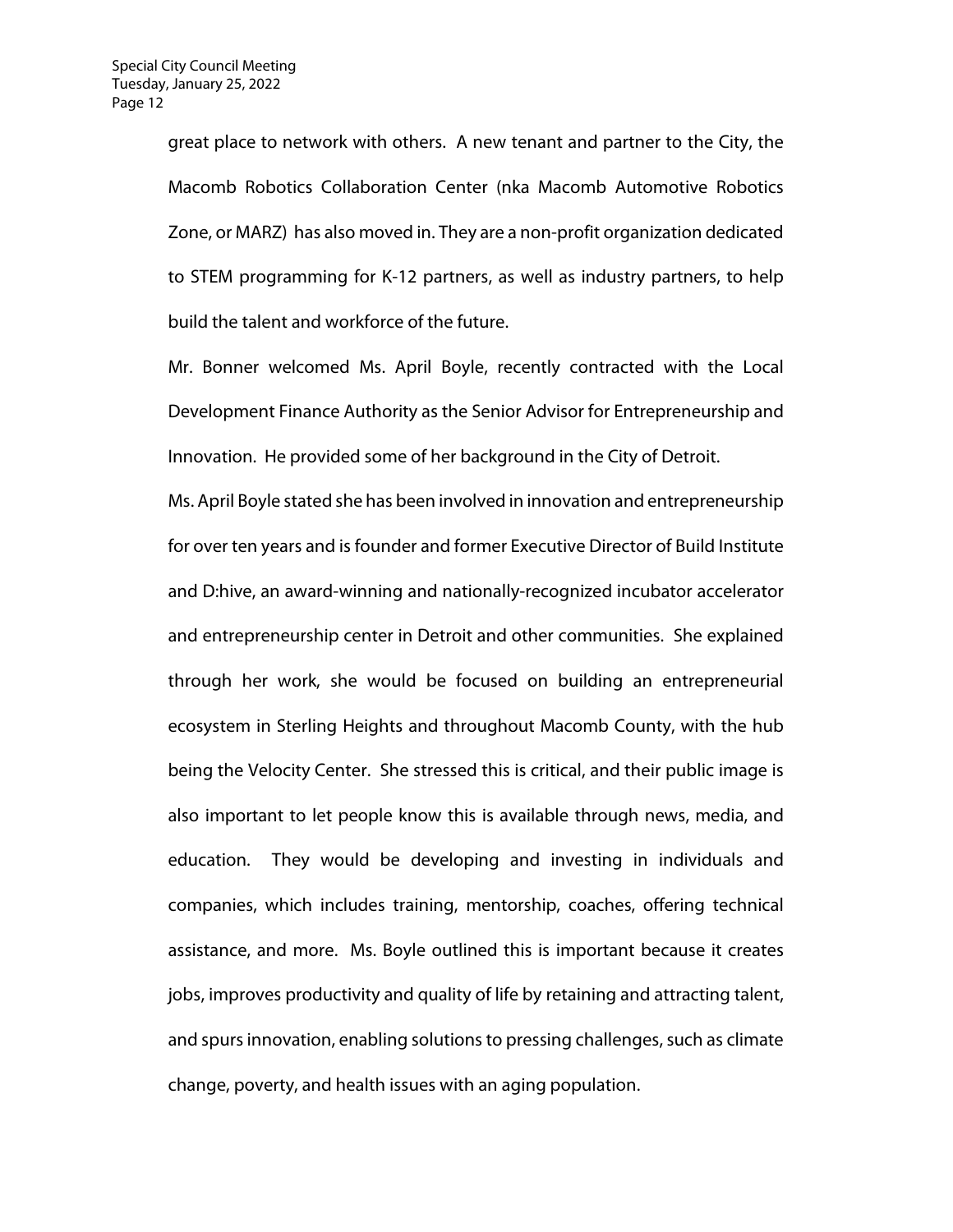Ms. Boyle noted the City has a unique opportunity in this region, noting that southeast Michigan is an emerging ecosystem by Venture Capital Valuation, and this region has produced five unicorns in the last five years. She clarified that a "unicorn" is a company worth over \$1 billion. Another opportunity is sector disruption because of Covid 19 and other factors such as advances in technology. She noted there will be historic public, private, and philanthropic investment in entrepreneurship and innovation, and it is important to be ready to take advantage of that opportunity. She explained there is a team of local partners, and they will be updating their vision, mission, and core values for the Velocity Center, doing a SWOT analysis, zeroing in on their target market, producing an executive summary, and understanding programming, and the budgeting and staff for that execution. They will be producing interviews and getting feedback from the community and entrepreneurs, stressing that this is a team effort. They will be updating their brand and website and will focus on data, analytics, and storytelling. They need to understand their strategic initiatives and goals. She explained it is important to have a public resource guide so the businesses and core organizations are collaborating and communicating, and it a transparent, easy-to-use process for entrepreneurs to navigate. It will help them to be efficient in using their resources.

Ms. Boyle explained that she has only been in this position for about six weeks, so she is still listening and learning. She provided her email information and added she would love to meet with everyone to discuss their ideas about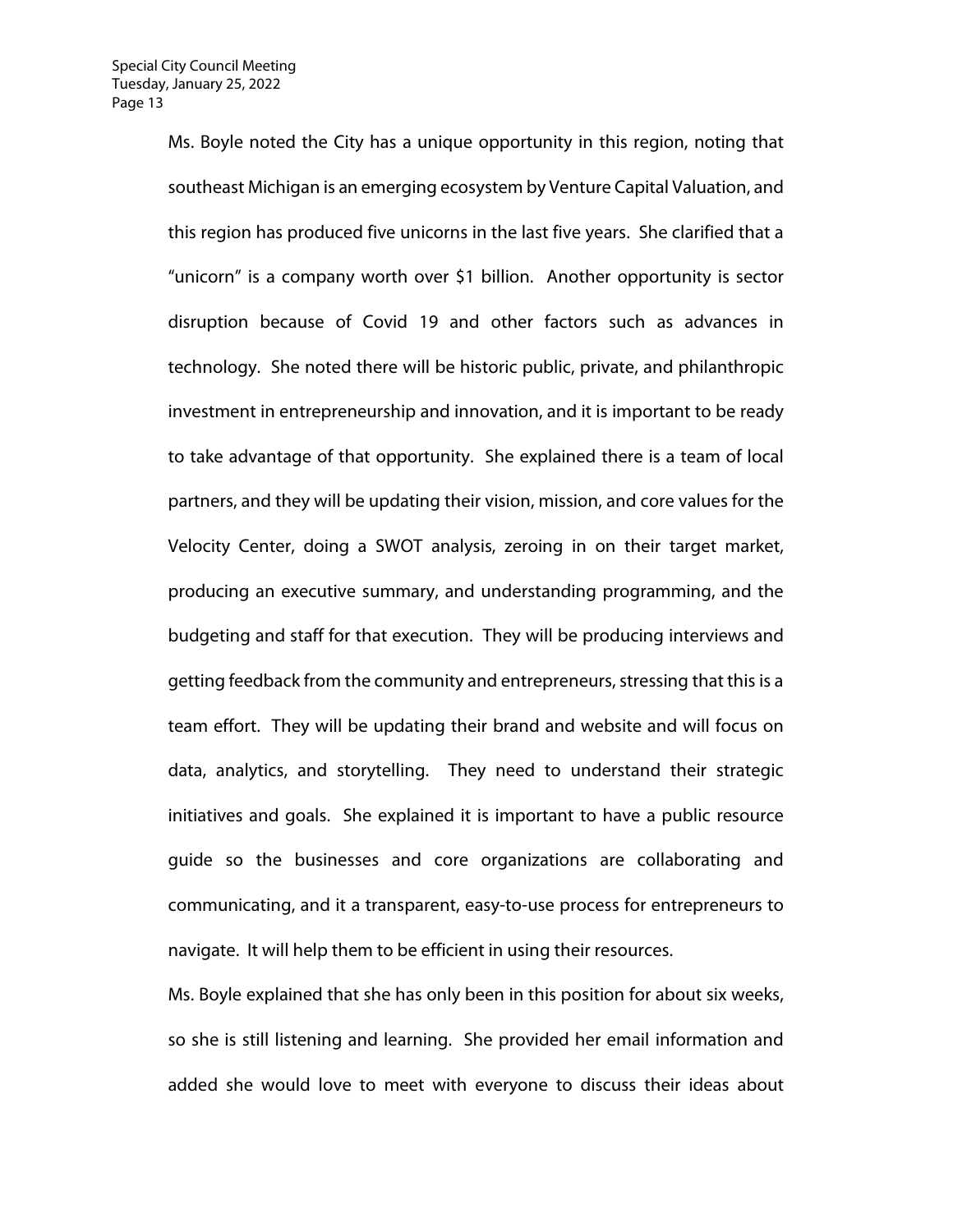making Sterling Heights a place for entrepreneurship, small business, and hightech business growth as well.

Mr. Vanderpool stated the City is fortunate to have Ms. Boyle on board with them. He commended City Council and the entire leadership team, noting that they spend a lot of time focusing on their major corporate players in the City, including Stellantis and Ford He cited the example of when the former Chrysler plant was scheduled to close, and the City Council established a broad base and task force, including representatives from the Governor's office and others, and it is the only example in the country of where Chrysler bought back a plant out of bankruptcy because of the City's efforts. He added these large corporations are a huge part of the City's tax base, and is also why property taxes, especially for residential properties, are so low. He stressed it is also extremely important to focus on the small businesses and start-up companies that make up the vast majority of employment, estimated to be about 70 percent in terms of economic impact to their economy. He is glad they have the Velocity Center, and he thanked the Mayor and City Council for their leadership in this area, because it is paying dividends and they are headed in the right direction.

Mayor Pro-Tem Sierawski noted there are no residents present to make comments, and she opened the floor to comments from Council members. Councilman Yanez questioned how much the City is spending each year to run Velocity.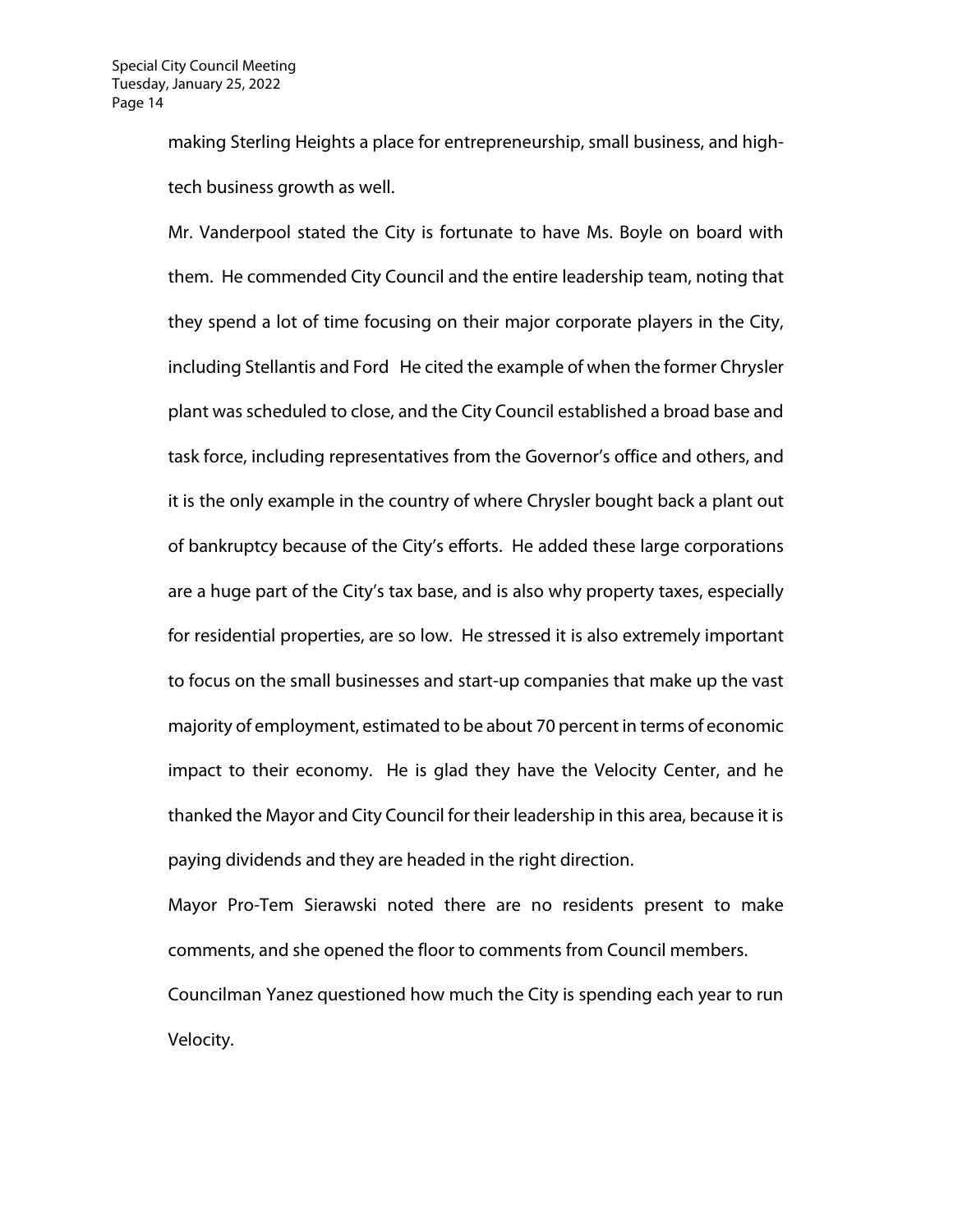Mr. Vanderpool deferred that question to Mr. Bonner. He noted there are a number of components, with SmartZone being one of them. There is also the Velocity Collaboration Center.

Councilman Yanez clarified he would like to know how much it costs the taxpayers to fund Velocity.

Mr. Bonner replied that their budget is historically comprised of managing and maintaining the actual building, including the required staff to do so. He estimated that is about \$450,000 annually to run and staff the Velocity Center from a facility standpoint. He estimated it is an additional \$450,000 annually for programming, which includes experts available for providing assistance in startups.

Councilman Yanez noted the report indicated the Velocity Center created 280 jobs over a ten-year period, broken down to an average of 28 jobs a year. He questions how many of those businesses were retained in Sterling Heights.

Mr. Bonner replied he does not know that number but he can find out.

Councilman Yanez questioned whether they are lagging when they talk about only 280 jobs over a ten-year period. He questioned whether the Velocity Center should be creating more jobs and businesses in the future.

Ms. Boyle replied that she cannot speak to the history because she is still learning, but she noted that Velocity Center is a start-up, and eight to ten years is a fairly young firm in terms of business. She has not done a comparative analysis of 280 jobs over a ten-year period in comparison to the number of jobs created in other SmartZones, or even across the nation, so she does not know if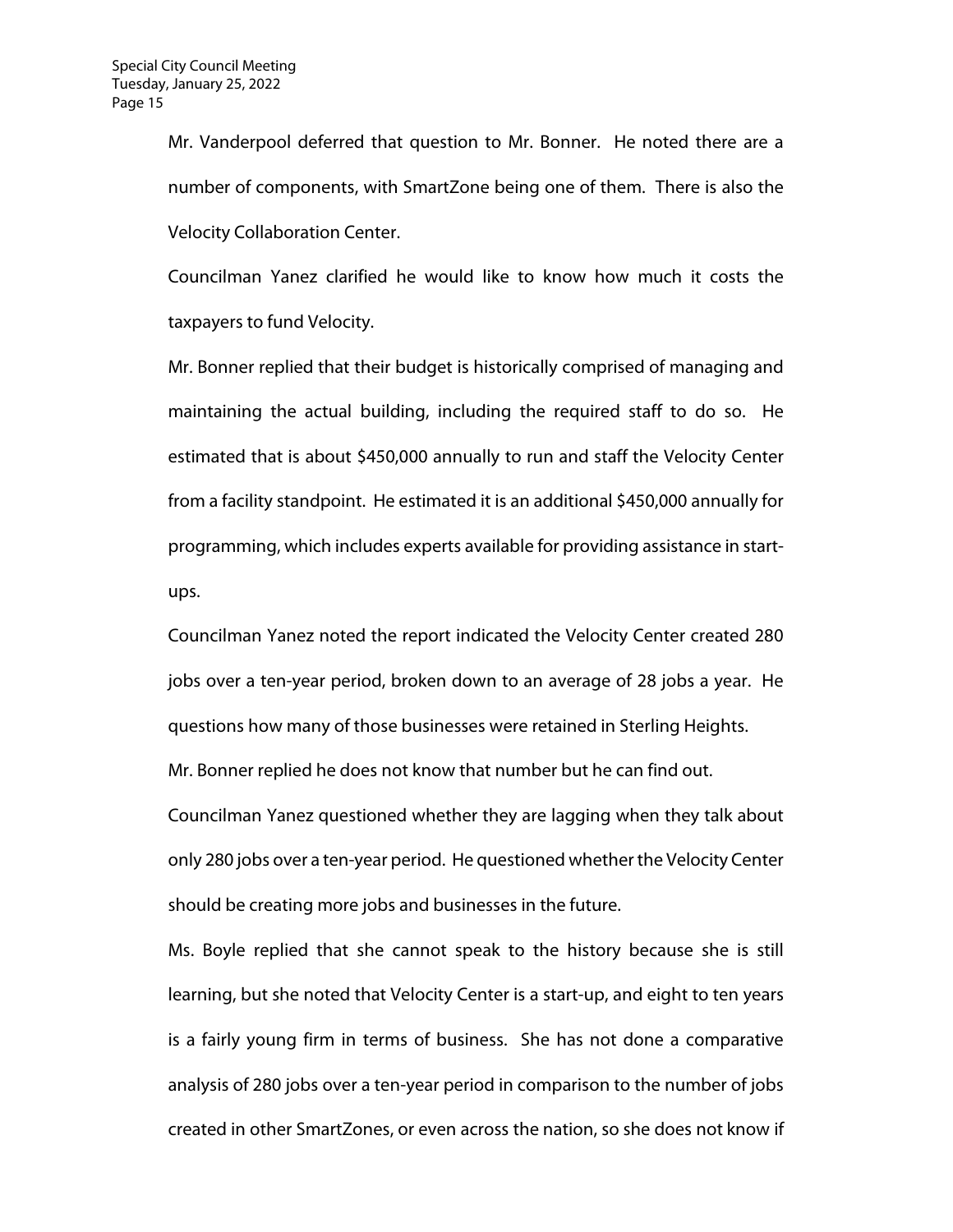280 jobs are average, better, or worse than others. She felt that moving forward, they will be putting goals together, so part of the process is understanding the baseline at this point and watching to make sure there is growth.

Councilman Yanez questioned how they measure success, looking at it from a taxpayer's standpoint, that if they are spending \$900,000 a year, it should be generating more than \$900,000 of economic activity.

Ms. Boyle replied they, along with Council's input, will be putting together a list of what success looks like for this initiative, including the number of companies started, the number of jobs generated, number of events and news articles, etc. She stressed they want Sterling Heights to be innovative and a thought-leader, and in order for that to occur, entrepreneurship and innovation has to be part of it. She replied to further inquiry they would measure that and report back on a regular basis.

Councilwoman Ziarko questioned the economic impact of 280 jobs in the region.

Mr. Bonner replied he does not know but he can find out.

Councilwoman Schmidt noted that sometimes the success in Sterling Heights is also their curse because it is difficult to find space for growing companies to expand. She cited an example of an up-and-coming manufacturing company where her son works, noting they used to be located in Sterling Heights, but found they had to move to Madison Heights when there was unfortunately nothing available in Sterling Heights that would provide them the room they needed to expand. She commended that business owner for being innovative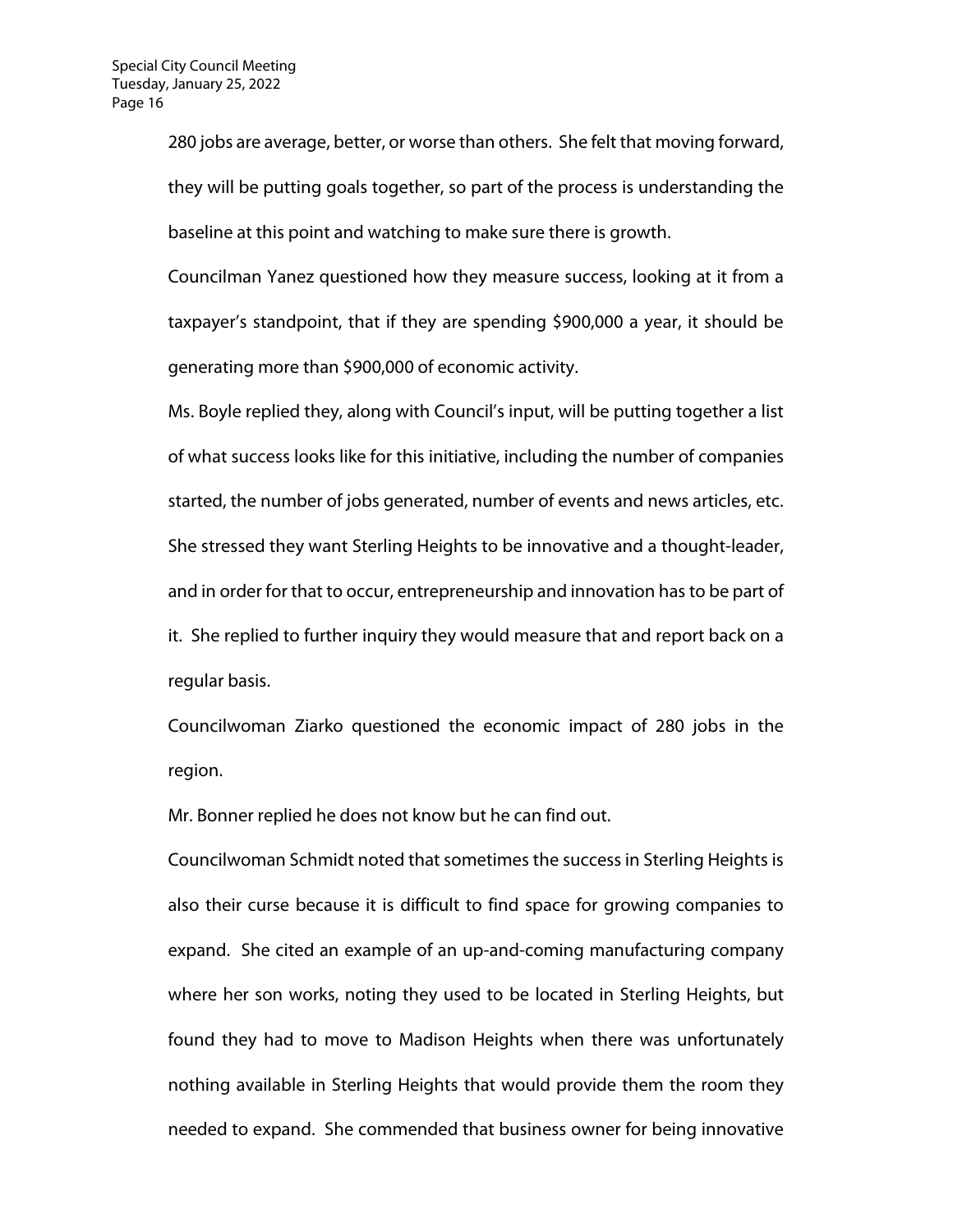and welcoming to his employees, citing some of the amenities he provides, including internships. She questioned how many of the businesses started up at the Incubator have been able to be retained in Sterling Heights and how many moved on simply because of lack of space in Sterling Heights.

Mr. Bonner clarified that 280 jobs is one metric that was pulled out of Oakland University, who was their service provider for ten years. He noted there were a lot of other data points included in the close-out report. There were also a number of programs the Michigan Economic Development Corporation made available to start-up companies and they would facilitate the access to those programs. Mr. Bonner stressed the culture of innovation, entrepreneurship and mentorship is just as important as the job creation, and they are connecting people together.

Councilman Radtke questioned whether there is more failure than success.

Ms. Boyle replied that the experts do say that many small businesses fail. Councilman Radtke understood that if they take chances, they may fail a little more than they succeed. He noted Ms. Boyle came from the Build Institute and d:hive, but he felt Velocity is different because it is in the suburbs, no sidewalks in front so people have to drive to it, it is next to train tracks, and it is not in a downtown setting. He felt that would make Ms. Boyle's job a lot more difficult. He indicated his friend runs TechTown in Downtown Detroit, and it is an exciting place to be. He felt that, although the Velocity Center building was donated, it does not have amenities around it, so they need to think about how they are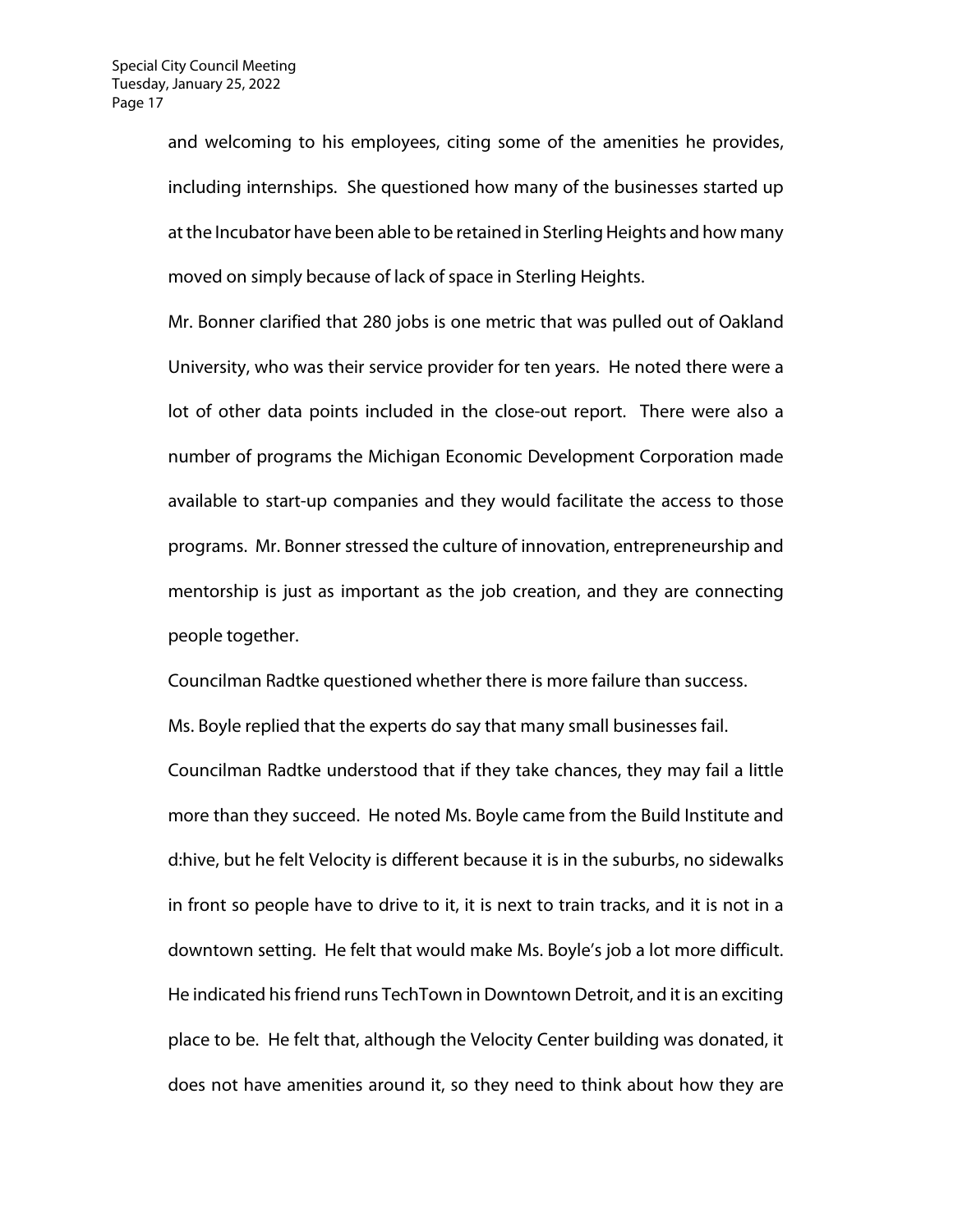creating an environment to attract young people. He added the ideal setting may not be in the middle of an industrial area.

Mayor Pro-Tem Sierawski stated she loves the idea of entrepreneurship. She explained is a big proponent of buying Michigan-made items, and she recently bought a cup that had the outline of Michigan with about thirty cities on it, and although Sterling Heights is the fourth largest city in the State, it was not listed on that cup. She felt it is important for them to find an identity, possibly an "innovation center," and she challenged them to improve Velocity Center to make a name for themselves in the State of Michigan. She felt they are going in the right direction. She requested, if they are going forward with the program, that Ms. Boyle craft a framework of a formal City retention program. It would be multi-faceted and would involve her meeting with the private sector, but she would need to look at what they need to do to maintain opportunity and assist those new businesses with that opportunity.

Councilwoman Koski questioned how many businesses they have at Velocity, and how a start-up business makes contact. She asked whether there are any qualifications required to receive their services.

Ms. Boyle replied that the Velocity Center is ninety percent occupied at this point, although some of those businesses may not be in alignment with their vision and mission, which they are currently refreshing. They want to make sure new companies are forming and they have the opportunity to grow and move out. She added that some of the companies have been there for a while and it may be time for them to "emerge from the nest." She added they have a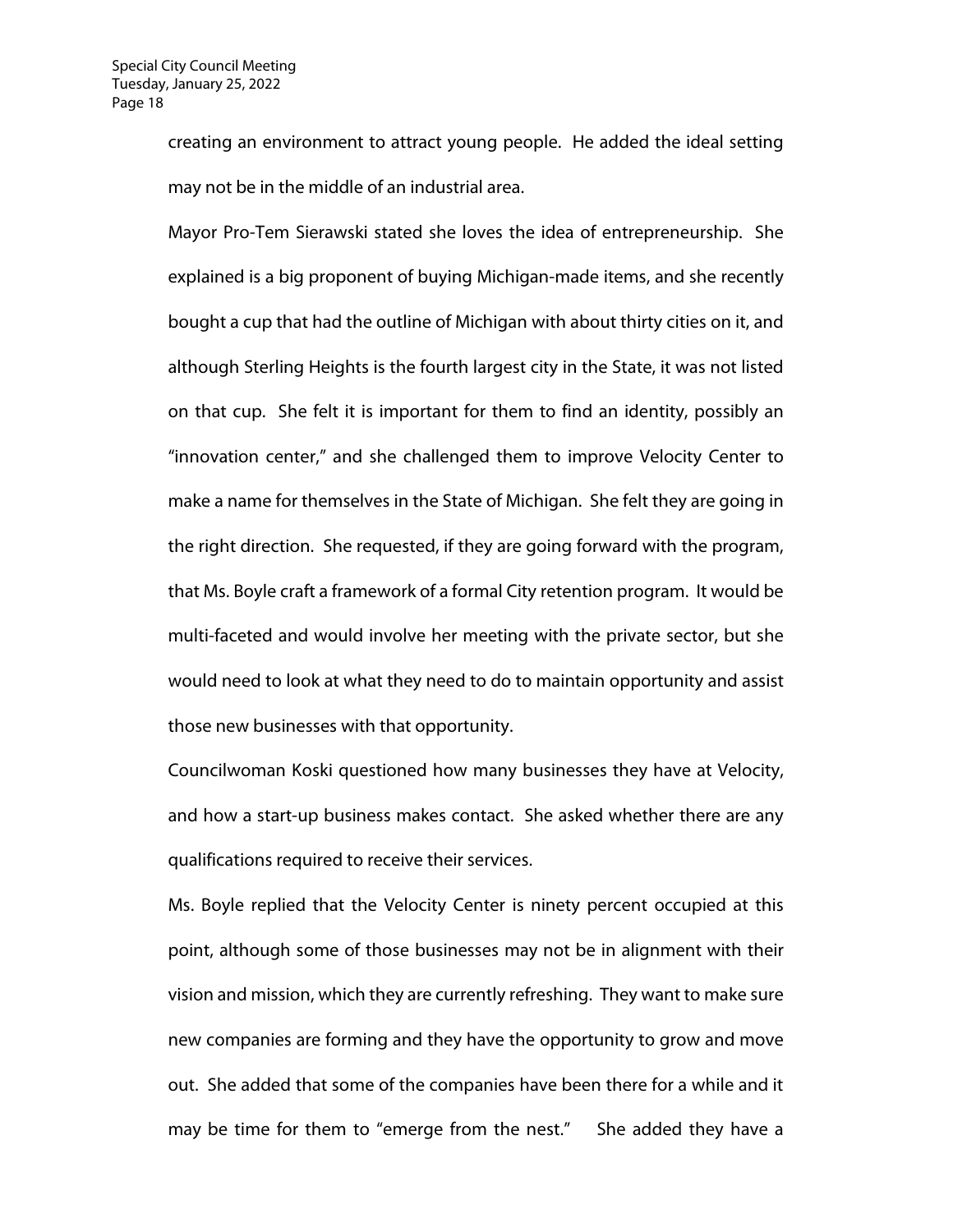beautiful co-working space, currently occupied by three tenants. One of their goals is to grow that use, with the hope to see ten to twenty people in that space. Ms. Boyle stated she has worked closely with TechTown over the years, and she appreciates their model. She agreed with Councilman Radtke that once they go through the strategic planning process, they may find the current location of the Velocity Center is not the place to be long-term. She addressed Councilwoman Koski's question that they are currently developing the qualifications that will be required for those interested in becoming part of the Velocity Center.

Councilman Yanez questioned whether they are considering anything along the lines of TEDx Talks.

Ms. Boyle replied affirmatively, explaining a fairly new book, The Second-Act Entrepreneur, is great at this particular time when people are leaving their corporate jobs and seeking to start up a small business that will leave a legacy in their later years. She stated she invited the author of that book in for a book talk and book giveaway, although she does not have a firm date at this point. She is inviting people to speak, but they do not want to duplicate efforts, so they want to coordinate with other SmartZones, as well as the Chamber of Commerce, Macomb County, and Macomb Community College.

# D. Making a difference with every dollar…Budgeting the American Rescue Plan Act of 2021 allocation

Mr. Vanderpool introduced Chief Financial Officer Jennifer Varney to lead the discussion and highlight some of the community feedback received.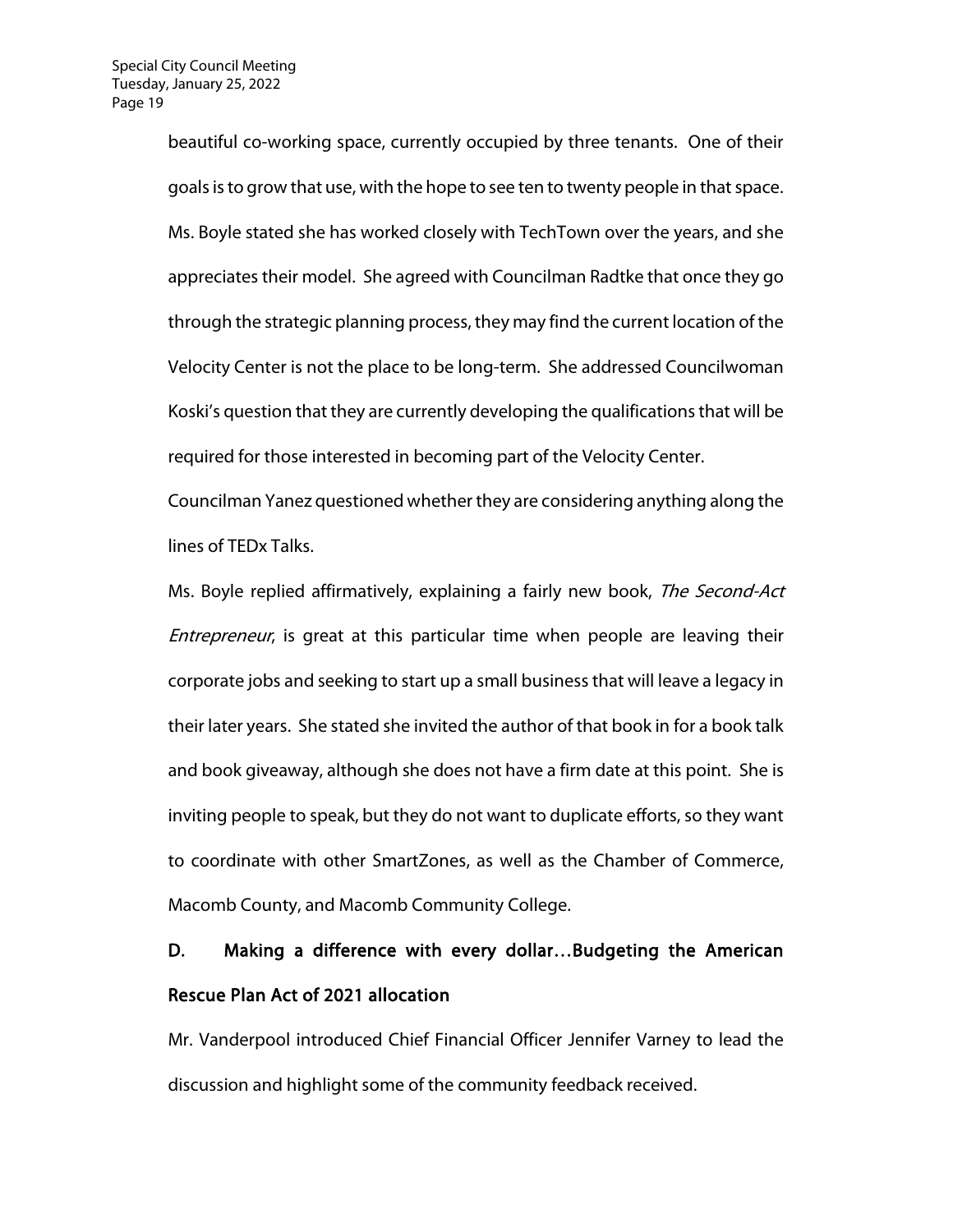Chief Financial Officer Jennifer Varney provided an update on the American Rescue Plan Act (ARPA) 2021. She informed that Sterling Heights will receive \$19.8 million over two years, and they have already received the first half of that money, with receipt of the second half expected in May 2022. She advised these funds must be obligated by the end of 2024 and spent by the end of 2026, so there is a long time to decide the best use of these funds. She explained there are four broad categories that are allowable uses, and she briefly reviewed each of them. She added they are prohibited from using any of these funds for pension contributions or to pay down debt, and they are not allowed to add it to their fund balance and let it remain there. She stressed the point of the Act is to spend the funds to get the money out into the economy and improve the community for the residents.

Ms. Varney explained that the third category is to provide government services to the extent of revenue lost. She stated that is the main category for which they would propose for the use of their funds, to the extent that it is the most flexible and they can show revenue losses through a very specific calculation as prescribed by the U.S. Department of Treasury. She explained that based on her calculations, as reviewed by Plante & Moran, they can use the entirety of their funding level as a revenue loss, mainly because they can factor in growth of four percent annually, prescribed by the federal government, or they can factor in their actual growth rate, which was more than 8.9 percent over the years preceding the pandemic.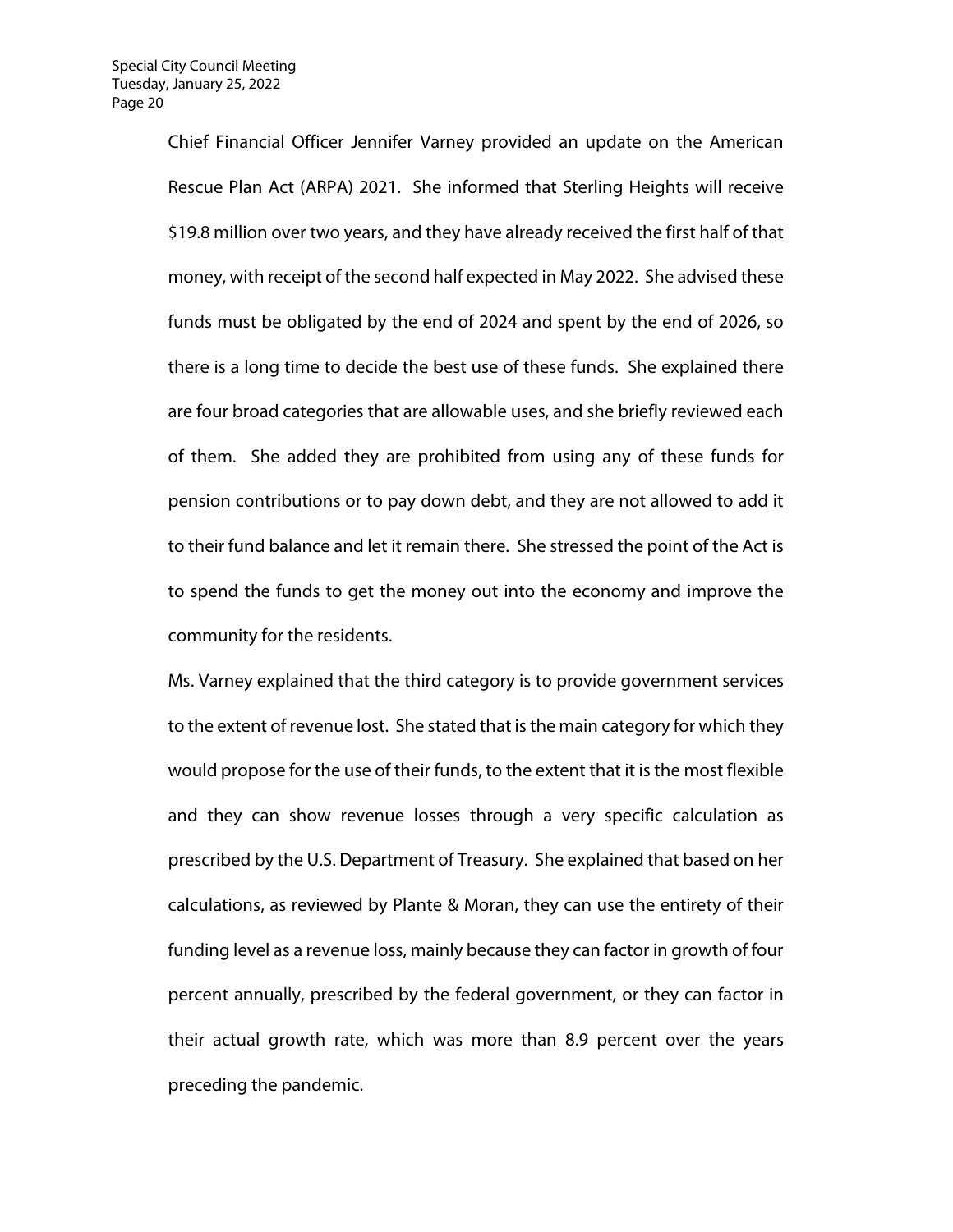Ms. Varney explained they received input from City staff, City Council, and they solicited feedback at two committee forums held in October. They had the proposed projects in the atrium for about a month, so the community could provide feedback from that, as well as from the City's website, where they received the most responses. She added that over seven hundred responses were received from residents. She showed slides that summarized the feedback received, and she explained it shows a list of the projects and the number of residents who were either "very" or "somewhat interested" in the project. She listed the top five overall projects, with the first being the Sterling Relief Drain Trail. She explained that, although ARPA funding would not qualify, she felt it is interesting to note that this is a highly-rated project that will be funded outside of these funds. The second of the top five projects is the Riverland Park Improvements, followed by the ITC Corridor Multi-Use Path, the Sidewalk Gap Program, and Neighborhood Street Trees program. Ms. Varney then showed a slide showing a list of the projects and the number of residents who voted them in their top five. The results were similar to the other list, with the first being the ITC Corridor Multi-Use Path, followed by the Riverland Park Improvements, Neighborhood Street Trees, Sidewalk Gap Program, and Speed Humps. She explained that a total of \$25 million in projects was proposed, and based on feedback received from all sources, City Administration is recommending that \$1.5 million in assistance to residents and businesses through direct assistance to small businesses and households, job training for unemployed workers, and premium pay for essential city workers be funded, noting that the Household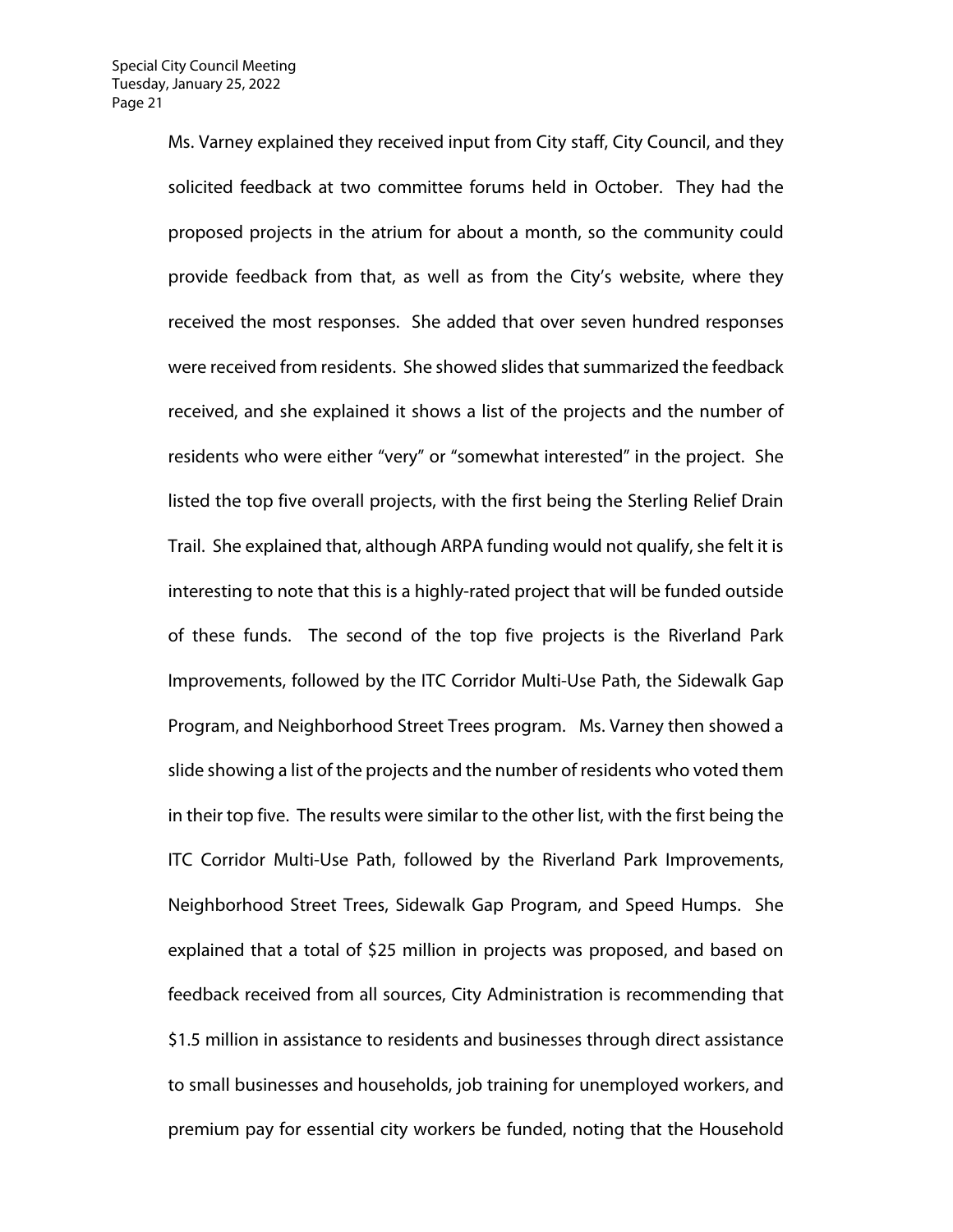Assistance Program has already been approved by Council, implemented, and to date, they have issued household assistance payments to eighteen local households for a total of \$36,000. She invited Senior Economic Development Advisor Luke Bonner to provide information on the first of these projects, noting that he will be followed by City Planner/City Development Manager Chris McLeod, Assistant City Manager Jeff Bahorski, and Chief of Police Dale Dwojakowski.

Mr. Luke Bonner explained that in 2021, the Corridor Improvement Authority embarked on a new Strategic Plan for the North Van Dyke District to take advantage of the assets in the area, which is the Clinton River and the Dodge Park system. Through the assistance of a PowerPoint presentation, he pointed out where this area encompasses, and noted the perspective provided identifies a highly-active park with dining and entertainment options, thus mixing recreation and entertainment in this district. He reminded the dining and entertainment option would require a private operation; however, with the proper budget they feel is attainable through the use of ARPA funds, an anticipated congressional earmark, and the Corridor Improvement Authority budget, they will have the resources to pursue the public park activation portion of the project. He reviewed a couple of the Guiding Principles identified in the Strategic Master Plan, which specifies that redevelopment will include public spaces for gathering and activate the corridor as a place for people, providing connections to existing City assets, and it will be guided by the best practices in planning, urban design, sustainability, equity, placemaking, and economic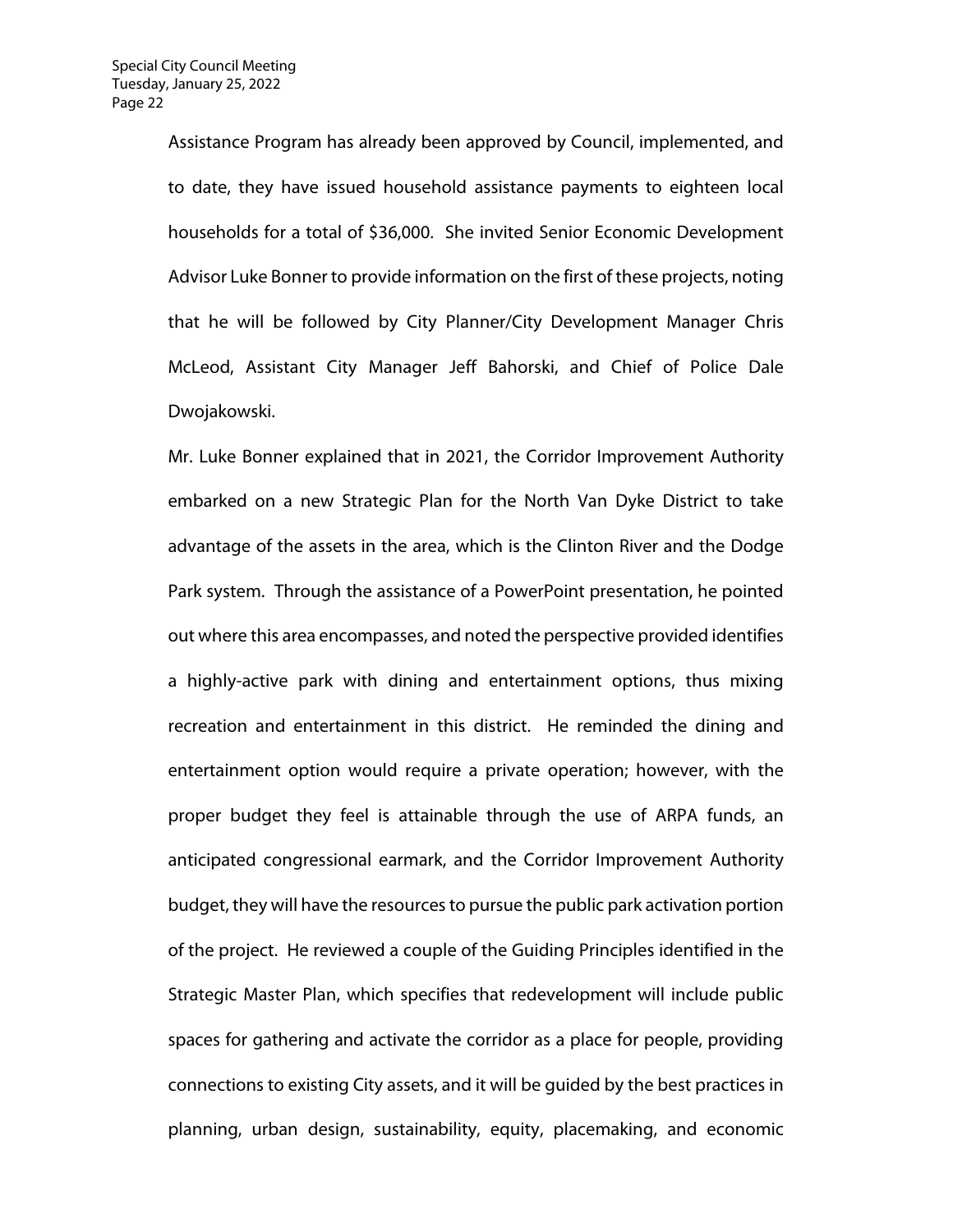development. Mr. Bonner talked about some of the amenities of the Strategic Plan for this area, and they feel with the funding he outlined, they can start the process of creating this highly-anticipated park area.

City Planner/City Development Manager Chris McLeod explained the details of the ITC Corridor Multi-Use Path, which would provide the City with the opportunity to create a major link between the planned Iron Belle Trail, which is planned to extend throughout the entire length of the City, and the planned transformational redevelopment designated for Lakeside Mall. The ITC Corridor project would provide two miles of trail extending from Edison Court at the south end all the way to Schoenherr in the Lakeside area, and would be a paved, 10-foot-wide path providing ample room for runners, walkers, bicyclists, and others. The City has been engaging ITC regarding potential joint use of the corridor, as well as HRC, the City's engineering consultants, to review title work and other easements associated with this potential project. He added the project fits perfectly within the City's Visioning 2030 plan and the Parks and Recreation Non-Motorized Plan. He noted this was one of the highest-rated projects from the online feedback of 700 respondents.

Mr. McLeod provided information on the Sidewalk Gap Program, pointing out the City has been working diligently for a number of years to fill sidewalk gaps, and that is a major component of the City's Visioning 2030 plan. This proposed funding allocation would help supplement the existing program and could provide 1.5 miles of sidewalk gap completion throughout the City, as well as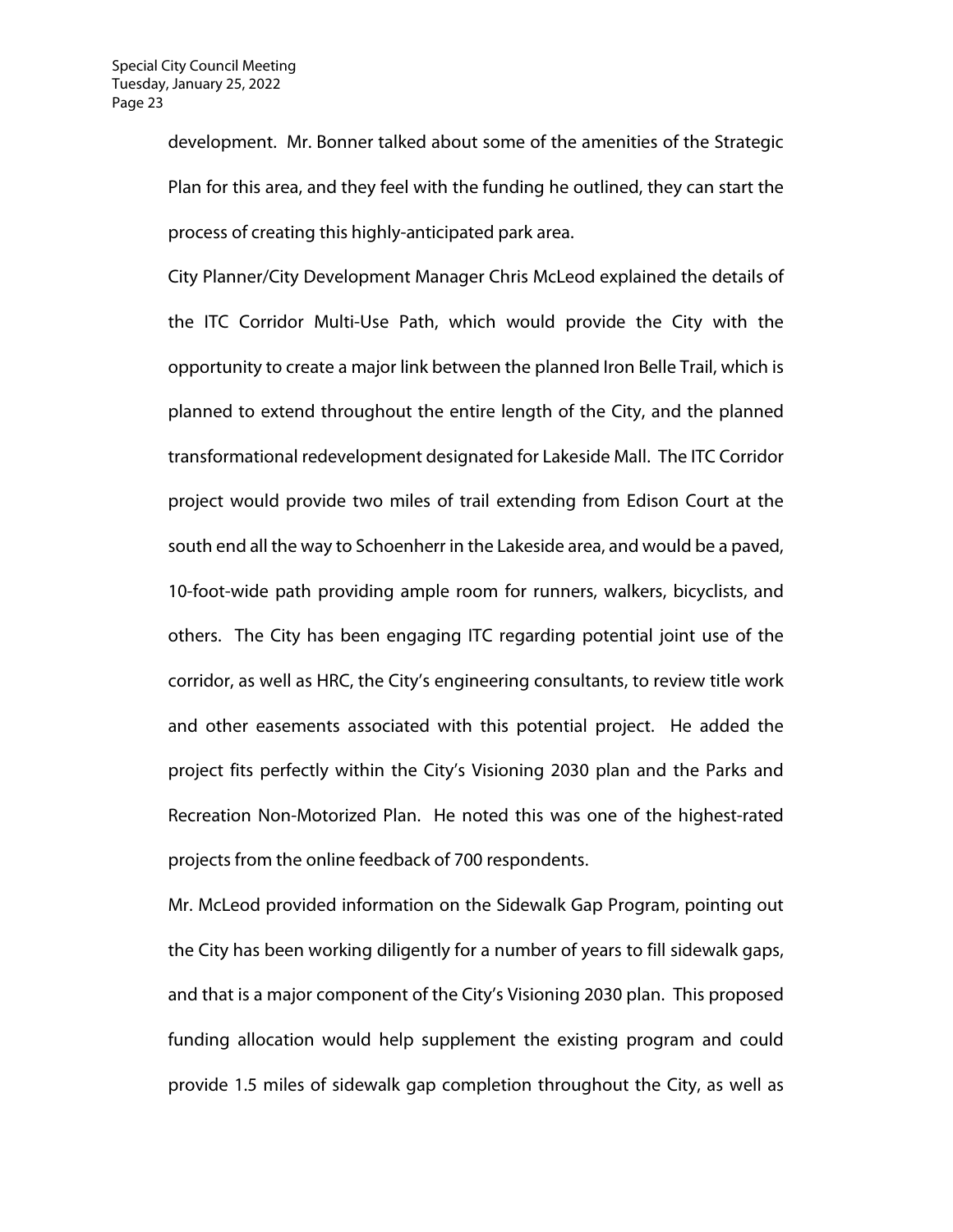providing funding necessary for easement acquisition in those areas where easement acquisition has been a hindrance in the past.

Mr. McLeod provided information on the Neighborhood Street Tree program, pointing out the City has made a major commitment over the last six years to increase the City's overall tree canopy. The City is proposing to further fund these efforts with a portion of the ARPA funds that would allow the planting of approximately 2,000 trees and could provide funding to complete the City's existing Tree Inventory that was started in 2021 and could complete it for the entire City. The Tree Inventory would provide a complete assessment of every tree within road rights-of-way for the entire City, including size, condition, and proposed maintenance needs. This inventory could help assess where plantings should be prioritized, and with the remaining money, there could be up to six miles of local streets planted for full tree canopy.

Mr. McLeod outlined the proposed Plumbrook Road Resurfacing project, noting that one of the most important priorities for amenities is city streets, and he noted that the 2.5-mile stretch of Plumbrook Road, between Utica Road and Van Dyke Avenue, carries over 10,000 vehicles on a daily basis, which is a very high amount of traffic for a road of its size. It provides a significant transportation route for a number of rooftops in the City, as well as schools, commercial centers, places of worship, etc. He noted that Plumbrook currently has a PASER rating of 3, which is considered a "poor" designation, and puts it in line for the replacement proposed for this funding. He noted the proposed improvements would bring Plumbrook in line with other road improvements the City has done,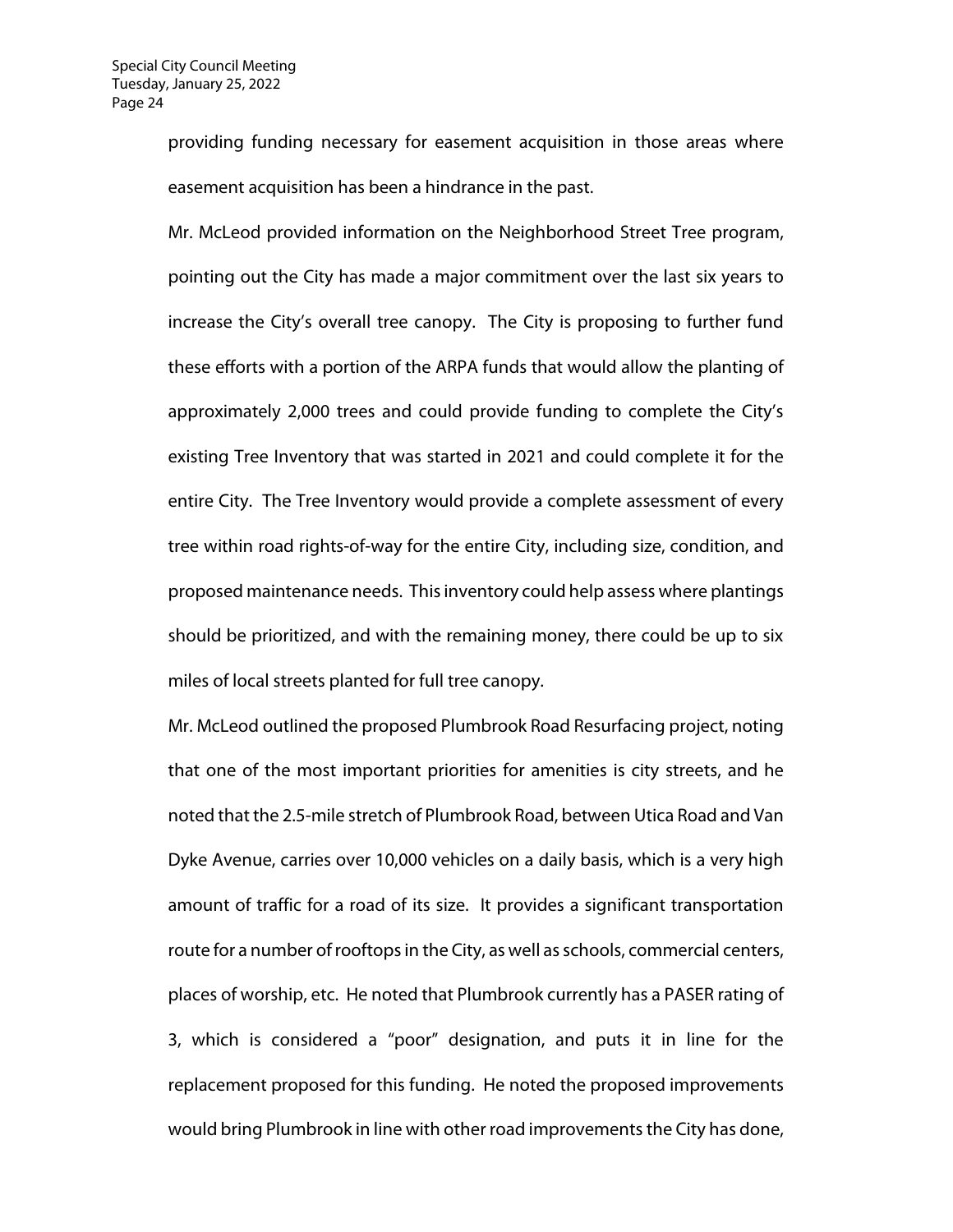including Van Dyke, Dodge Park, M-59/Hall Road, and Mound Road, which is forthcoming. He outlined the improvements, which would include a new paved surface, value-added engineering of the road base, sidewalk gap and replacement, new crosswalks, extensive landscaping, and new traffic signals.

Assistant City Manager Jeff Bahorski stated the three projects he will be outlining all align with the City's Visioning 2030 plan and have the potential to profoundly impact the City for generations at a minimal investment. He talked about the development of a Micro Forest that would serve as a model for the rest of reforestation of Sterling Heights, not by replacing one tree at a time, but one forest at a time. He explained it is possible to grow a forest in an area with no trees that would end up so thick and lush it would be difficult to walk through, with these results possible within ten years. He cited other countries and areas of the United States where this type of project has been successfully accomplished. He reviewed the benefits of forests, including cleaner air, a natural water filtration system, natural air conditioner, flood mitigation, a natural habitat for all forms of life, and a natural recreational amenity for those seeking peace and quiet. It is self-sustaining in just three years and requires no further cultivation, and in ten years, a natural asset will be restored that will pay huge dividends for generations to come. He noted if this is approved, the City will start site selection for the City's first micro forest, and they hope to make this a community effort by seeking groups and individuals interested in volunteering their time and talent to this project.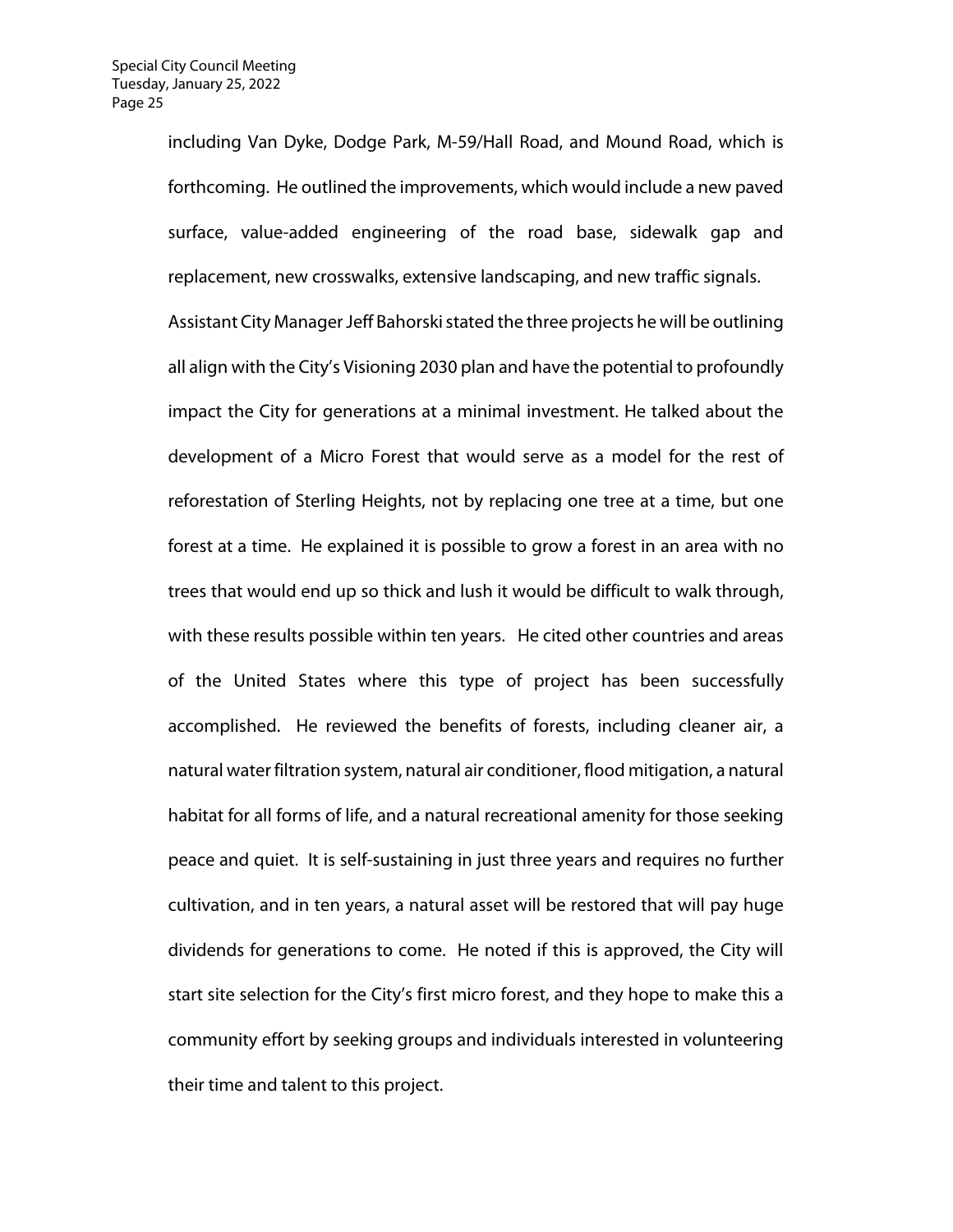Mr. Bahorski reviewed the details for another proposed project, being a Community Garden. He provided a list of the benefits associated with a community garden, including improving air quality and water infiltration, increases access to fresh foods, increases physical activity through garden maintenance, among other benefits. This project could be considered a part of establishing a sustainable Sterling Heights.

Mr. Bahorski concluded his presentation by talking about retention ponds, noting the City has been upgrading its inventory of smaller neighborhood retention ponds across the city with new safety fencing and other enhancements, but this has had limited funding available. The City has done a good job on keeping the grass cut and removing litter, these areas are plagued by bank erosion, invasive nuisance plant species, and large debris deposits. If approved for ARPA funding, the City can undertake a comprehensive plan to rehabilitate the regional retention ponds, which are generally adjacent to parks, neighborhoods, and major roads, and in some cases are used for recreational purposes. He stressed the ability to make these look and function better merits serious consideration for ARPA funding.

Chief of Police Dale Dwojakowski explained that, through the Citizen Survey, as well as complaints received from residents and City Council members, they are aware speeding and reckless driving in residential areas remains a top concern with residents and the Police Department. He explained his department recently met with Fire, DPW, Engineering, and City Management have discussed possible traffic-calming solutions. He noted speed humps have been recently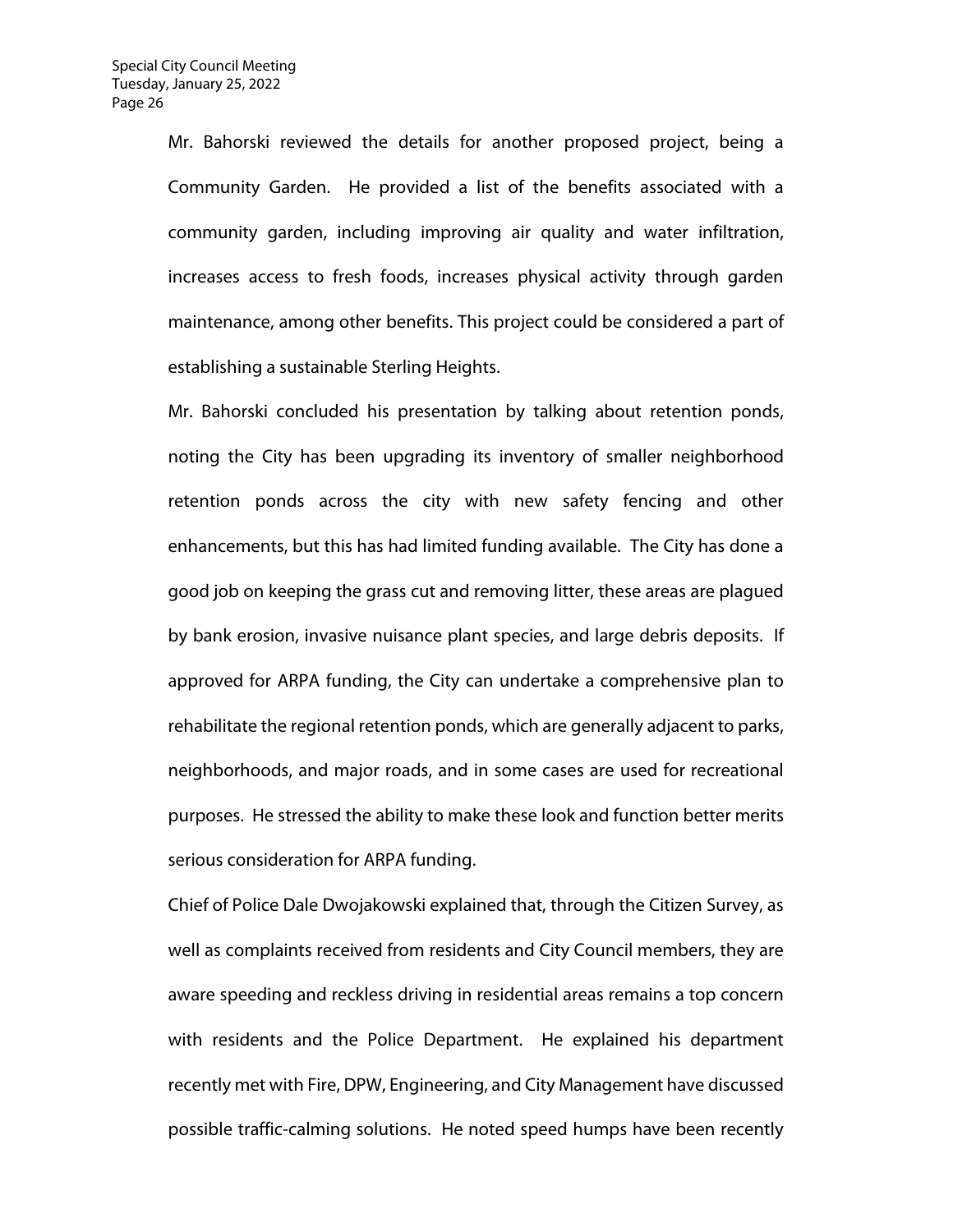installed in several local communities, including Detroit, Ferndale, and Southfield. He explained the difference between a speed hump, or speed cushion, and a speed bump, noting the former gradually elevates from ground level to about 3 inches in height and back to ground level over a course of six or seven feet, so it is gradual. They are not as jarring as speed bumps and, with the 72-inch width, they allow for fire trucks and ambulances, which each have wheel widths of 75 inches, to drive over them. Cars and trucks typically have interior wheel widths of 62 to 68 inches. He explained a pilot project is being proposed, and streets are being identified for possible installation, based on a list of qualifying factors, including residential streets with documented accidents, cutthrough streets, streets adjacent to schools, streets with a documented average of eighty-fifth percentile speeds exceeding 35 miles per hour, or 30 miles per hour for streets next to schools or parks. He clarified the "eighty-fifth percentile" means eighty-five percent of the cars are travelling at that speed or below. He also noted qualifying factors include the number of complaints they receive for a certain street, proximity to a city park, and residential support in a particular area. Any street approved for this pilot program would have a baseline speed study done, and a secondary speed study done after the speed hump installation to gauge the effectiveness. He noted that speed humps are part of an overall plan to address residential speeding complaints, placement of their four digital speed signs, use of their covert traffic data collector, targeted traffic and patrol enforcement, and their new five-unit directed patrol unit which will be starting up this spring.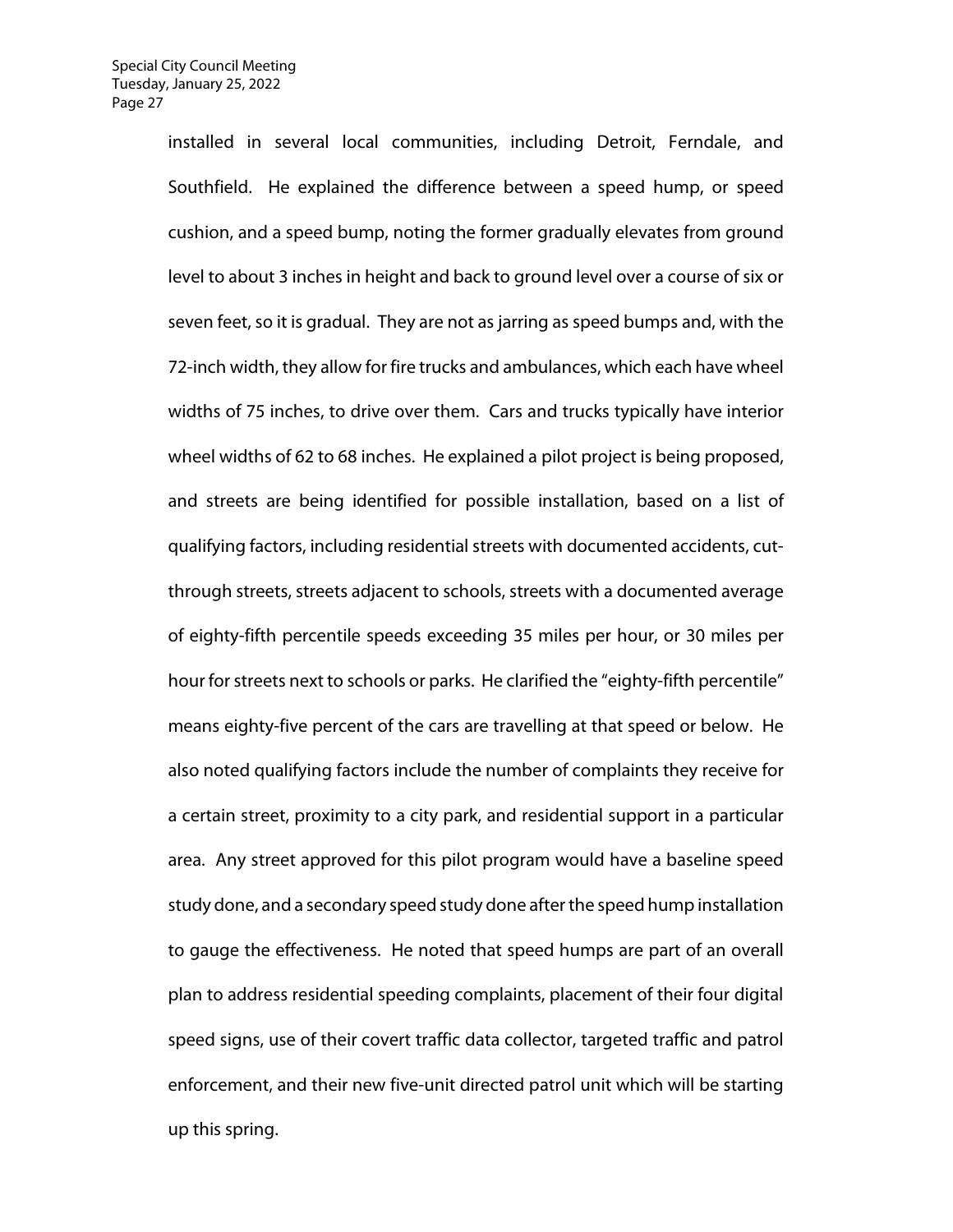Ms. Varney summarized the proposed projects just reviewed total \$12,250.00, with \$1.5 million in household and small business assistance, and \$300,000 to fund part-time Code and Fire Inspectors for a preliminary measure while City Administration and Fire Administration is working on a long-term plan. She advised there is talk of the region, with multiple cities and/or county putting a project together to fund a regional project, so although nothing specific has been established, they are proposing to reserve about \$2 million for a potential regional-wide project. They also wanted to reserve about \$1 million for other capital improvements that may come up over the next two years. They would like to reserve about \$1.5 million for water and sewer infrastructure, and a little more than \$1 million for contingency projects that may cost more than anticipated. She informed all of this together is the total allocation of \$19.8 million. She stated that, on behalf of City Administration, she is pleased to present this proposed plan for discussion and input.

Mr. Vanderpool stated they are looking to City Council for feedback and direction for how to best proceed with this list. He reminded they have some time to spend the money, so it is not critical to make a decision today, but they would like to start the process. He acknowledged it will take a couple of years to get through this list and spend \$19.8 million, adding they look forward to Council's feedback.

Mayor Pro-Tem Sierawski opened the floor for public comment, noting there are some people in the audience at this point.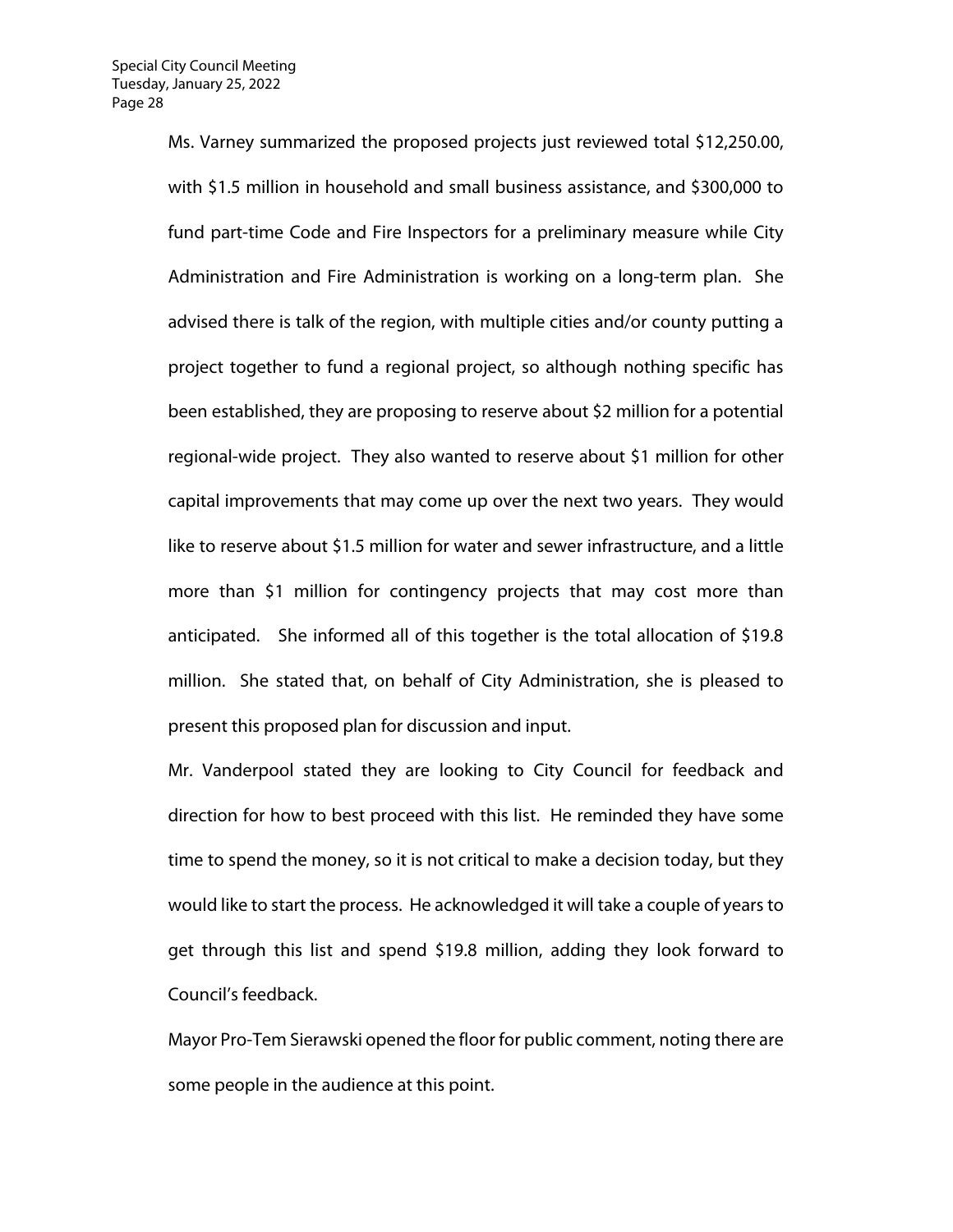Special City Council Meeting Tuesday, January 25, 2022 Page 29

- Ben Orjada questioned why some of the recommended projects were actually ranked lower on the citizen survey; cited the Retention Basins ranked 13 out of 16, and Plumbrook Road ranked 14 out of 16; pointed out there is so much development on the north side of the City, which he admitted looks great; concerned about comparative lack of investment in parks, trails, etc. on the south side; would love to see City acquire the vacant Fillmore Elementary to utilize it for space and activities.
- Brandy Wright stated she lives in north part of the City, but has friends in the south portion who often look to neighboring communities for activities and recreational opportunities; felt investing in the south end to avoid the risk of those residents moving out of the City; loves the Community Garden idea, noting she had a huge garden in her yard, and shared the pumpkin patch with the kids in her neighborhood.

Councilwoman Ziarko liked the idea of Fillmore Elementary area for a pocket park and possibly a community garden, and she could see where the residents in that area would benefit from some improvements. She reminded it is not only up to the City, but it would have to be negotiated with the Warren Consolidated School District to see whether they are interested in selling to the City or selling to a developer. She questioned whether there is a chance that a portion of the repair of Plumbrook Road could be taken out of Safe Streets since it is considered in poor condition, and the remainder could be taken from the ARPA funds.

Mr. Vanderpool replied the challenge is that Safe Streets funding is fully allocated to local roads, so to take a portion of the Plumbrook project from Safe Streets would compromise their five-year plan with respect to the local roads outlined in that plan. It could be done, but other priority roads would have to be sacrificed. He explained they have other thoughts and ideas about Fillmore, but they would like to hear from Council.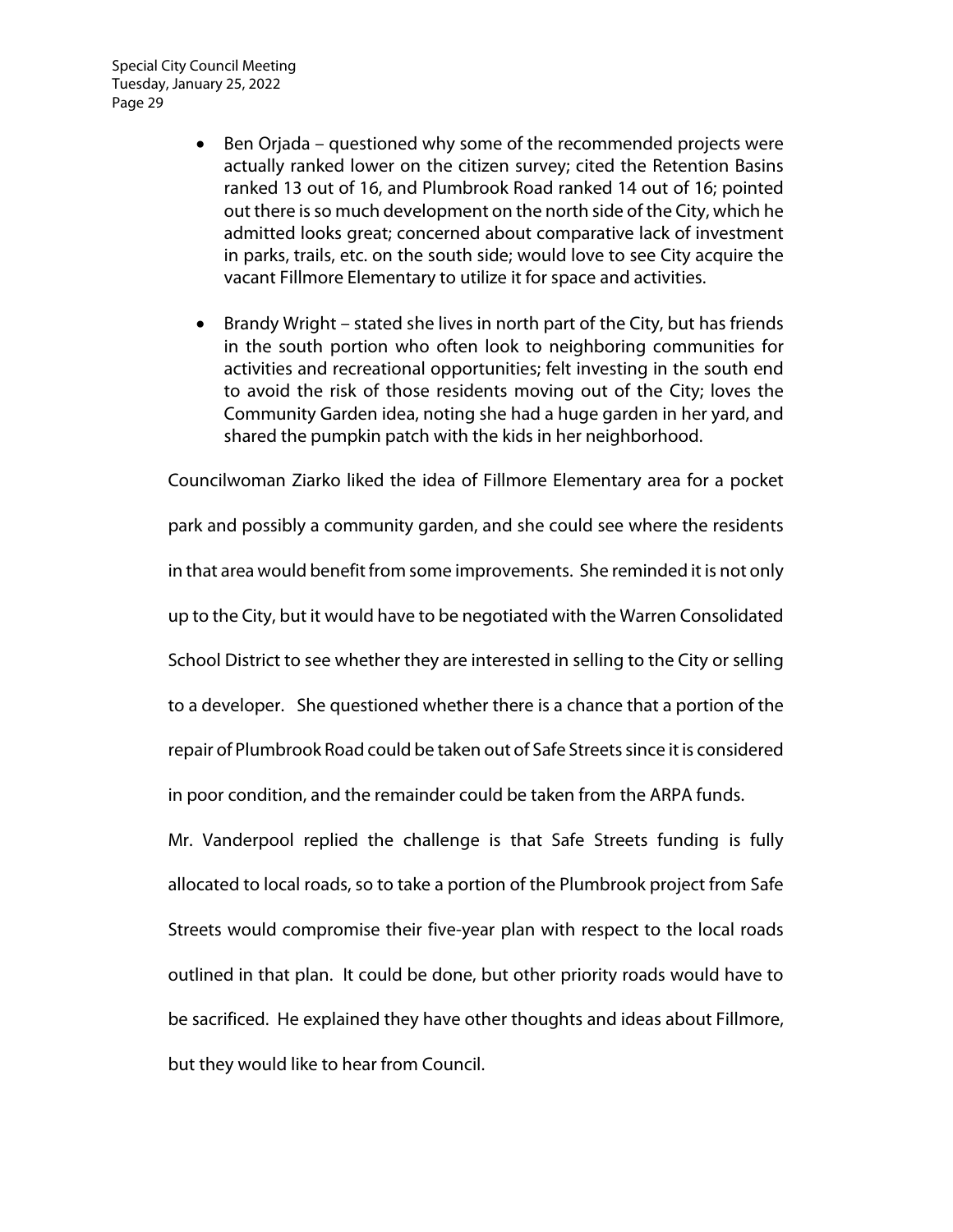Councilwoman Ziarko stated they would like to spend the money in certain areas, but it also involves working with the ITC Corridor and utilities, so some of these projects involve bringing someone else in to accomplish them. She questioned how that will affect their timeline and their deadline for the expenditure of the funds. She is in favor of planting trees, but she pointed out it is a challenge on where to put the trees, noting there are some residents who do not want trees in their yard because of the upkeep. She felt this is a good starting point, and improvement to the retention ponds is needed throughout the City. She stated she has been on speed humps in Detroit so she understands the concept. She felt there will be people who will still speed, regardless of the speed humps, so she would like to research that more. She stressed they cannot be put at the end of anyone's driveway, so placement becomes an issue. She commented on the comment that the Velocity Center might not be in the right place, and she questioned whether the North Van Dyke area would possibly be a better location for it.

Councilman Radtke agreed with Councilwoman Ziarko on some of her comments. He also agreed with some of the residents who commented that much of the development is geared to the north end of the City, and he has heard from many other residents who feel the same way. He appreciated the proposed Riverland Park Improvements, adding he is a strong proponent for park improvements; however, he recalled a few weeks ago Willow Woods Elementary and Fillmore Elementary. He would like to spend money in the north end, including parks, but he felt they have to spend money where people live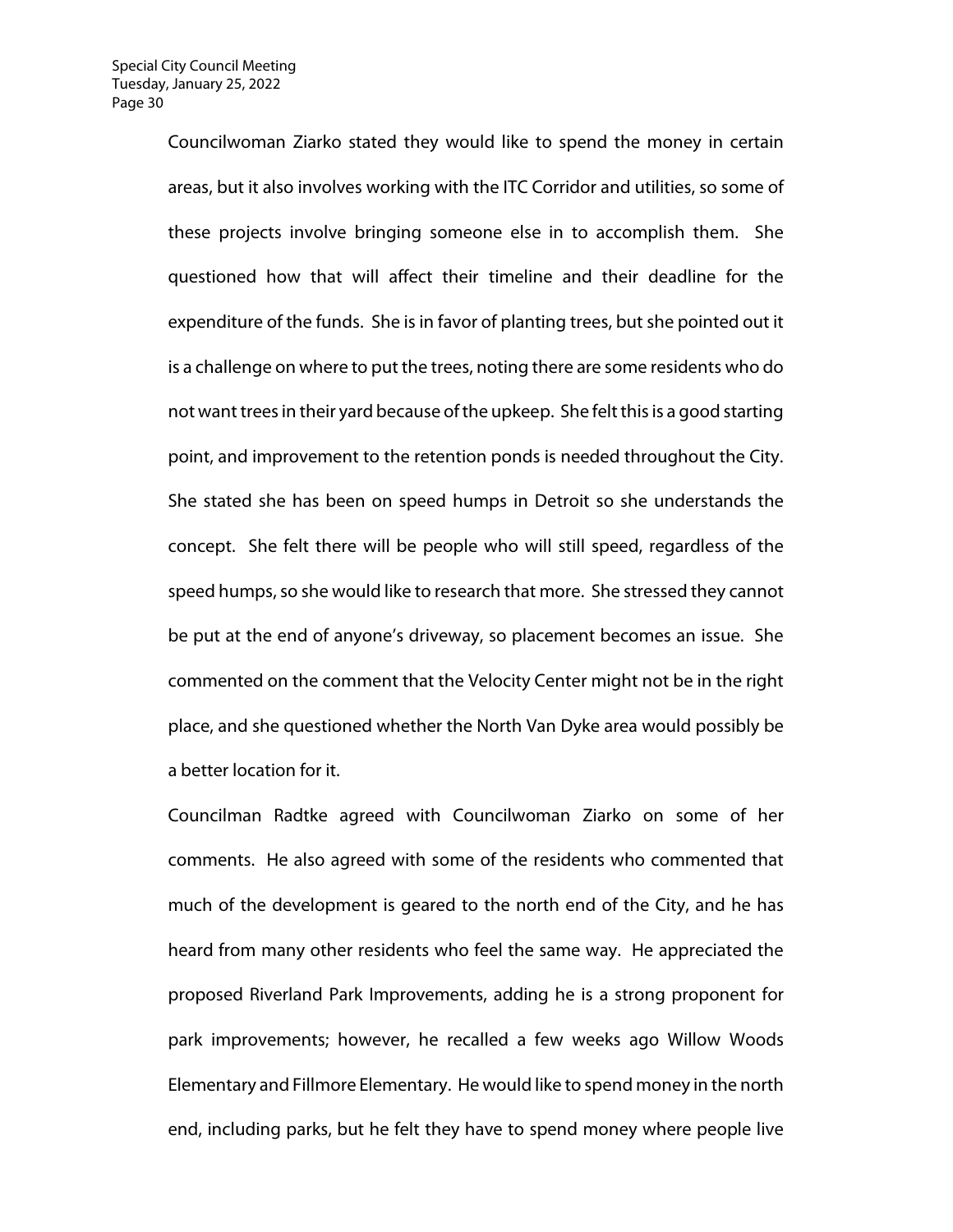now, not where they might live in the future. He felt a lot of the proposals for use of the ARPA funding are occurring in areas where people do not live. Councilman Radtke agreed with Mr. Orjada's comments about the choice of projects, citing the example of the Plumbrook Road project, which did not score as high with the residents as other projects that scored a lot higher, plus the Plumbrook project is much more expensive. He felt these priorities are important, but he questioned how they were selected. He could not see where they should have any trouble planting trees on public property, even the street trees between the sidewalk and the street, because that area is owned by the City. He felt trees in neighborhoods slows speeders and narrows the vision field of drivers so they slow down. He expressed opposition to speed humps, pointing out they are proposing \$500,000 on mechanical improvements, but if they could plant more trees in the neighborhoods, they would achieve the same result. He pointed out Sterling Heights intentionally does not have streetlights in neighborhoods, so he questioned whether they will have to add infrastructure and lights if they opt for speed humps in neighborhoods. He questioned the City's liability if they are not lit and someone hits one of the humps. He noted when he is in Detroit and drives over speed bumps, they are loud, and he would not want to live in a house near one of these speed humps, adding he felt it will negatively impact the quality of life in neighborhoods. He expressed concern that this will slow down emergency vehicles, and even though the wheelbase of the emergency vehicles is wider, he felt they will still be careful and slow down as they approach. He stressed Sterling Heights is proud of their emergency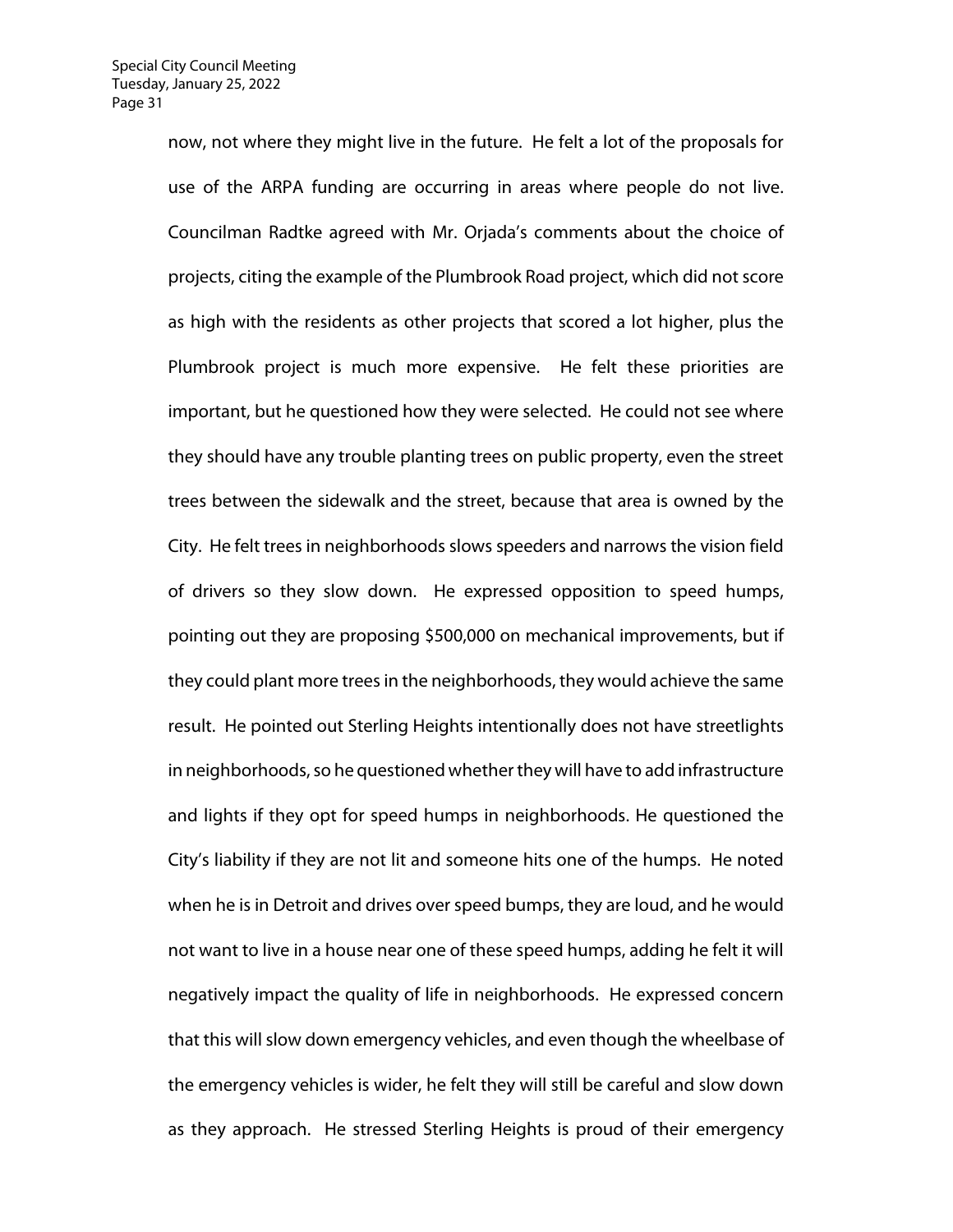response times, and he felt this will negatively impact that. He agreed that Plumbrook needs to be fixed, but city traffic will benefit from Plumbrook; however, he would prefer to see the funding spent on projects that will benefit the residents of Sterling Heights.

Councilman Yanez stated he lives on Plumbrook and stressed it definitely needs to be replaced and is long overdue, adding that it is horrible on the school busses that have to travel that two-mile road. He commented this does not affect the people driving through Sterling Heights, but it is Sterling Heights residents who use that road every day. He reminded that this money is not a "gift," but it is their tax dollars that deserve to be brought back. He noted the projects all include the cost of the initial project, but he questioned the cost to maintain all of these projects over the years. He pointed out the recently-approved trail at Freedom Hill will cost \$17,000 per year for grass-cutting and that is for a one-half mile section. While he felt the trail along the ITC Corridor is a great idea, he questioned what it will cost to maintain. He felt the job-training is a great idea, but he questioned what that will look like and how the City will be involved. He pointed out they like to attract people to Sterling Heights, but he questioned whether they are sure they are spurring economic activity for local businesses, or whether this benefits a majority who do not live in Sterling Heights. He questioned whether they are proposing to have signage to direct people to local businesses, and he further questioned whether the people they bring into Sterling Heights through this economic activity are moving here and shopping/dining here. Councilman Yanez stressed he is a huge fan of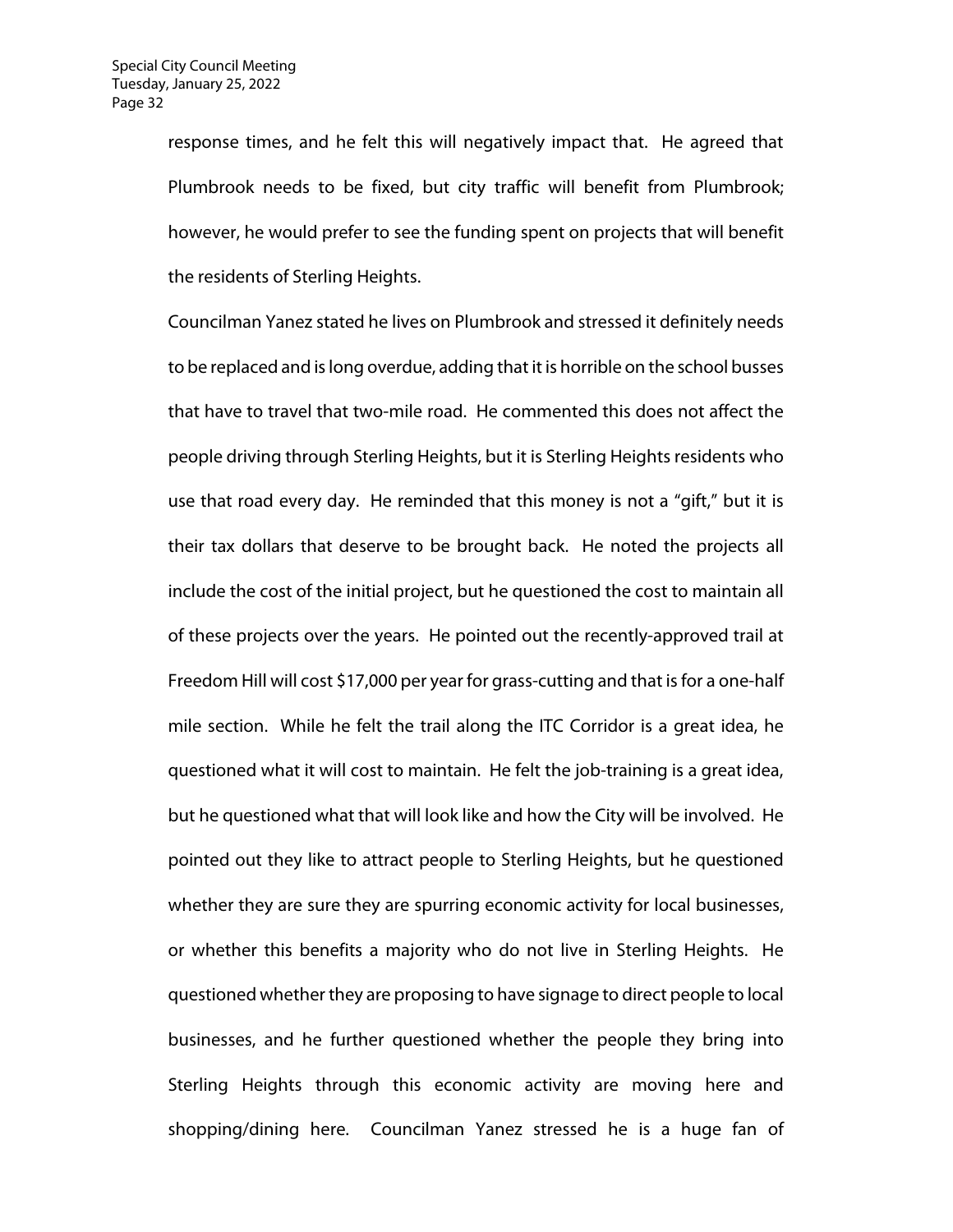community gardens, which is a project that is difficult to measure the return in dollars because the benefit and impact goes beyond a dollar figure. He provided his reasons he is in favor of the community gardens, adding they involve all age groups working together. He felt it is important to reduce the carbon footprint, so he is in favor of the creation of a Micro Forest. He agreed with Councilman Radtke about the speed humps. He felt they will need to rely more on technology for speed control in the future. He questioned the \$2 million proposed for "regional projects" and felt they need to spend this money to benefit the residents of Sterling Heights. He cited there is a PACE (Property Assessed Clean Energy) program that Sterling Heights has for businesses, and he suggested they could set up a revolving fund for a similar program for residential homes. He pointed out there are a lot of older homes that are not energy efficient, and a revolving fund could help residents with energy efficient improvements, which would benefit residents who have invested in this City for decades and would also keep the neighborhoods nicer.

Councilwoman Schmidt questioned whether any of the money for "Water and Sewer Infrastructure" could be used toward the new water meter installations in order to relieve some of the General Fund expenditures for that project.

Ms. Varney replied that use of funds would be allowed; however, they are bonding for that project, and the plan is to borrow \$12 million. If they were to use this, they would bond for \$10.5 million, but that might only save the average resident \$1 a month. She felt possibly that money could be used on a project that would be more impactful to residents.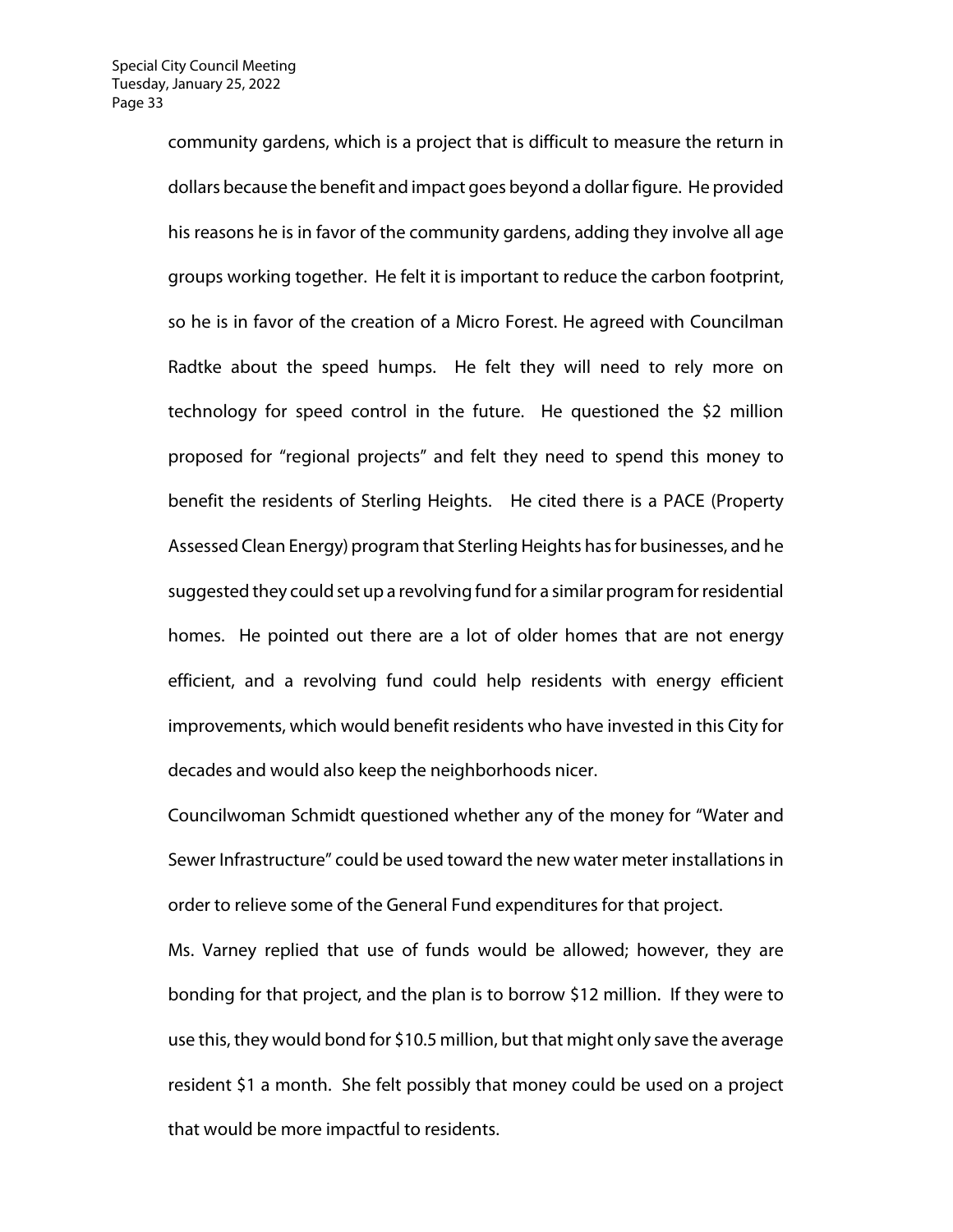Councilwoman Schmidt questioned the allocation for "Regional Projects," and, because of the timeframe they are held to with the expenditure of these funds, at what point that money could be spent on something else if there are no regional projects.

Mr. Vanderpool clarified that the intent for the "Regional Projects" allocation is not to spend it outside of Sterling Heights proper, but it could be used to leverage additional funding from the county, state, federal government, or other granting agencies. He noted Councilman Yanez brought up a very good point about the PACE program, which is a good program and should be available to residents. He suggested they could possibly customize that for something for Sterling Heights residents and leverage some grant funding. He explained the idea is to turn the \$2 million into possibly \$6 million from outside funding sources, but it would be allocated for Sterling Heights businesses and residents only. He clarified that is the intent of the "Regional projects."

Councilwoman Schmidt stated Plumbrook is in horrible condition, and she felt enough Sterling Heights residents and public service vehicles utilize that road, so she did not have an issue with the Plumbrook Road project. She questioned whether some of the money for "Sidewalk Gaps" could be used to alleviate the situation at the Mound/ 18-1/2 Mile intersection by installing a pedestrian bridge, although she does not know the cost. She stated she loves the idea of a community garden or park at Fillmore, but she felt they need to be cautious about purchasing a building because there are legacy costs involved to maintain the building and fill it with personnel. She liked the ideas of the community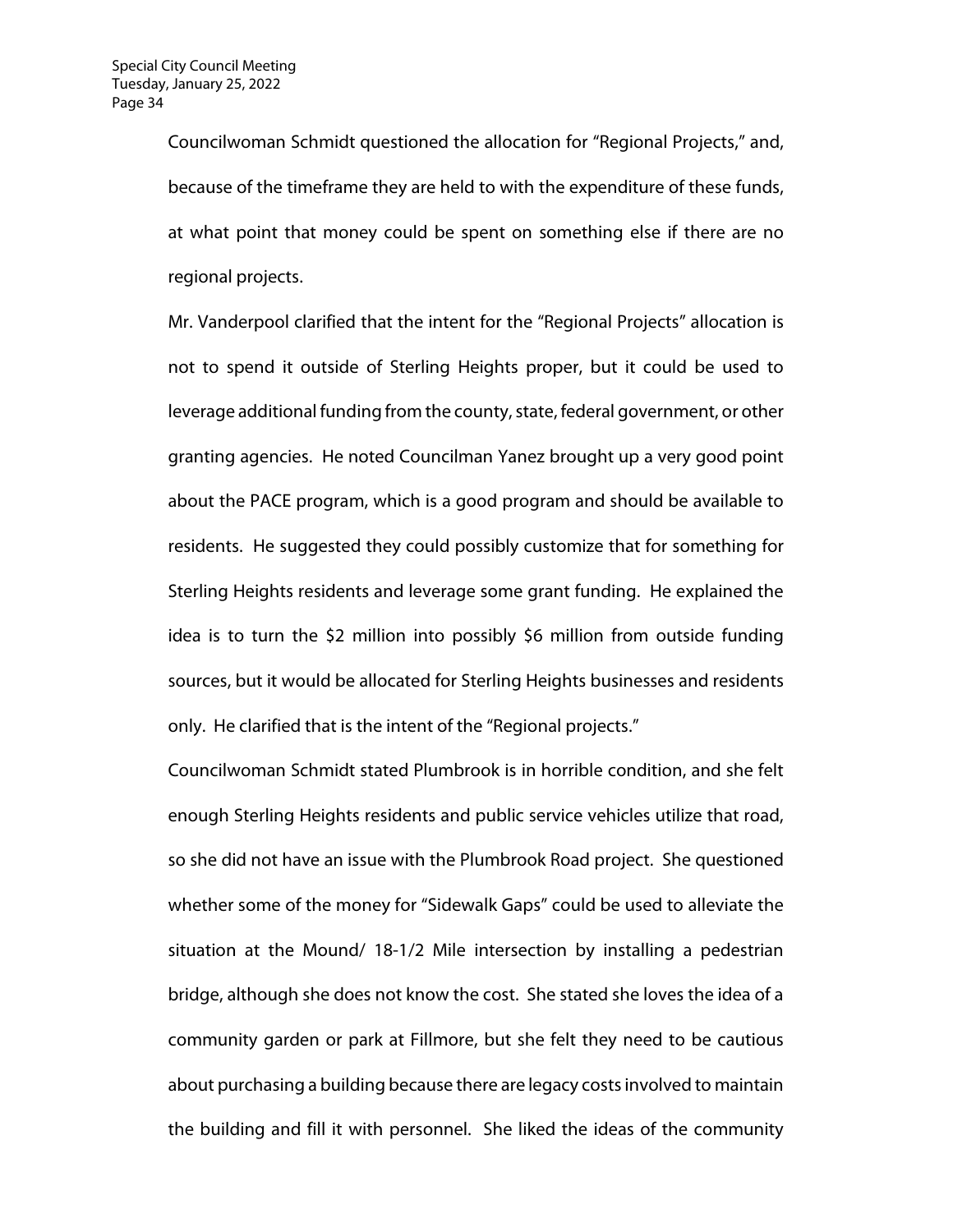garden and the ITC Trail, which would both be great enhancements to the community.

Councilwoman Koski questioned whether the feedback of seven hundred resident responses was on their proposals or the proposals that were projected. Mr. Vanderpool replied the residents were given the same information that was provided at the Town Hall, so they provided their feedback on what had been listed. He also believed there were some open-ended responses, and he replied to further inquiry they would be happy to share those open-ended responses. Councilwoman Koski stated she would like to see some of their ideas. She mentioned some skilled trade training for high school students at Utica Community Schools. She would like to see City Administration talk to them to find out if a partnership would be possible for seniors who do not want to go to college but need a skilled trade. She commended the Sustainability Commission for coming up with some great ideas. She indicated she would like to see Kleino and Edison Court connected with a walking path so they "continue the loop." She questioned whether some of the Sidewalk Gap funding could be used to set a limit on what a resident would pay so they could get their gaps completed quicker. She felt they should investigate the purchase of Fillmore Elementary, acknowledging that the south end of the City needs more activity, and she questioned whether the purchase of this school would fill that need. She suggested if it is not feasible, possibly there is something else that could provide them with activity. She agreed that Plumbrook needs help and questioned whether any Community Development Block Grant (CDBG) funding could be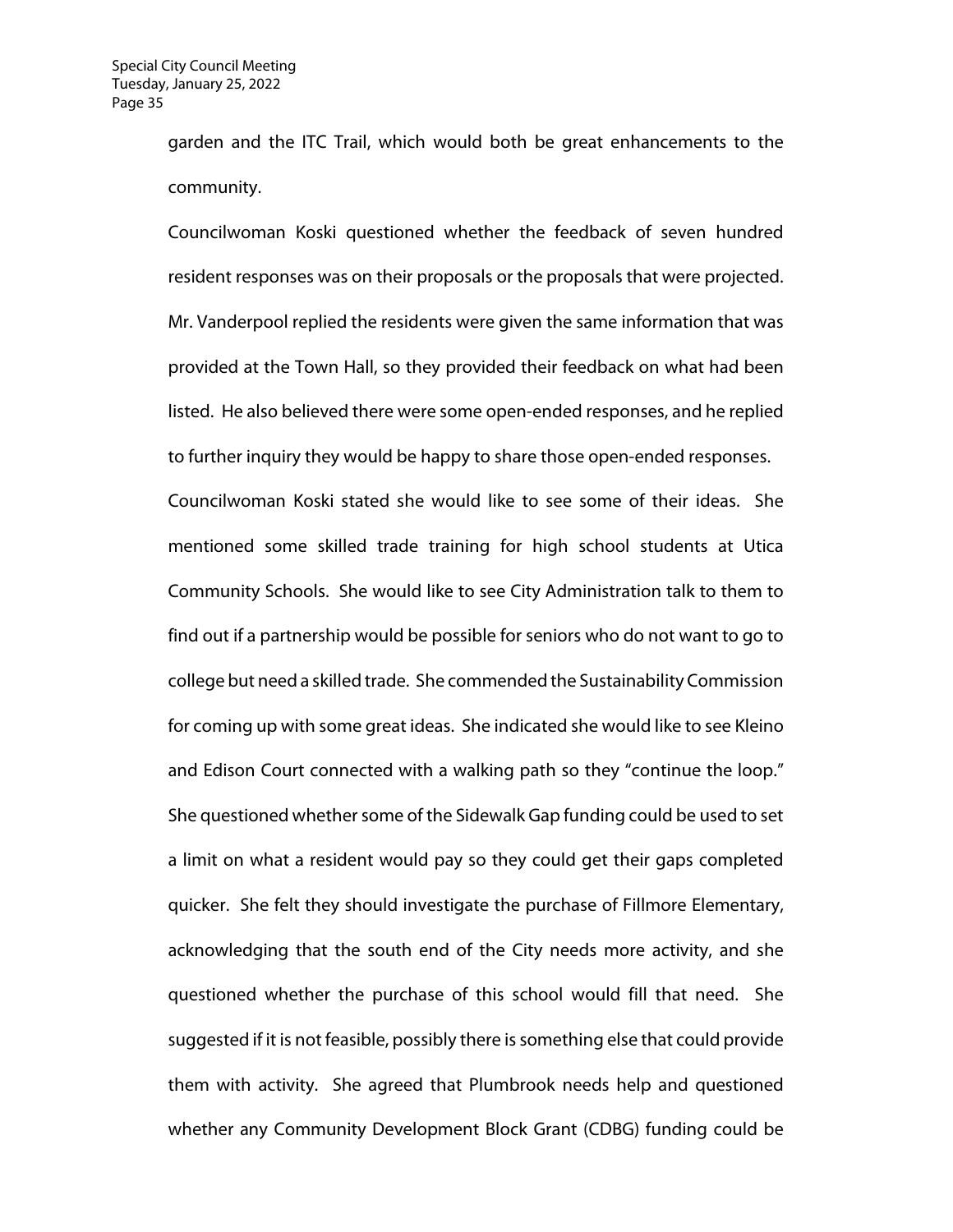used for a portion of that repair. She does not care for the idea of speed humps, especially for someone who is not familiar with the area and hits it at nighttime, causing them to lose control of their car. She added she would like more information before she makes a decision on speed humps. Councilwoman Koski referred to the SEMCOG population projections for 2045, and the projected 150 percent increase in the elderly population. She felt they need to start thinking about how they will provide for this increase, and she questioned whether they could think about ways to help these seniors so they can stay in their homes. She recalled at one time, they offered interest-free loans for home improvements that did not have to be paid off until the property was sold. She suggested they can possibly get them some type of assistance in maintaining their homes, such as snowplowing and grass-cutting. She also suggested activities for their seniors, although she did not know whether any of that money could be used for this assistance.

Councilwoman Ziarko appreciated the presentations on how to spend this money, and she commented that there are over one hundred cities and townships across the State of Michigan that turn their money down, not because they do not want it, but they have no one to facilitate the process. She felt they can have some of the money in reserve right now, but they need to have a "Plan B" in the event they do not find a use for the "Regional Projects," so they can move forward to spend the money, possibly on one of the projects they have not talked about. She questioned with all of the talk about non-motorized plans in place by 2045, whether they will need golf carts to get around.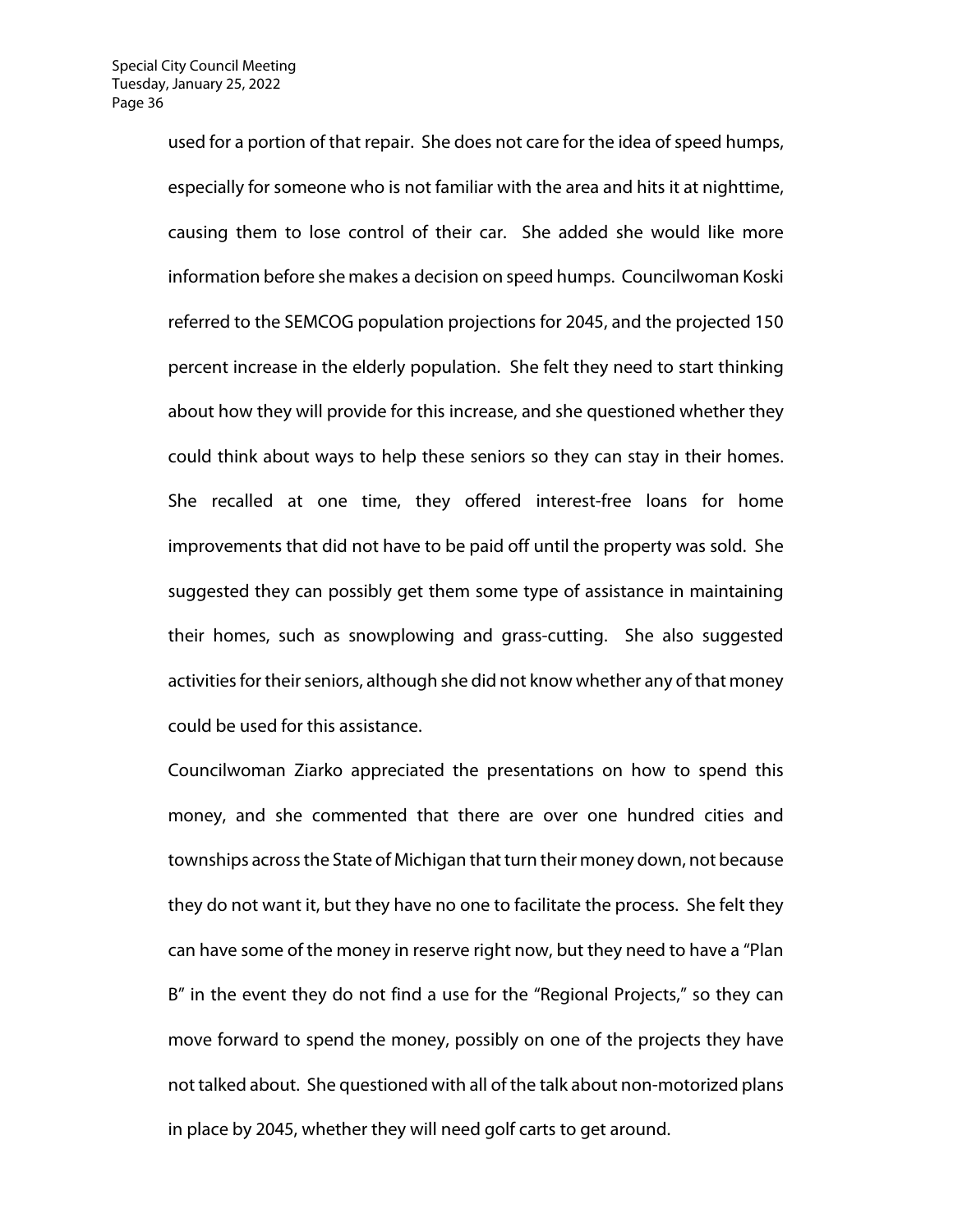Councilman Radtke stated he does not have much faith in regional projects, especially working with the County. He does not feel the Plumbrook Road should be considered because that money should benefit all of the residents. He agreed with Councilwoman Koski that he would like to see the ideas, comments, and questions shared by the 700 residents for the open-ended questions on the survey. Councilman Radtke commented that not all of the bus stops in Sterling Heights are handicap-accessible, and he felt they should be improved to make the community accessible for everyone, not just the able-bodied. He talked about a shared-use path on the east side of Dodge Park, between 15 Mile and 16 Mile Road, which is only 5 feet in width. He talked with a resident who frequently drives her legal cart around the neighborhood but has trouble with bikes because they are traveling that sidewalk on bikes, going up to the shared use path on 16 Mile Road. The ten-foot-wide pathways are not a problem, but the sidewalks in her neighborhood are too narrow. He felt it is important if they are going to connect to the Iron Belle Trail that they widen these pathways. He felt there needs to be better engineering for their roadways, pointing out that areas with little curves in the road tend to slow people down, without having to mechanically intervene with speed humps. He liked the idea of a pocket park or community garden, but he has spoken to the Superintendent of Warren Consolidated Schools, and it seems they want to sell the land and building together. He claimed the Superintendent indicated to him that they want to move forward, so he felt if the City is interested, they should not put it off. He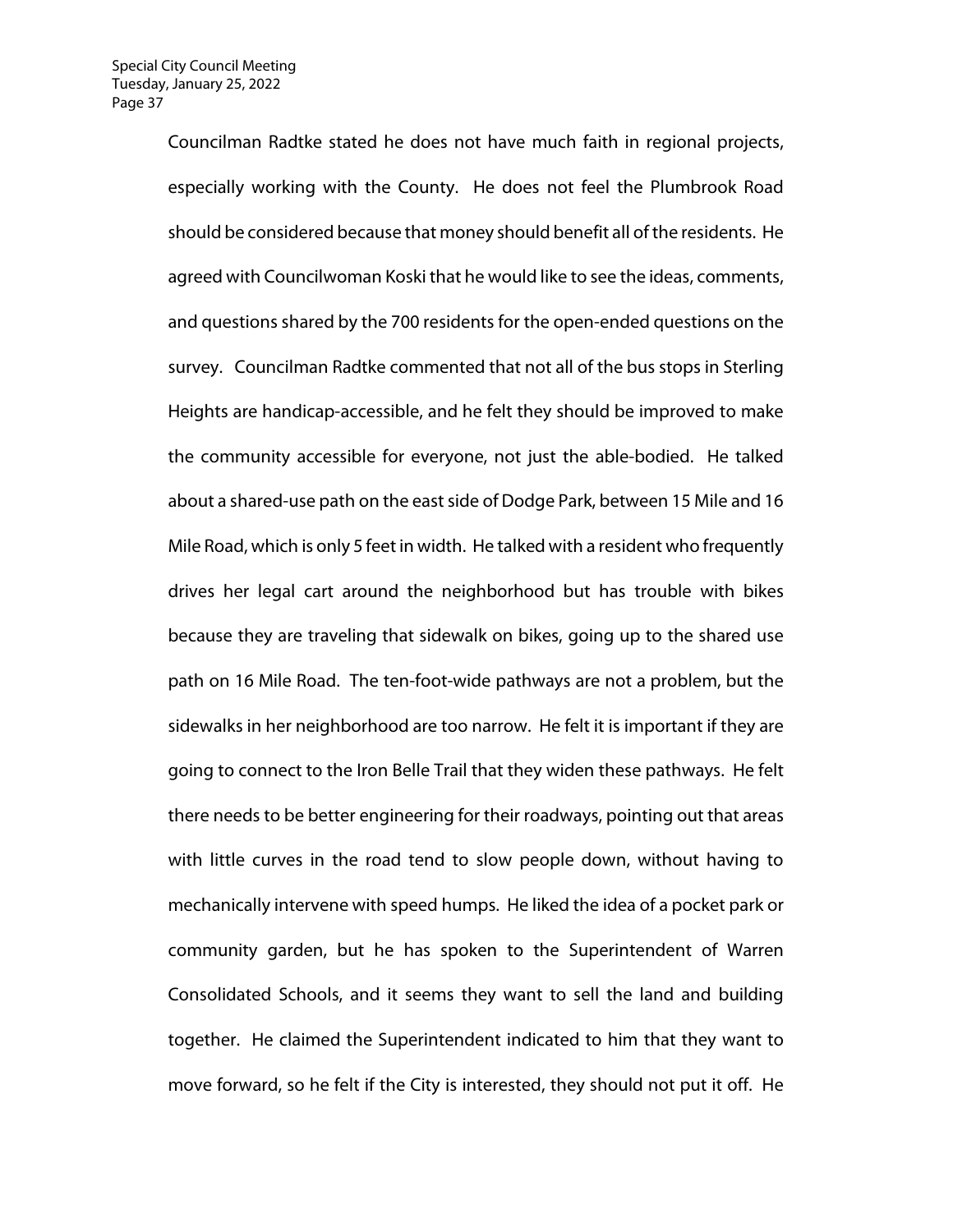expressed concern that a developer will purchase that property for apartments or houses.

Mayor Pro-Tem Sierawski questioned why some projects were chosen over other projects. She agreed with Councilwoman Schmidt about the sidewalk gap at 18-1/2 Mile and Mound, possibly with a safe bridge and/or signage. She added she is not necessarily in favor of a crosswalk only because it does not assure that cars will stop for pedestrians. Increasing parks in the southern end of the City is important to her and may help to raise the values in bring people into that area or keep the current residents there. She would like to pursue the option of Fillmore Elementary School, adding it is a good starting point. She stated she is not a big fan of a reserve for regional projects because it may not materialize. She felt Sterling Heights always seems to be biggest "footer of the bill." If they decide to go with this reserve for Regional Projects, she would like to see a very strict timeline so they have time to pick another project. Mayor Pro-Tem Sierawski pointed out that there are very few areas in the City that still have dense tree growth, and the majority of the time those parcels are sold to developers. She recommended looking into some of the parcels that are already heavily-treed, and they can see if the City can buy them before they start with creating a whole new forest. She agreed with Councilman Radtke that speed humps will slow emergency vehicles down, and she stressed that seconds do matter in emergency situations. She loves the idea of increasing the tree canopy on streets where they are experiencing speeding, because trees slow traffic down. She felt they need to improve education for the unemployed, and the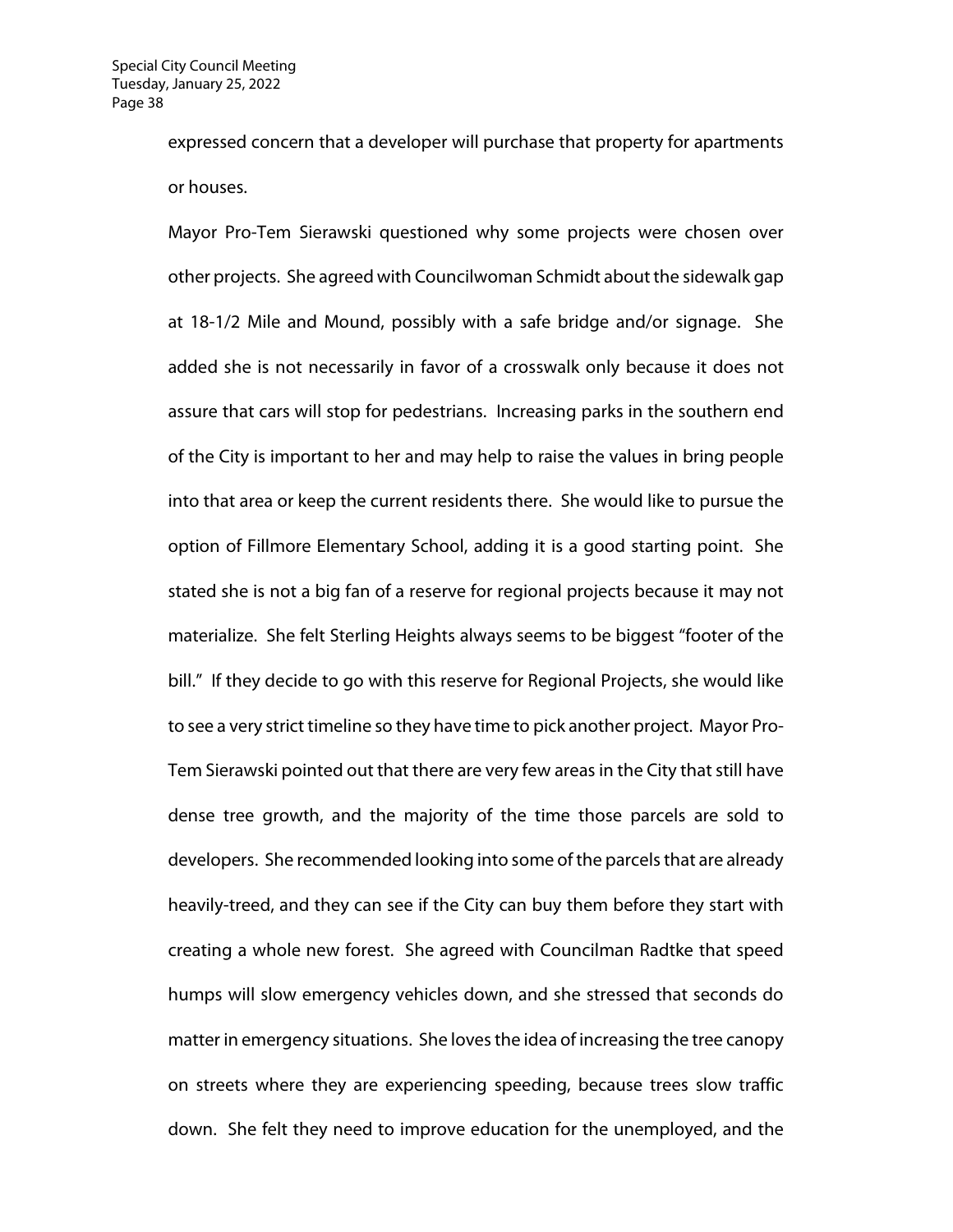skilled trades is a great option, suggesting Velocity might be a good option. She would also like to see partnering with the schools and Velocity to improve skilled trade access, and possibly some small skilled trade businesses could get started. She is in favor of seeing what the senior community wants, especially as SEMCOG predicts the population of that age group is going to greatly increase. She stated she would like to see seniors be able to continue to live in this community.

Councilman Yanez questioned when they talk about having to spend the money, whether that means "allocated" or actually spent.

Ms. Varney replied that by the end of 2024, the money has to be allocated and encumbered, so they would have to have signed contracts and the projects would have to be started. She added that the dollars would have to be spent out the door by December 2026.

Mr. Vanderpool commended Council on raising some very good ideas and providing good feedback. He felt the direction is fairly clear on a couple of items. He addressed the suggestion for the Fillmore School acquisition, noting they originally had \$1 million allocated for that purpose, and the intent was to do more research, possibly leveraging more money for grants under the regional project idea. They may be able to leverage the Fillmore money with the Michigan Land Trust, which would be available to them for land acquisition, and that could supplement the \$1 million. He felt the consensus is that Council would like to see Fillmore School acquisition as part of the equation. They can put the \$1 million back in the equation by reducing the contingency of some of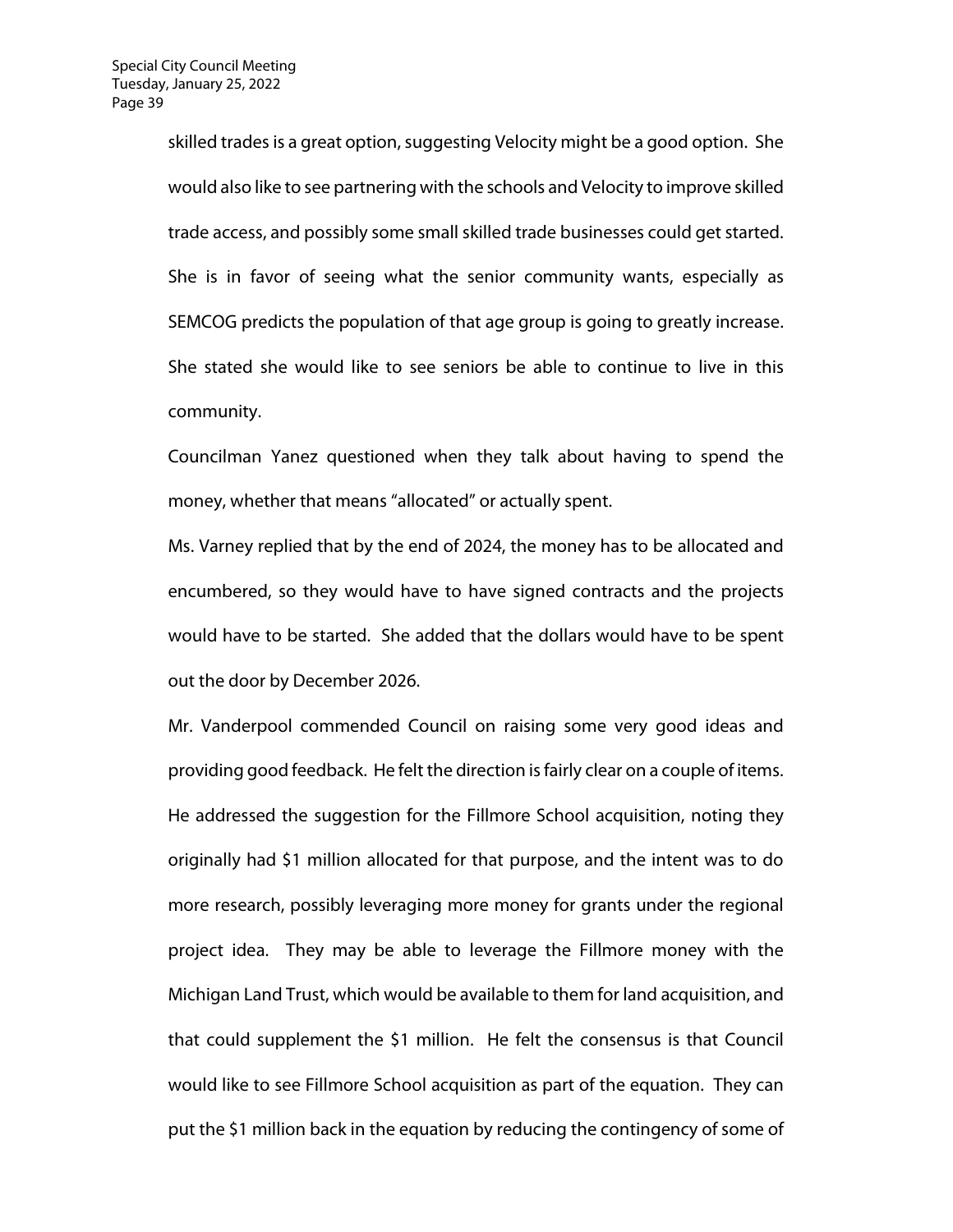the other items, such as the "Reserve for Capital Improvements". He agreed with Councilman Radtke that the school is looking at this as a "package," so the acquisition is the easier part, but the harder part is the long-term operational cost. He cautioned it could cost \$1 million to \$2 million to run the facility annually, although they have some ideas about possibly partnering with other groups and possibly generating revenue from that use. He stressed a lot of research will still have to be done. He agreed the response from seven hundred was low regarding the Plumbrook Road Resurfacing; however, they do not have any other means of funding Plumbrook at this time. If they use the road funding, it is possible another street in another neighborhood may have to be delayed. He felt the consensus is that the Plumbrook Road Resurfacing should remain in the plans. He thanked Council for their excellent feedback on the workforce development projects, and he suggested the City needs to collaborate more with Michigan Works, school systems, Macomb Community College, and other partners to bring a meaningful plan back to be voted on. He indicated they are looking for direction today but reminded these items will all come back to them in multiple ways, first through the budget, then the bidding out and approval of the actual amount, so they will have opportunities to formally vote on them. Mr. Vanderpool noted Councilman Yanez raised a good question about how much all of this will cost in maintenance, and he admitted that although there are maintenance costs for some of these amenities, it is difficult to provide an exact dollar figure. He indicated that, with the projects proposed, it is a very small percentage of the overall expenditure that would be required for maintenance.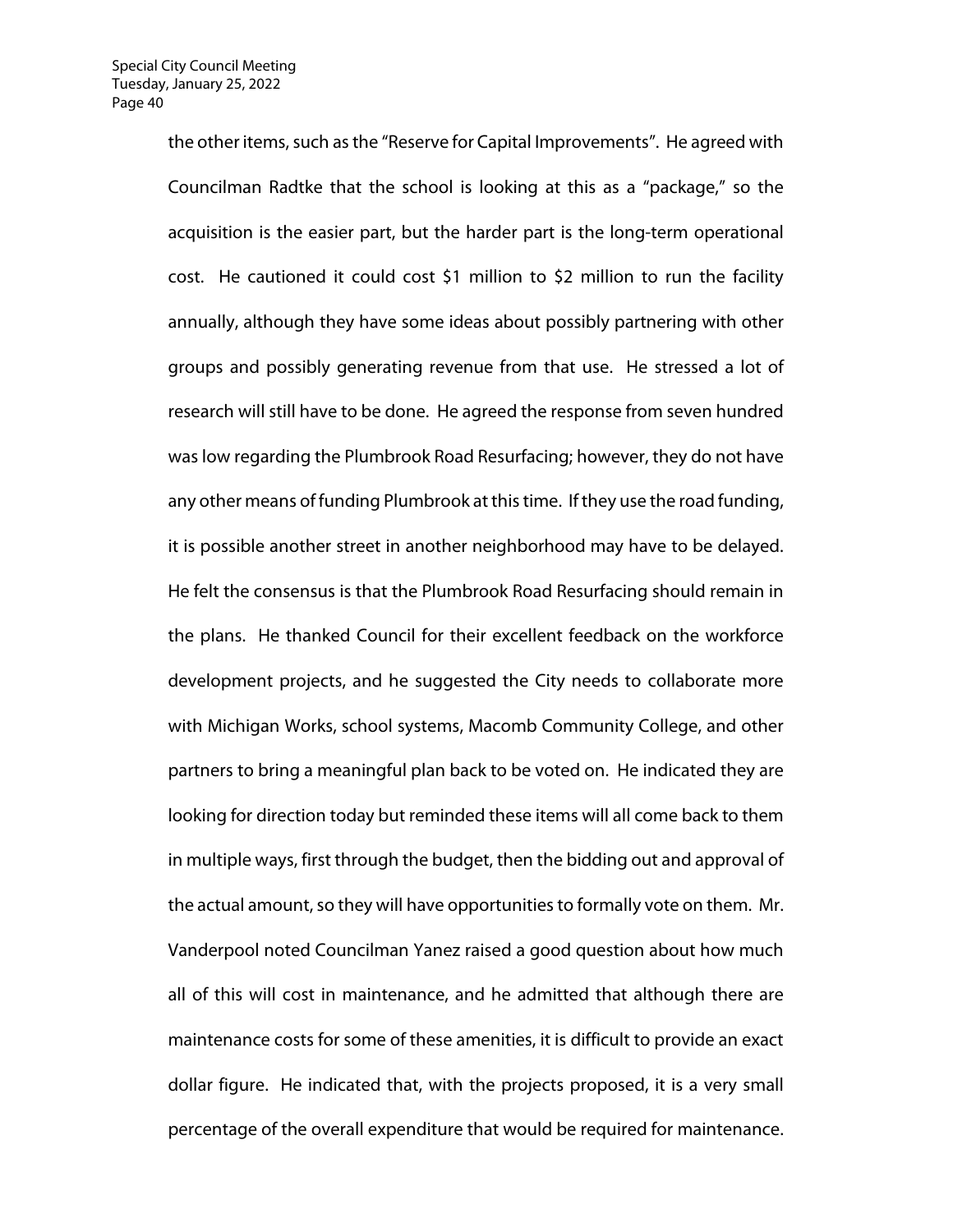Mr. Vanderpool agreed with Ms. Varney's comment that the reason they can look at such a wide variety of projects is because their growth rate was very high at eight percent, far exceeding what other cities are seeing. Part of that growth is due to a lot of these amenities, so a lot of the that is paying for the maintenance cost. He assured more detailed information on maintenance costs will come forward as these projects unfold. He recalled there was some talk about a pedestrian bridge at 18-1/2 Mile and Mound, and at the ITC Corridor, and he agreed those are great points. They also have a plan for a pedestrian bridge at Baumgartner so the Iron Belle trail system can ultimately run through the ITC corridor, across the drain. He pointed out this is another example of where they need the \$2 million because there may be regional opportunities to match those expenditures. The priority is to get the ITC pathway in, and they can then work on the pedestrian bridge.

Mr. Vanderpool addressed the topic of speed humps, and he agreed there is a lot of concern and trepidation about speed humps, but that is the purpose for the pilot program. The community feels the City needs to do more on traffic enforcement in neighborhoods, and he agreed with other comments made that they need to implement other calming measures, such as calming islands, more trees, more enforcement, better signage, and possibly speed humps. They are only asking for approval to proceed with a pilot program that would fund approximately fifteen of those streets, and it is likely they may report back to Council that it was a failure, or maybe they will find some limited success so they may want to consider it further. He clarified this item does not fund speed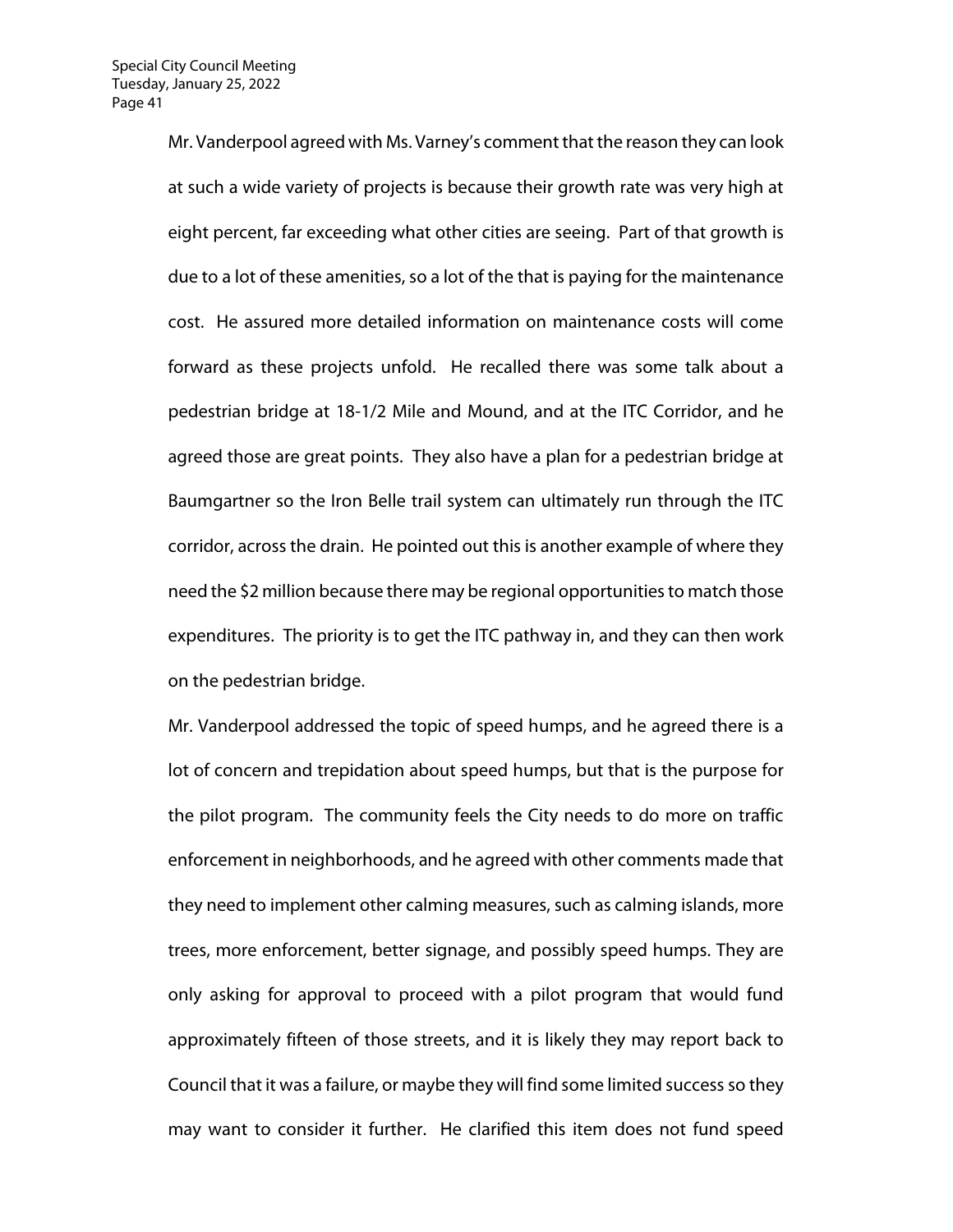humps long-term, but there is only money being proposed for the pilot program. He noted speed humps are not intended to be used on roads such as Brougham and Canterbury, but the idea is to use them on true neighborhood roads.

Mayor Pro-Tem Sierawski stated she has to leave by 1:30 p.m., so she entertained a motion to appoint a temporary chair for the remainder of the meeting.

Moved by Ziarko, seconded by Sierawski, to appoint Councilwoman Schmidt to chair the remainder of the meeting. Yes: All. The motion carried.

The meeting recessed at 12:16 p.m. for lunch and reconvened at 1:15 p.m.

# E. Bringing innovation and improvement to the board and commission

## appointment process

Mr. Vanderpool mentioned that City Council approved a position to improve the board and commission administration, including everything from training to recruitment to retention. He explained their boards and commissions are so important to them, and he emphasized the importance of the volunteers in the City. He is pleased they now have a position that is focused on improving innovation with the boards and commissions. He invited Special Projects Coordinator Meghan Ahearn to provide an update on the Boards and Commissions project.

Special Projects Coordinator Meghan Ahearn reviewed the reason for this update, noting that their boards and commissions play a vital role in the organization, and she reviewed a few of their responsibilities as an example. She explained that their twenty-eight boards and commissions include over two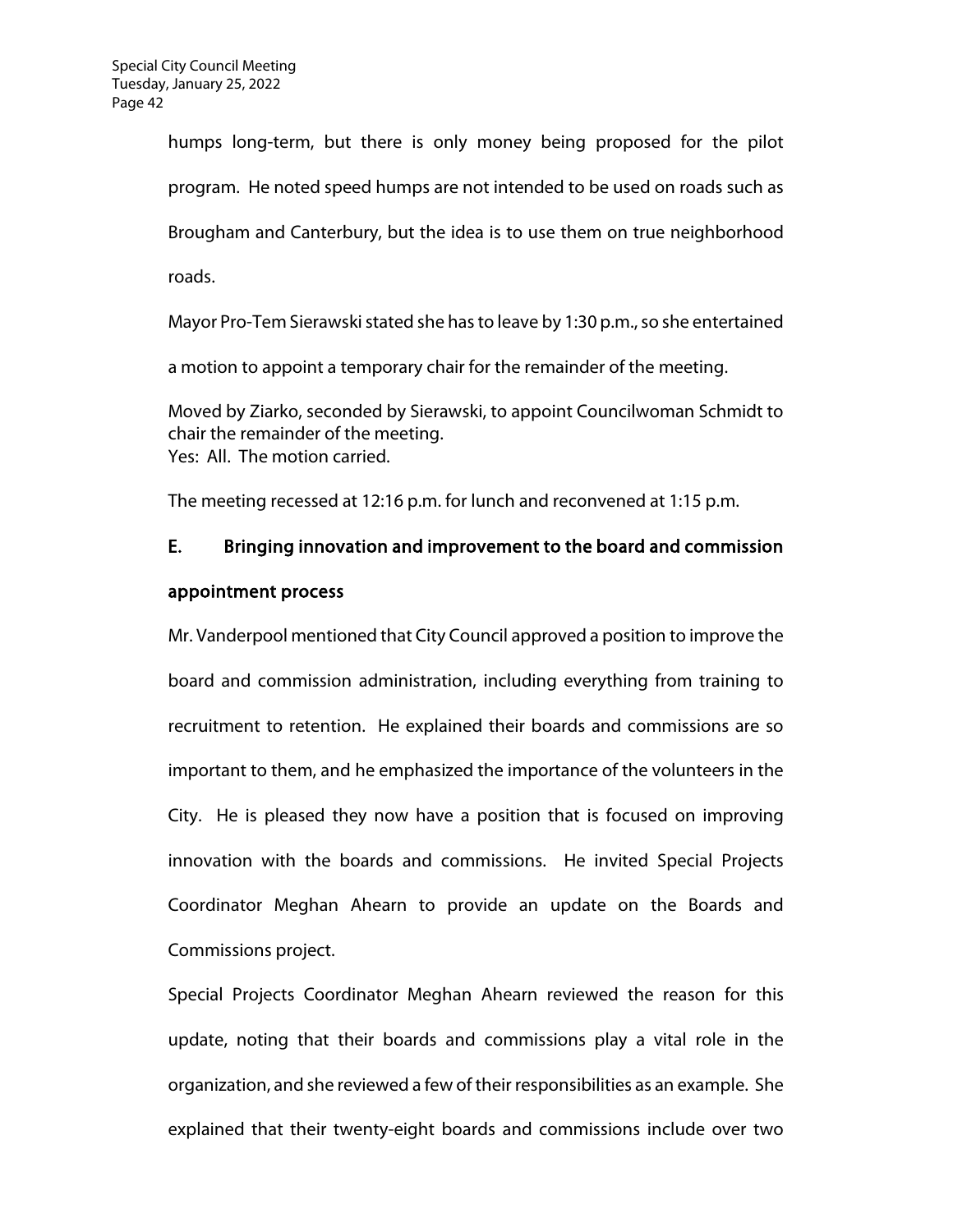hundred volunteers. They need to take the proper steps to assure the Boards and Commissions program is thoroughly reviewed and updated to reflect its importance in the community. She stressed that, while they have a good structure for their Boards and Commissions program, it is in need of organization and centralization. She addressed some of the current program concerns, including a disjointed process, a lengthy application and outdated database storage software, a City website that requires manual updates, limited member orientation program and outdated handbook, and limited marketing and recruitment efforts. She informed that when City Council approved the 2021/ 2022 budget, two important items were funded for this project, including the funding for a part-time Management Services Specialist, and the purchase of new OnBase Boards and Commissions software. She explained that their new Management Services Specialist could not be present this evening, so she indicated she will make that part of the presentation.

Ms. Ahearn explained they have many solutions they will be working on to address the program concerns, and she outlined those solutions, which includes the collaboration with Applied Imaging to get the new OnBase Boards and Commissions software, the development of a Member Orientation Program, updating the Member Handbook, and publicizing recruitment efforts. She talked about the benefits of each of these solutions, and a short video was shown containing testimonials from some of the various boards and commission members. Ms. Ahearn thanked Broadcast Programming Specialists Dan Rizek and Bob Sergott from Community Relations for creating the video in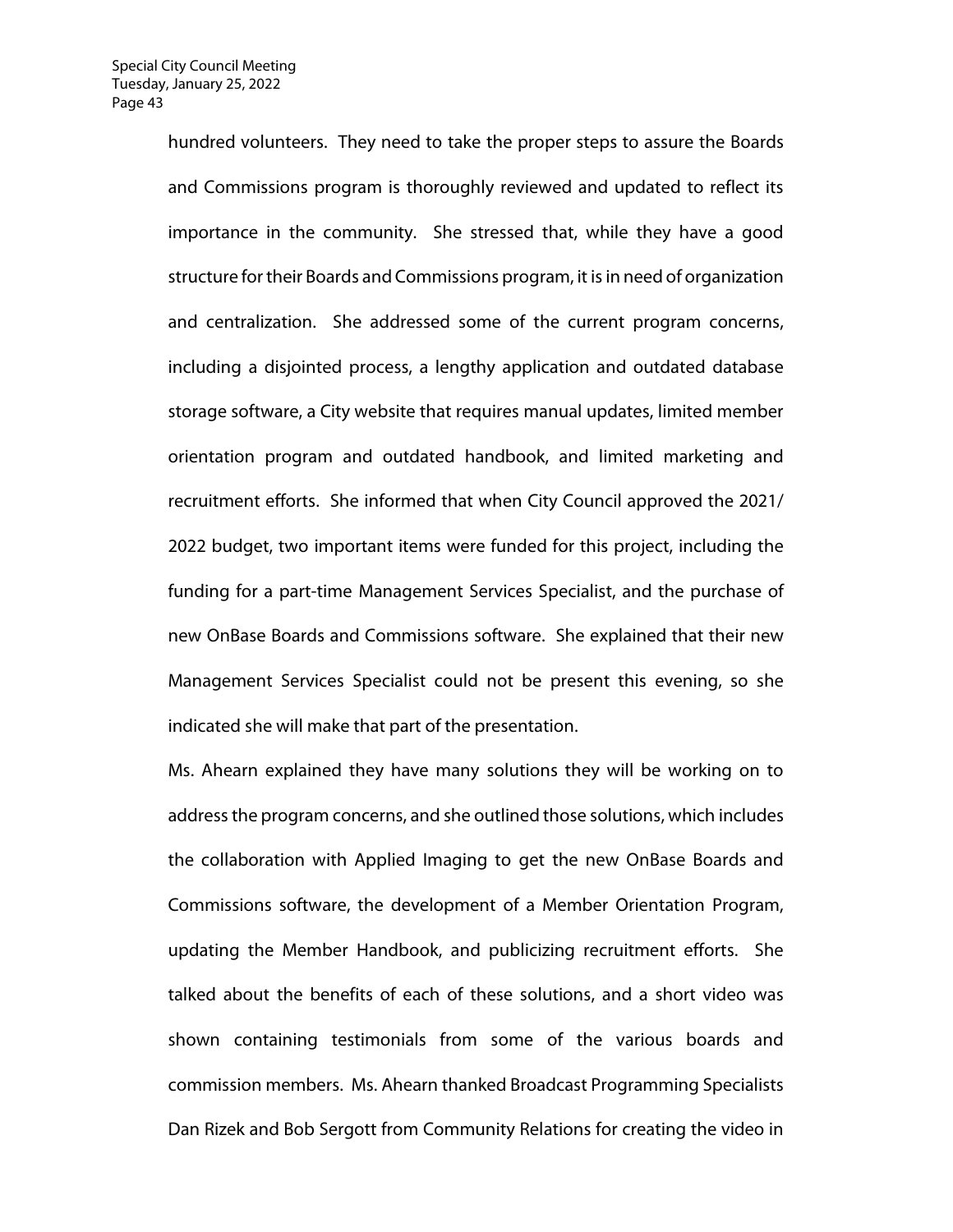very limited time. She stated that these marketing and recruitment efforts will be implemented to create greater community representation of diverse applicants while highlighting the value of the City's boards and commissions. She offered to answer questions.

Chair Schmidt commended Mr. Rizek and Mr. Sergott for the impressive video. She opened the floor for public comments and comments from boards and commissions liaisons, but there were none.

Councilwoman Ziarko felt the phenomenal video should be used as a marketing tool and should definitely be used on the City's website. She commented that the new boards and commissions they have added have done a lot of work in organizing themselves and determining their mission. She appreciated the input they provided.

Councilwoman Koski stated she has wanted to see help with their boards and commissions for a long time, adding that they can now move forward and get the message out to the residents, inviting them to become involved.

Chair Schmidt commented about the orientation opportunities for new members of the boards and commissions, as well as returning members. She felt it is a good thing for members to refresh themselves on their roles and procedures, so she is pleased there will be formal orientation implemented once a year.

The meeting recessed at 1:37 p.m. for a break and reconvened at 2:00 p.m. Councilwoman Koski suggested to Mr. Vanderpool, with consideration by Council, that Council members also be included in continuing education,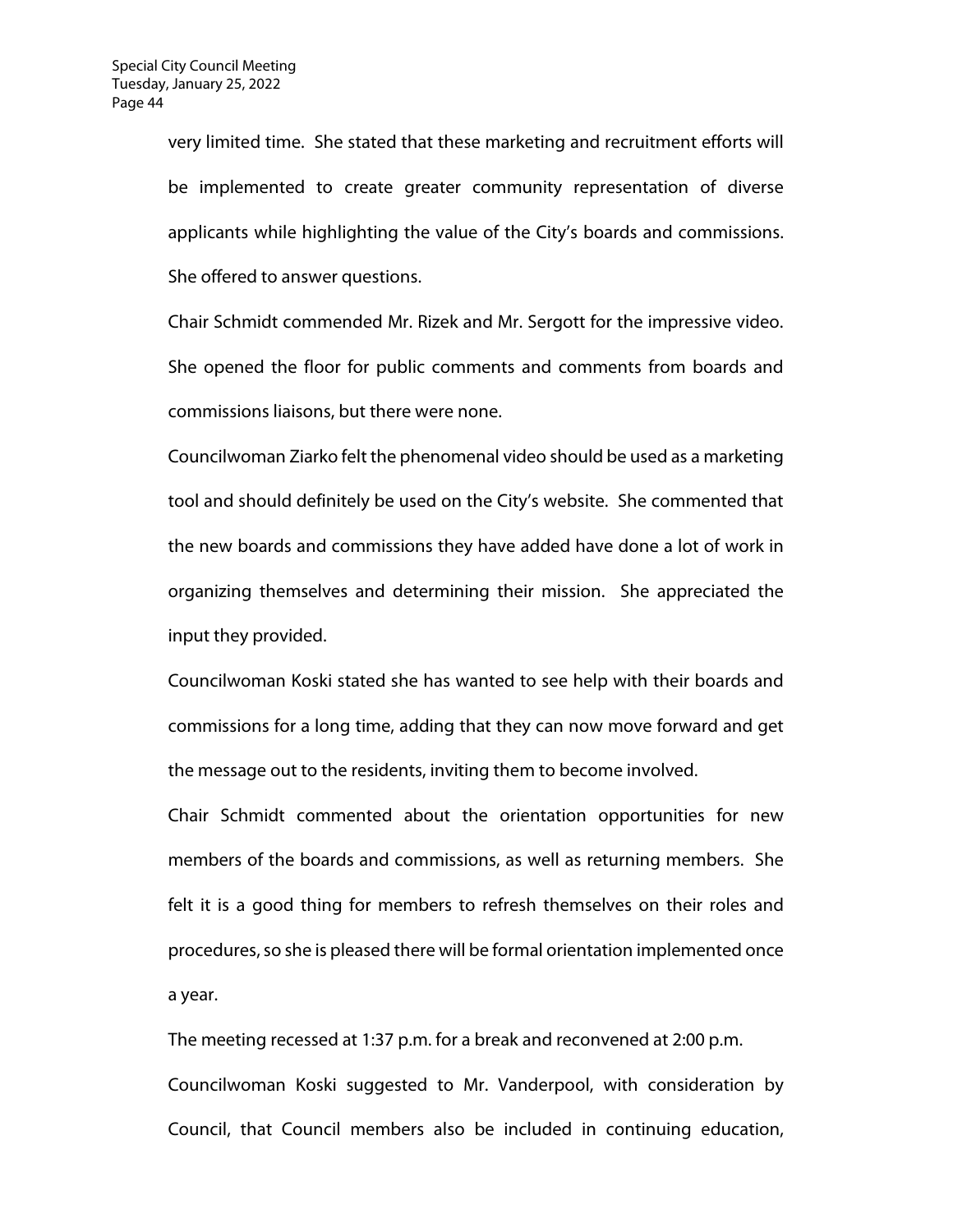possibly one to three sessions a year. She suggested this refresher course could be held on the off-Tuesdays or possibly on a Saturday morning. She would like to go over their rules and regulations, become familiar and be reminded of their roles, the roles of City Manager, and the roles they have with boards and commissions.

#### F. Annual Reports…Progress towards a better future

Mr. Vanderpool noted they talked about the importance of their boards and commissions and highlighted a few of them. He advised they will be hearing more specific updates from the CommUNITY Alliance, the African American Coalition, the Youth Advisory Board, and the Sustainability Commission. These boards have to report to City Council annually, and they felt this would be a great opportunity to do so at the Strategic Planning session. He introduced Community Relations Director Melanie Davis, adding that she and her team work very hard to coordinate the good work of the boards and commissions, along with other initiatives.

Community Relations Director Melanie Davis stated over the last summer, she had the privilege of working with seven residents on the newest commission, which is the CommUNITY Alliance. She stressed they have been working hard to put together a strategic plan that will help them achieve their objectives and mission for keeping Sterling Heights a welcoming community and making sure every resident feels welcome, respected, accepted, and safe in the community. She introduced Stacy Bahri and Ricardo Harris from the CommUNITY Alliance.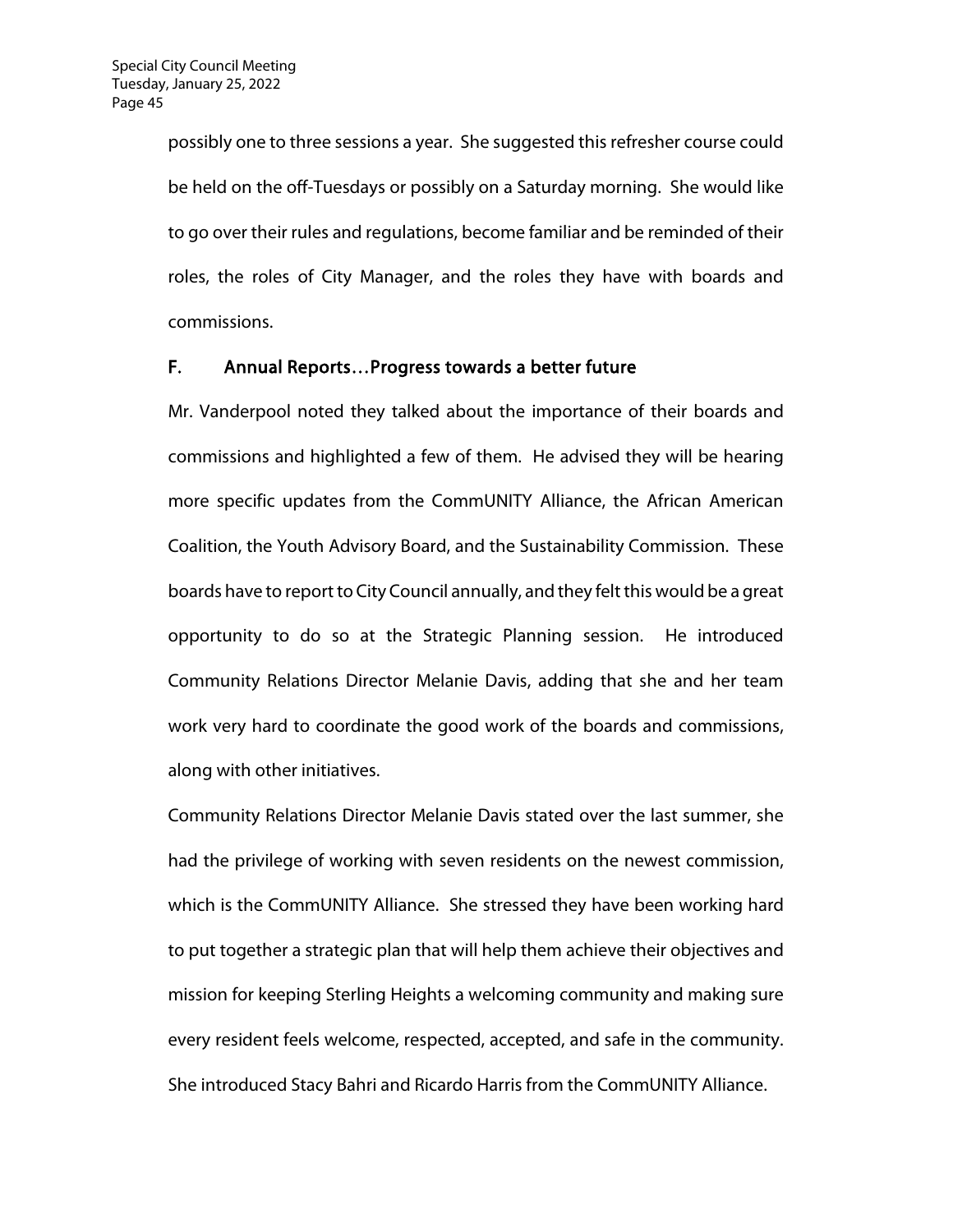CommUNITY Alliance Vice-Chair Stacy Bahri reviewed their vision and mission. The members agreed there are challenges within the concept of unity within the City, but especially among the youth in their community and schools, so they felt that is a great place to start with education to foster the change. She reviewed the results of a recent survey, showing that 92 percent of residents feel Sterling Heights is an inclusive community, 28 percent feel race relations have improved, 58 percent feel they have stayed the same, and 14 percent feel they have become worse. She explained the CommUNITY Alliance Commission has been formed to not only address inequities, both real and perceived, but to engage residents in events and initiatives that focus on education, inclusion, and leadership as a pathway to creating community culture that intentionally honors and celebrates all people. Ms. Bahri introduced Ricardo Harris to explain their objectives.

Ricardo Harris provided some of his personal background, noting he moved to Sterling Heights about ten years ago after looking at different places, but decided that Sterling Heights is where he and his family would like to make their home. Mr. Harris outlined their three objectives, being education, inclusion, and leadership, and proceeded to outline their strategies to achieve their goals. He noted that, as a parent of two children in the Utica Community Schools and Warren Consolidated Schools, they need to promote unity in the schools, especially between the ages of twelve and eighteen. They would like to hold some workshops by June 2023, and he outlined their plans for that goal. He stated they want to promote understanding by doing weekly social media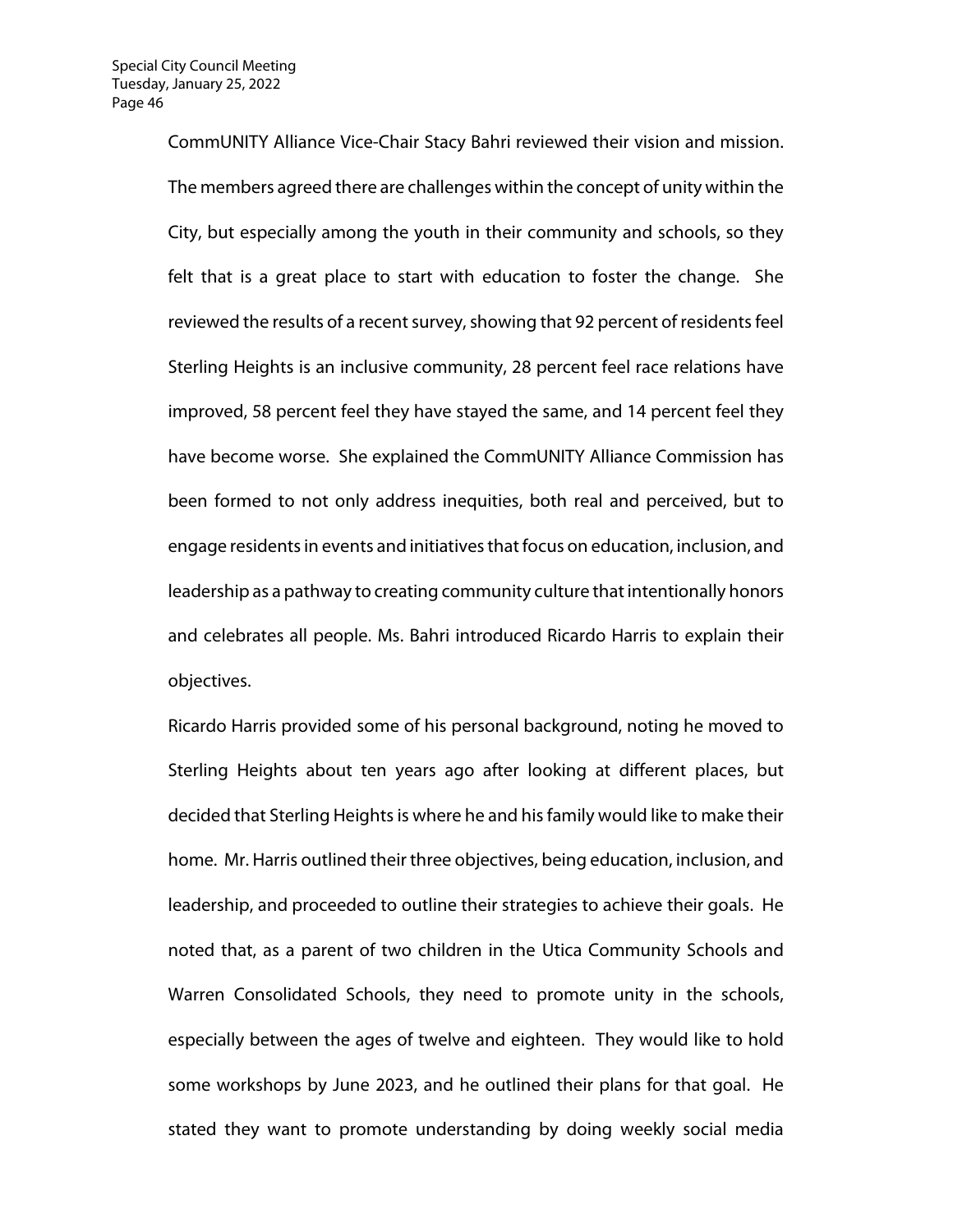blitzes and e-newsletters, hopefully having this consistent by June 2023. They would also like to promote and have at least two live discussions or town hall meetings to allow residents to engage in root causes, have conversations, and invite professionals to talk. They would like to have at least two of these completed by June 2024, and he outlined some of the detailed ideas they have put together. He explained they also want to host six celebrations, hopefully by June 2023.

Mr. Harris explained they want to make Sterling Heights the most accessible community for those with special needs, and they hope to assess any barrierfree gaps on City property by June 2022. He added they would like to plan at least two events by June of 2023 where they can focus on at least one hundred residents to allow them to go through a day in the life of someone who is in a wheelchair, hearing-impaired, or some other handicap that will create a level of empathy. He added they will be working with the Community Relations and Parks and Recreation directors to identify those events and put together a strategy.

Mr. Harris stated their last objective is leadership, especially in race and diversity in today's climate, so they would like to create a resource for leadership and hold at least four events over the next couple of years. They would like to work with leadership to create a checklist that decisionmakers on boards and commissions can use when considering an amenity or event, to ensure they are inclusive and appealing for all. He concluded that their next step is to assess where they are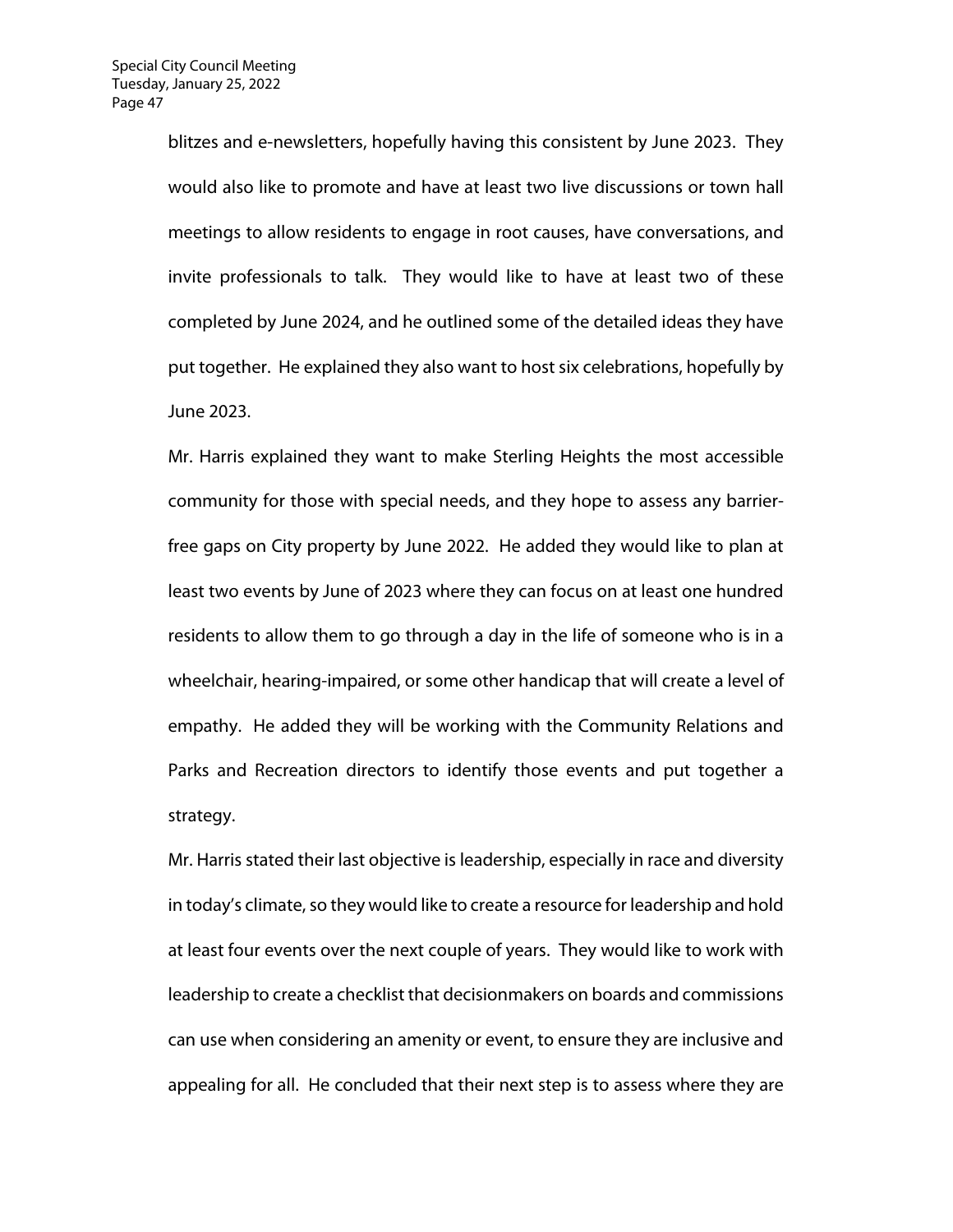as a group, go through action items and assign tasks, and begin their execution of a strategic plan.

Ms. Davis stated the other group she has had the pleasure of working with over the past several months is the African American Coalition, and they have been doing a lot of the foundational work to ensure they have a sustainable organization. She stated Rhonda Powell, one of the consultants working with the group, is present today, and she introduced AeYanna Yett, the newlyelected Chair of the steering committee for the African American Coalition, to make a presentation.

Ms. AeYanna Yett reported their progress as they are establishing their Coalition and building their longevity. She explained their consultant interviews and the four overarching themes, making sure that the agenda being advanced focuses on the collective group and not personal agendas. She indicated that, although some members dropped out of the group because of an initial lack of structure, the members who remained were encouraged by the idea of the Coalition because they believe it is something special. She talked about the exercises and training the members went through, including relationship-building and implicit bias exercises. She explained the structure of their Steering Committee, and indicated they are still establishing their six members at large in the weeks and months to come. She stated their monthly meetings are open to anyone who would like to attend, and their next step is to create a permanent meeting schedule. They are working to create a group mission, which will be approximately eight words that create a message the Coalition can rally around,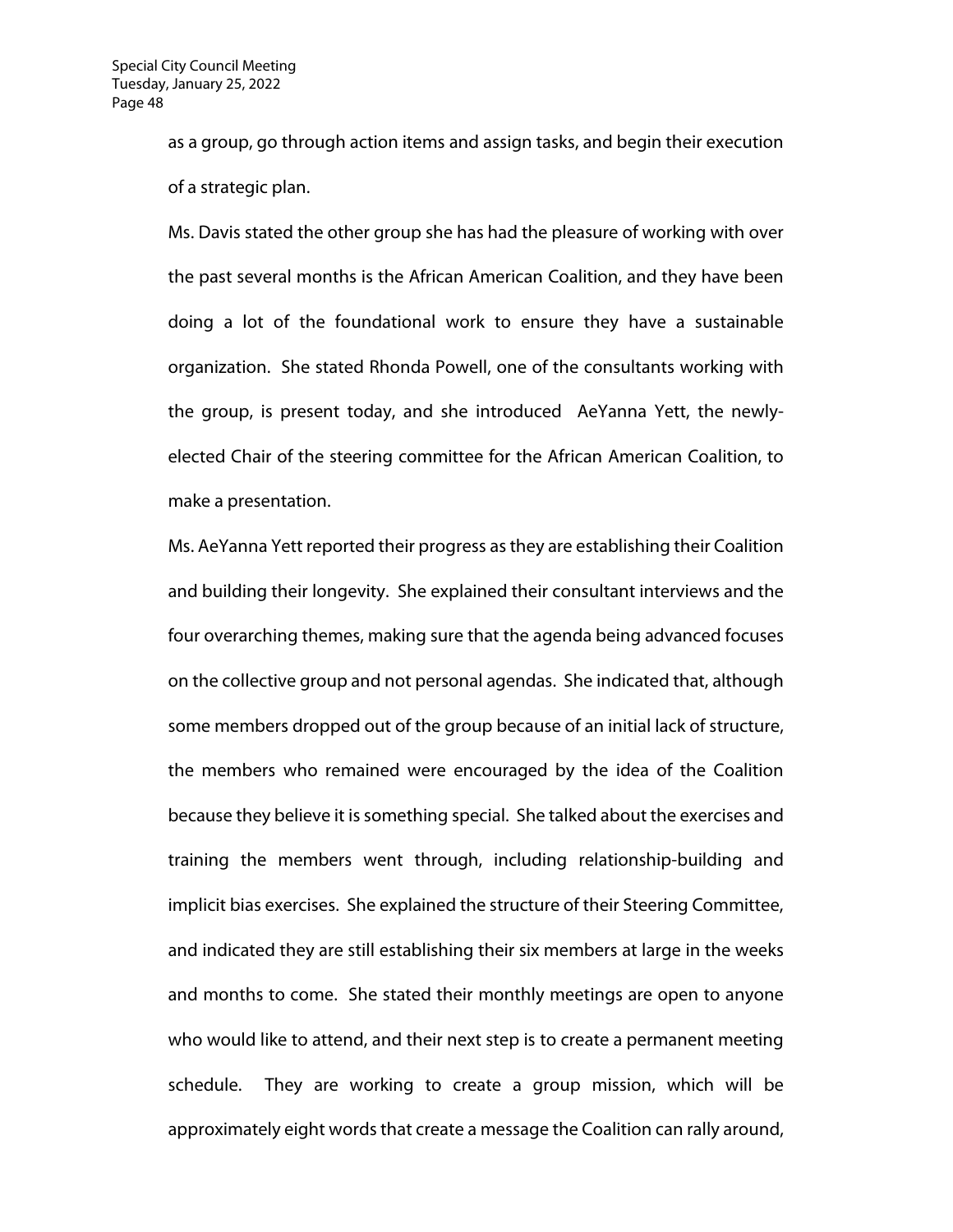and they will create messaging so the Steering Committee can be consistent and use for future recruitment efforts. They are also looking at connecting the African American Coalition with the broader Macomb County. She urged everyone to stay tuned to their progress on this important work.

Mr. Vanderpool stated there is so much good working taking place with CommUNITY Alliance and the African American Coalition. He invited Administrative Liaison Marissa Johnson, to introduce the Chair of the Youth Advisory Board.

Administrative Liaison Marissa Johnson invited the Youth Advisory Co-Chairs, Allison Habba and Fadie Arabo, to make the presentation on the work they are doing and what is anticipated for the future.

Fadie Arabo, Chair of the Youth Advisory Board, explained that their mission is to develop and promote programs, services, amenities, events, and specific engagement opportunities that make Sterling Heights a more appealing community for those between the ages of 13 and 18.

Allison Habba, Co-Chair of the Youth Advisory Board, stressed their goal is the same as all boards and commissions to make Sterling Heights become the best community for everyone. She explained this is extremely important because the youth is the future, which is a huge responsibility, so it is important for young people to get an inside look at the intricacies of what city government does and how it works. They want to be able to use their voice in the best way possible, and they meet every month, with the ultimate goal to develop and grow their city in the best way they can.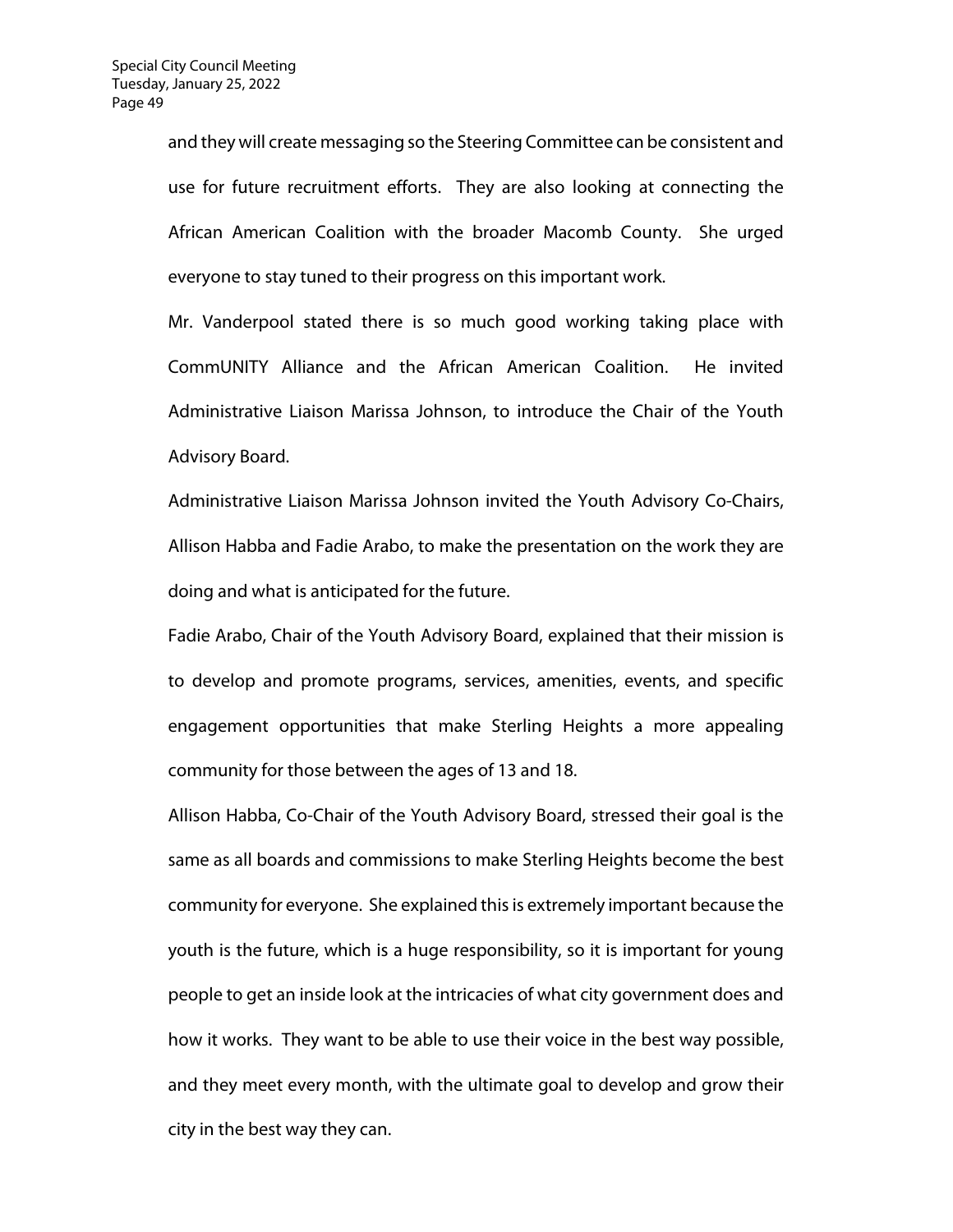Mr. Arabo explained they have been consulting with the Parks and Recreation Department to see what they can add in the parks. They have a Sustainability Committee on the Youth Advisory Board, and he indicated his strong interest in this topic because he would like to major in sustainability. He also noted they have a Diversity and Inclusion Committee to promote the creation of safe environments and provide resources for teens across the City.

Ms. Habba explained another committee in the Youth Advisory Board is the Mental Health Committee, where they are looking to increase awareness regarding mental health issues among the youth. She hoped they will be able to get back to having a Mental Health Festival, which they had prior to the Covid-19 pandemic. She added that the last committee, Local Government Awareness, which is educating teens on local government and interesting opportunities to serve and connect with the City. She noted this is her personal favorite because she would like to major in political science and then go into law.

Mr. Arabo talked about actively conversing with Parks and Recreation Department on programs, events, and amenities that can serve the teenage population, and they are working hard to play a role in the community with "masking up" and educating their peers.

Ms. Habba explained they want to continue to create opportunities for younger residents to connect with local leaders and City officials. They have also been working with community organizations to plan a park clean-up.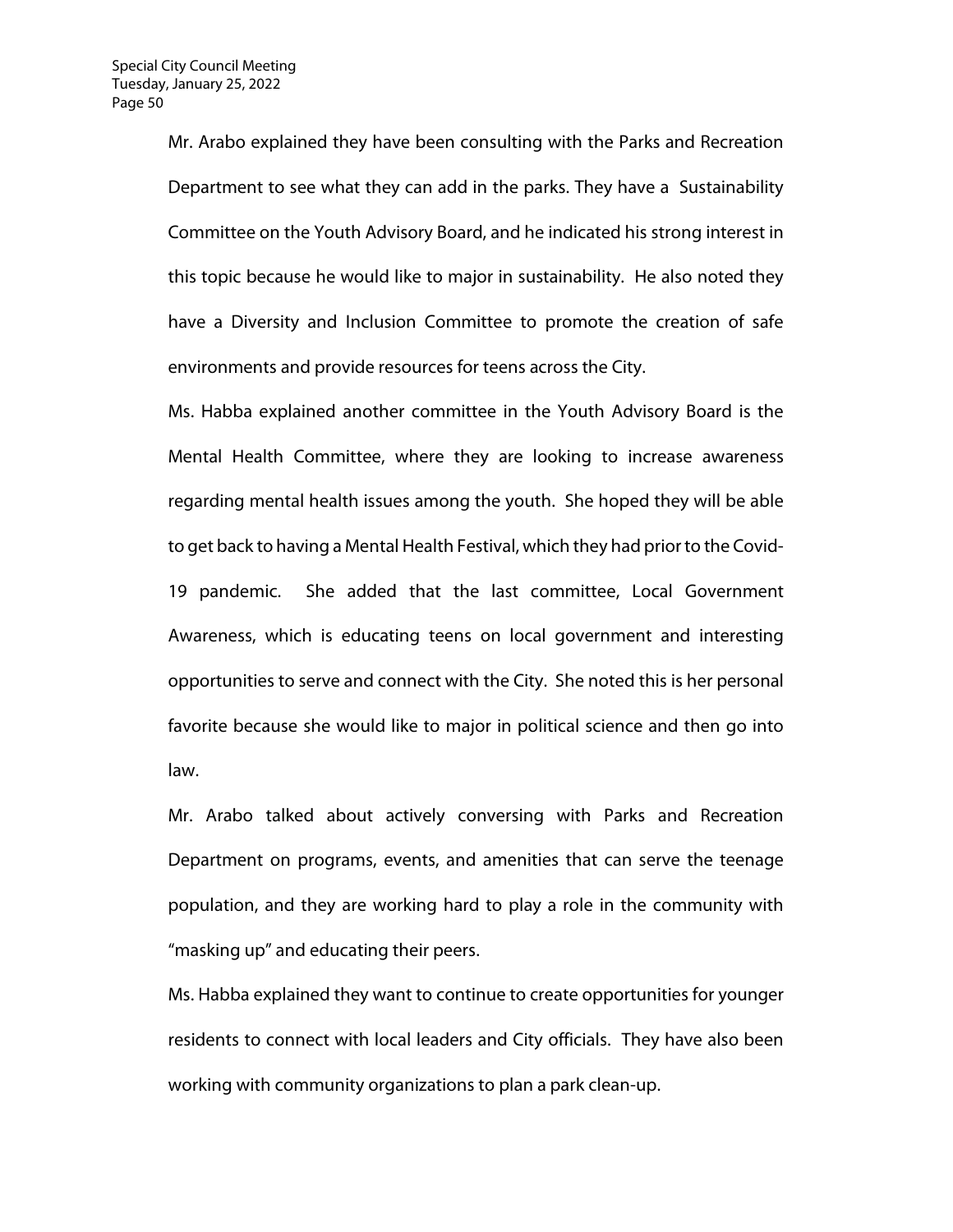Mr. Arabo stated they are working on inclusion, with the help of community organizations and Parks and Recreation to create a safe space designated for teens.

Mr. Arabo and Ms. Habba concluded by saying they hope that their presentation has provided a good insight into what the Youth Advisory Board has been doing, and what they are looking at for the future. They thanked the City Council for giving them a chance to have their voices heard.

Ms. Davis invited City Planner/City Development Manager Chris McLeod to talk about the Sustainability Commission.

City Planner/City Development Manager Chris McLeod stated he has had the pleasure of working with the Sustainability Commission over the last year-anda-half, and he commended them for being one of the most dedicated boards he has seen. He added that they show great passion for sustainability within the City, and they have created a Sustainability Plan. He invited Chair Nathan Inks to present the work that the Sustainability Committee has done.

Sustainability Commission Chair Nathan Inks stated that Vice-Chair Mark Graf is present today as well, and he named the other members. He also thanked and acknowledged the work of two former members. He explained the responsibilities of the Sustainability Commission are outlined in the ordinance that created this Commission, and they have to use those responsibilities to guide them in determining the scope of their duties in both creating the Sustainability Commission as well as being able to implement the plan. Mr. Inks provided the history and framework of the Sustainability Plan, which was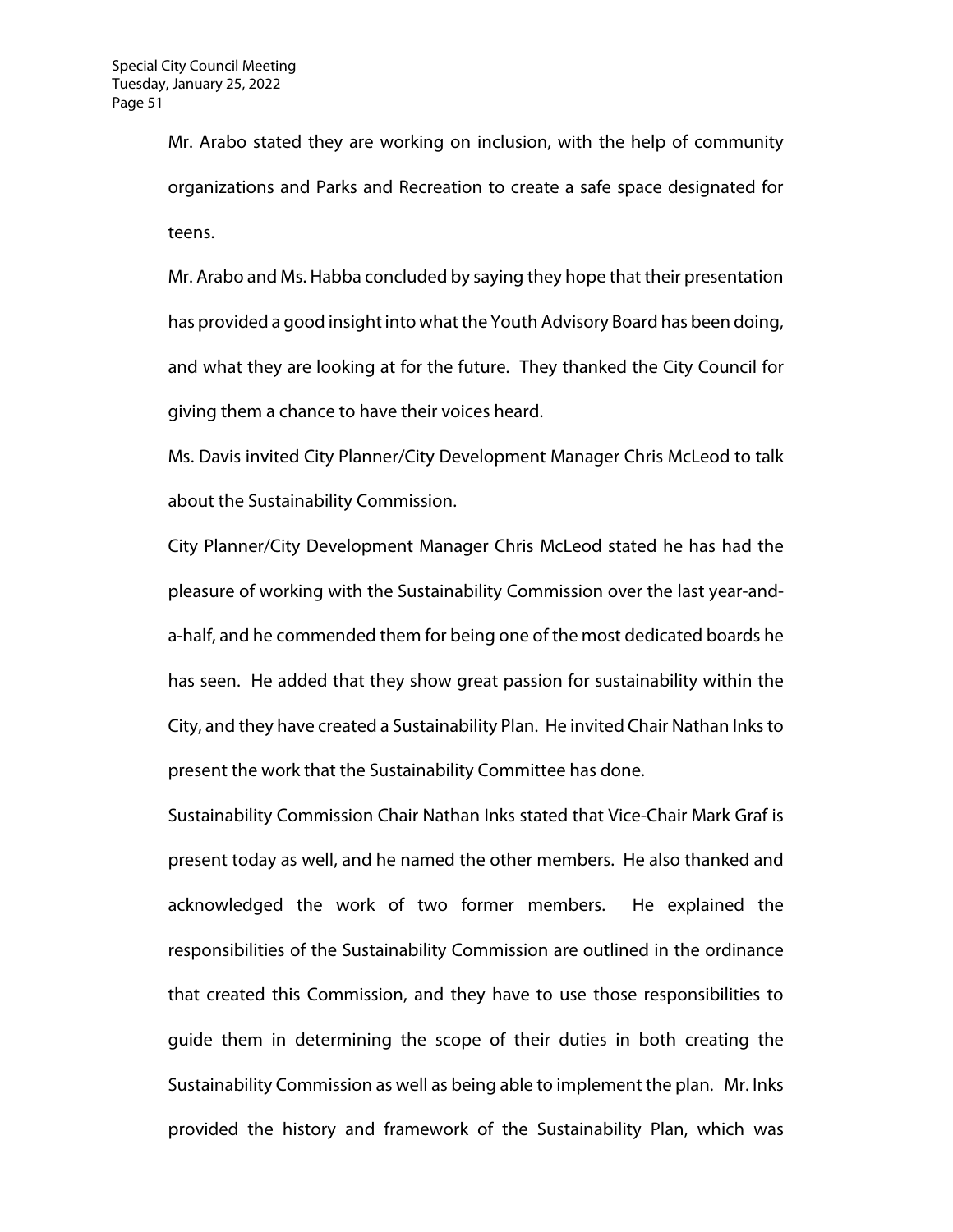created by an intern for the City in Summer 2019. In March 2020, the City Council created the Sustainability Commission Ordinance, and in Summer 2020, Council began appointing members to the Commission. The Sustainability Plan was submitted to City Council in Fall 2021. He explained they are now looking forward to implementing these plans and revising the Sustainability Plan as well. They have tackled a significant number of issues, including providing recommendations to Council and City Administration were for curbside recycling, as well as amendments to the City's Tree Preservation Ordinance. He felt the most significant accomplishment from the Commission was the adoption of the Sustainability Plan, which was the City's first comprehensive plan that addressed various sustainability issues, and much of the drafting of the plan took place virtually due to the Covid-19 pandemic. One of the most significant sources they used in their planning process was the United Nations Sustainable Development Goals, containing seventeen goals. The Commission felt eleven of those goals were relevant to the scope of the Commission as outlined in the ordinance. He explained the plan includes a number of sections based on broad sustainability topics, including natural assets, sustainable mobility, sustainable development and land use, and environmental stewardship. He advised that within the adopted plan, there is a comprehensive series of implementation action items that is included at the end of those sections. It also lists responsible parties, being boards, commissions, or departments, which would be responsible for either weighing input into whether those action items should be pursued, and ultimately adopting them.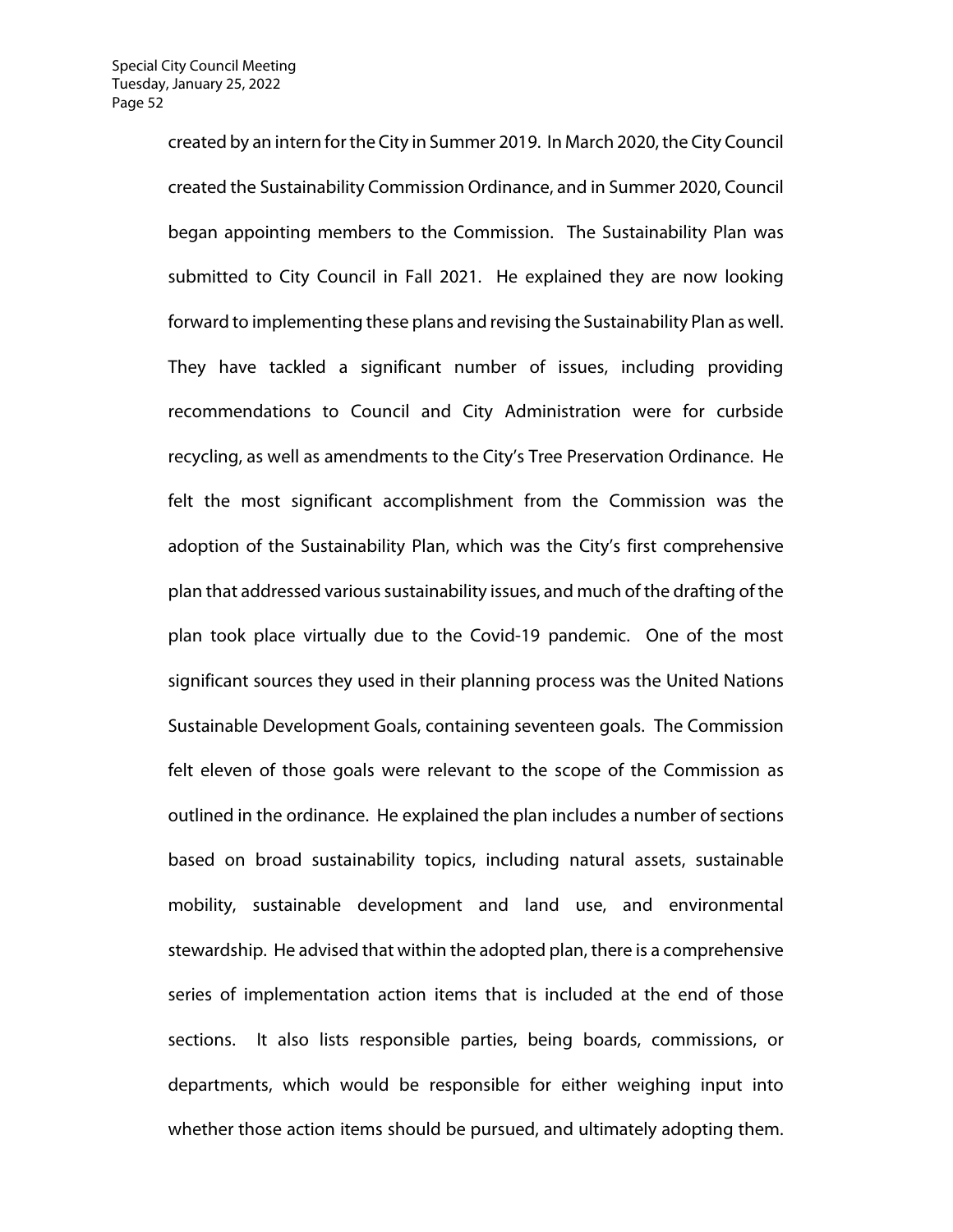He added that each action item also includes how it would relate back to the City's 2030 Visioning Plan.

Mr. Inks explained that this past fall, the Commission began defining priorities based on a cost benefit analysis and establishing a plan for implementation. A list of fifteen action items rose to the top of the list, and he reviewed that list. He thanked the Council for this opportunity to present, and he offered to answer questions.

Chair Schmidt opened the floor for public comments, but there were none.

Councilman Yanez thanked everyone who presented today, adding it gives him a lot of hope. He indicated it bothers him that people do not look at public service as career options anymore, so to hear the Youth Advisory Board talk about encouraging young people to pursue it is welcome. He stated he is impressed that people are so willing to bring their community together. He understands that, in the Utica Community School District and the Warren Consolidated Schools, there are about fifty different languages spoken in each school system, yet it is difficult to find a "translation" button on the City's website. He hoped that will be something they can fix. He added he is so impressed with the quality of individuals serving on these boards and commissions and the work they do, and he thanked them.

Councilwoman Ziarko agreed with Councilman Yanez that what was presented is a sign of hope. She heard the common thread of education, inclusive, leadership, diversity, sustainability, and mental health from each board/committee/commission represented. Although they are concentrating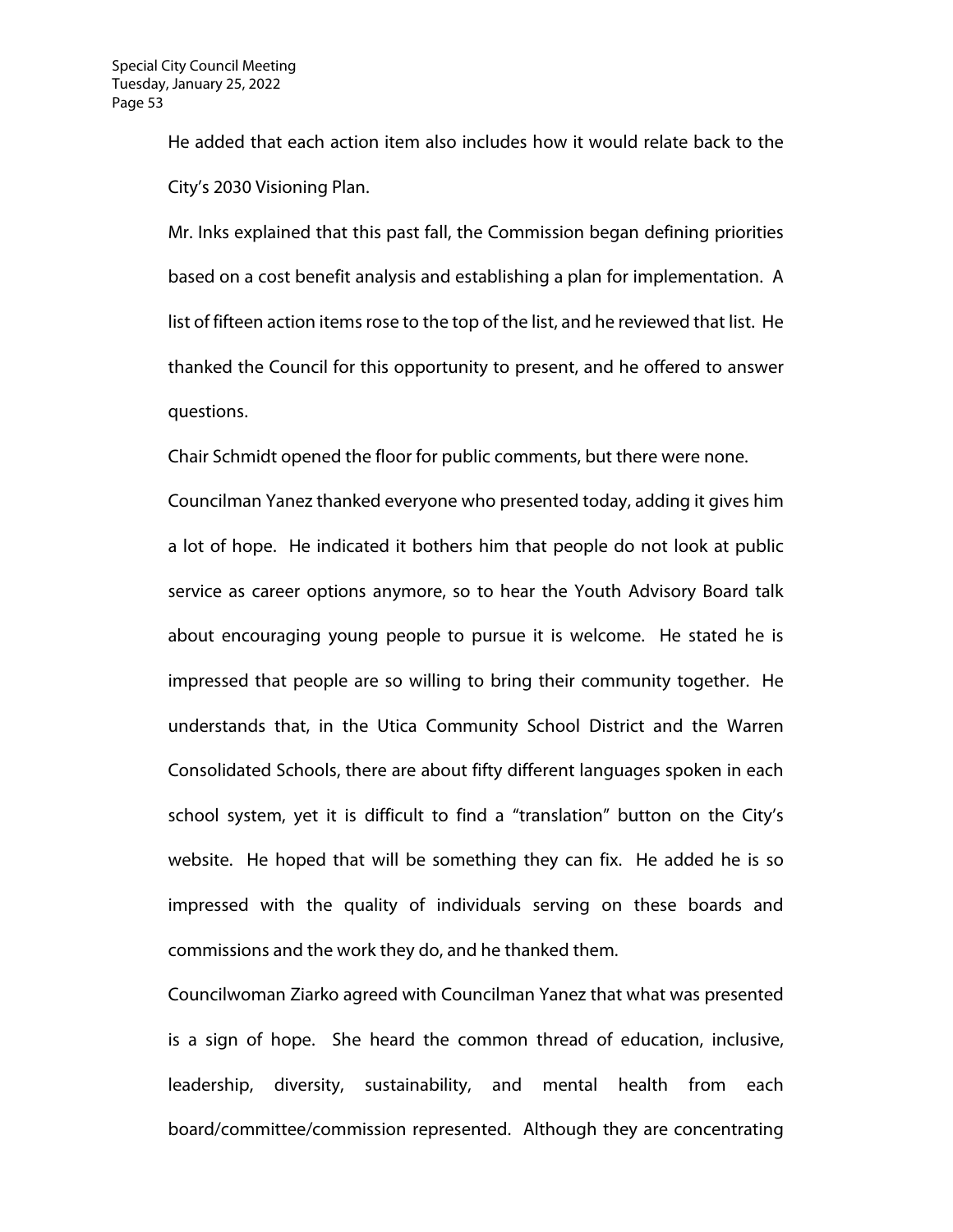on different areas, they are all working in the same direction. With regard to careers mentioned by Councilman Yanez, she talked about the difference between "civil service" versus "politician." She felt at certain times, a politician acts in their own best interest, as opposed to someone who works in public service acts in the best interests of all. She encouraged the Youth Advisory Board members, as they move on, to encourage other youth to follow in their footsteps and take a part in this Youth Advisory Board in order for it to continue. She thanked all of the volunteers.

Councilman Radtke agreed with his colleagues, and felt it is good to see the wonderful work done by so many groups in the City, and the impact they have. He thanked them for their hard work. He agreed with Councilman Yanez about doing more to make sure the entire City is included in their discussions. He pointed out that there are many languages spoken in the City, with certain communities speaking it a lot more than others. He felt they need to make it a point to put out City materials and their ballots in languages other than English, adding they estimate that one-third of the City's population was born abroad. He pointed out that every member of Council lives on the east side of the City, and through no intention of their own, they may have some "blind spots" for which they are unaware. He urged community members to bring things to their attention so they can be remedied. He thanked everyone who spoke today, noting it was very informative.

Councilwoman Koski stated she is very impressed with the boards and commissions in the City and is pleased with that they have accomplished. She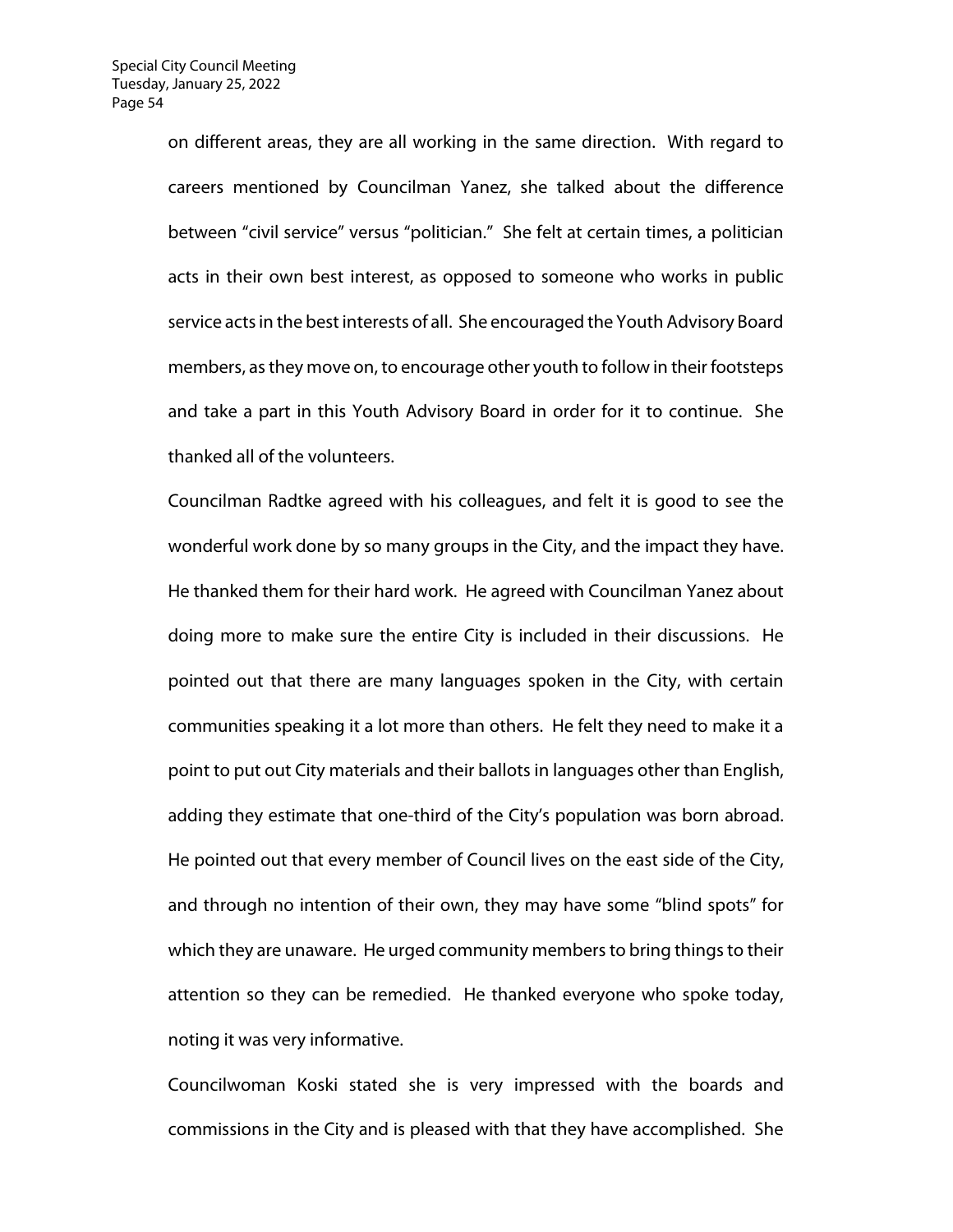likes the plan of the Sustainability Commission, especially their plan. She questioned whether any of the fifteen actions could fall under the requirements for ARPA funding. She thanked Mr. Inks and commended him and his committee on the work they have done.

Chair Schmidt echoed the sentiments of her colleagues, and thanked all of the boards and commissions, stressing they would not be the City they are without each and every one of them. She stated she is encouraged to hear that some of their youth want to get involved in city government, and she agreed the youth does have issues the City needs to address. She pointed out that the City is about to embark on a Visioning 2040 plan, and it is the youth they need to convince to come to the table and be part of the discussion. She attended the African American Coalition, commending them for being a great group. She anticipates they will do a good job in bringing their mission forward to the community, making them better for it.

#### 7. MAYOR AND CITY COUNCIL GENERAL VISIONING COMMENTS

Councilman Yanez commended the volunteers, taxpayers, and the City employees who make this a great city. He talked about the City being fortunate to talk about this wish list, adding there are "bedroom communities" already in a bind, trying to fund just the basics. He thanked the Sustainability Commission for their great work. He felt the City needs an internal recycling program as part of their operation, especially their cardboard and plastic bottles. He felt if they are going to force people to pay for curbside recycling, they need to lead and recycle internally. He felt they need to phase out curbside organic recycling,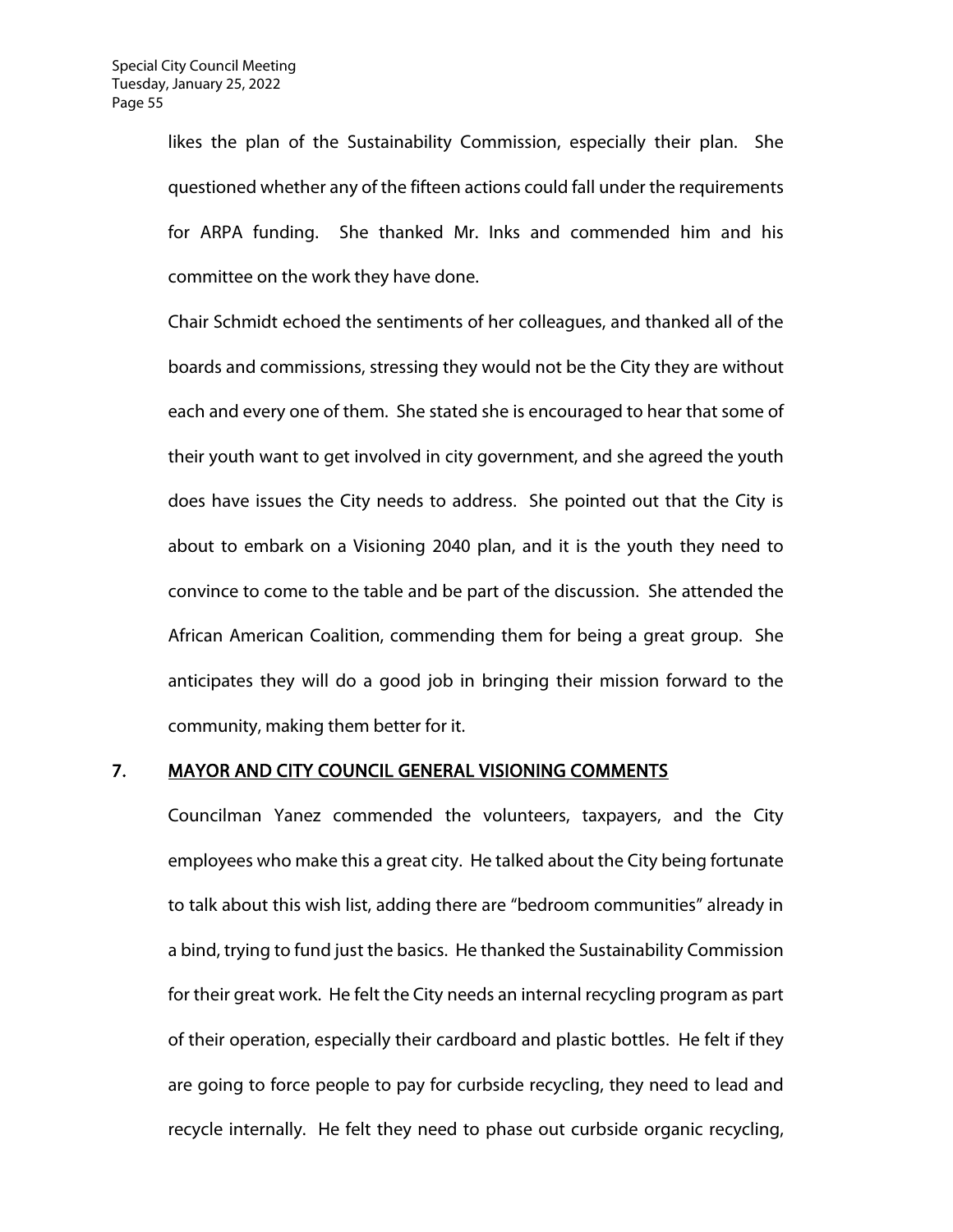adding that this material should be mulched back into yards, or the City should start its own composting operation and use the compost on their community garden or provide it to citizens for their gardens. He was pleased to see the Commission talk about monitoring the carbon footprint, even monetizing it, and use it as a liability when they determine whether it is cost-effective to buy an electric vehicle, etc. He felt lawns need to be cut less, and he cited the example of creating a path at Freedom Hill but adding a \$17,000 annual cost for lawn cutting on the sides of the paths. He suggested working with Michigan State University to look at low-grow turfs and see what it would cost for the City to put those in, thereby reducing mowing. He added he would not only want to see the financial cost, but also the impact on the climate.

Councilman Yanez felt the job training is fantastic, but he felt the City needs to adopt a Fair Contracting Ordinance to make sure trade schools are maintained. He noted the Union Building Trades provide apprenticeships, and he claimed they are incredible schools that do a great job preparing their workers. He added that apprentices get paid while they are learning how to do these highly-paid trades, and they cannot get enough people for these programs.

Councilman Yanez commented on Strategic Planning, which is slightly different because of the ARPA funding that is available. He felt they need to look at how they will do strategic planning in the future to have input from City Council as well as input from citizens regarding the direction in which the City is going. He suggested having an electronic suggestion box to get input. They need to look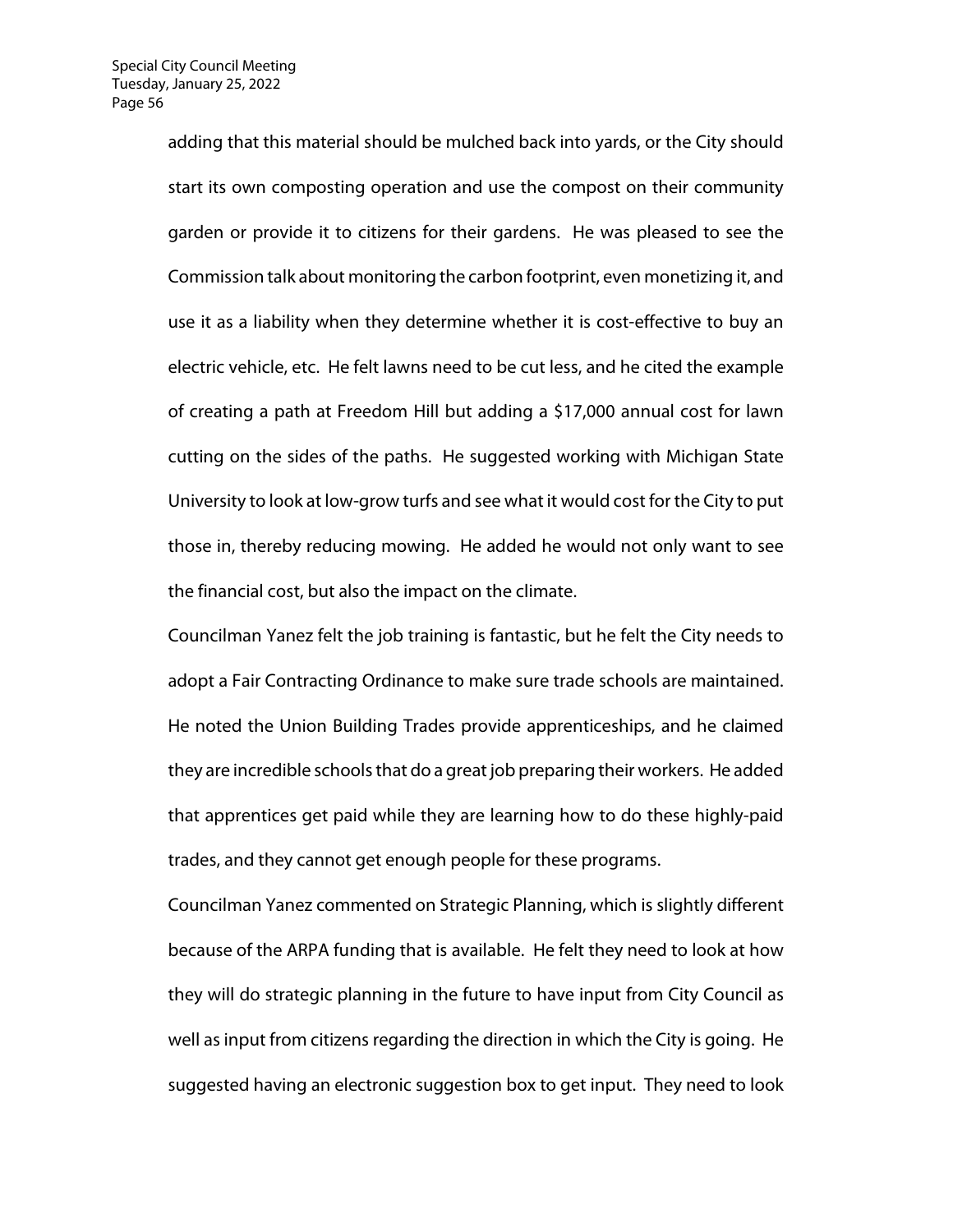at all of the issues they have, and he called on City Administration to rethink how they set up Strategic Planning.

Councilman Yanez stated he would like to see the City work with non-profits and community groups to get rid of trash. He has done trash clean-ups with the Clinton River Watershed Council, as well as some on his own, but he would like to see a more concerted effort to have a couple of days after the snow melt in early spring to go through the City and clean up all of the trash. He felt they can include businesses and corporations where trash accumulates, and possibly they pick up part of the tab for helping out. He would like to see the City start an internship program to assist various City programs, especially providing information to citizens by going door-to-door, adding that when engaging with citizens face-to-face, a much different message is communicated.

Councilman Yanez stated that, although this does not come under Strategic Planning, he would like an update at a future meeting of how the City's new social worker is doing, what she is finding, and what kind of needs they have and how to address those needs. He announced that starting in the Spring, he will be starting a "Walk With Your Councilman" event, and he will post on a weekly basis the community in which he intends to walk, with the hope that either his colleagues or people in the neighborhood walk with him. He commented that the condition of the City cannot be appreciated, good or bad, until they walk around it. He would like to connect more with citizens, and he felt the best way is to go out, walk and talk with people, and provide feedback. Councilman Yanez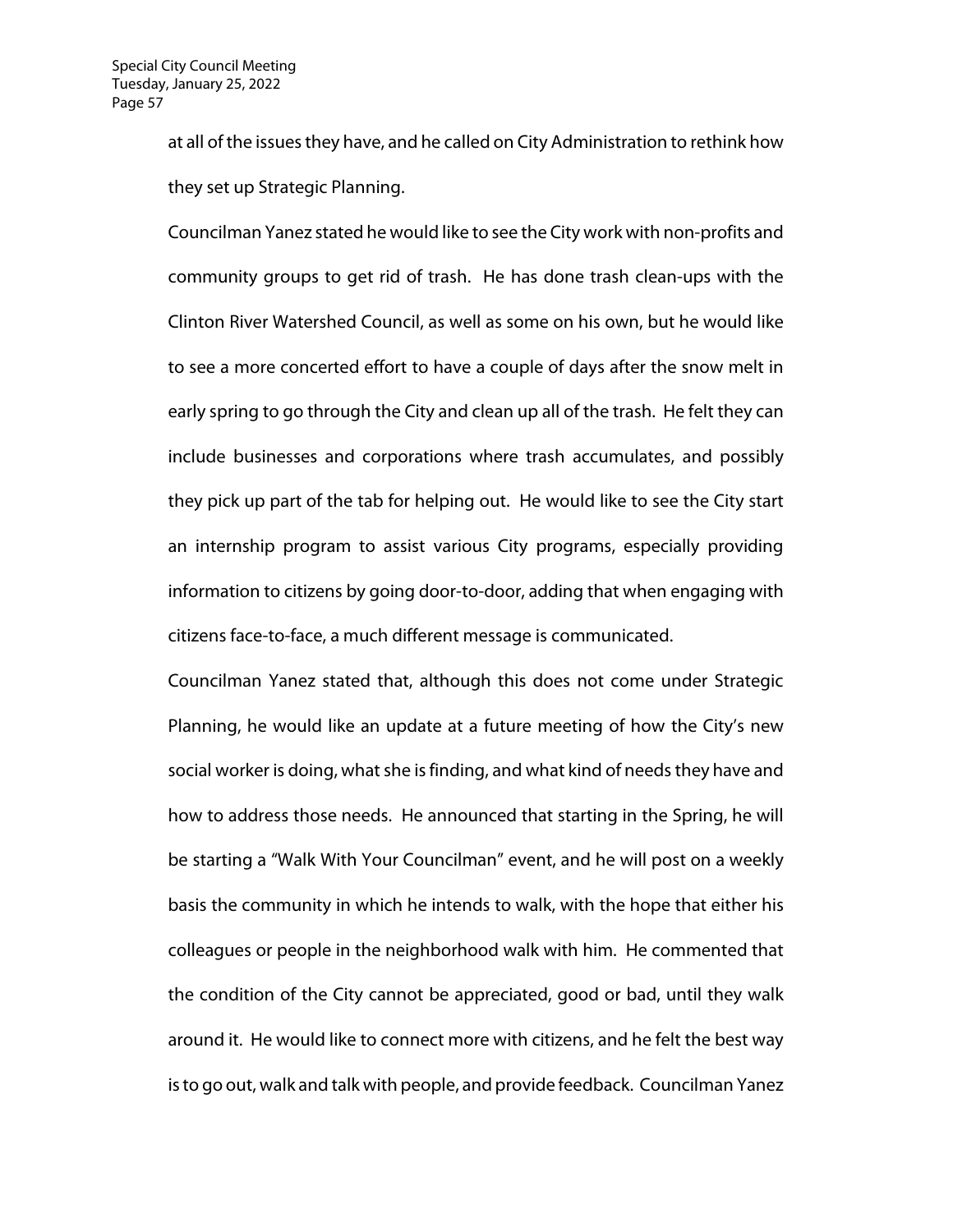thanked all of the directors and all of the presenters for the hard work they do. He extended that thanks and appreciation to all of the City staff.

Councilwoman Ziarko thanked everyone for the time they put into their presentations. She stated this is her favorite meeting of the year because it is a meeting of possibilities, not that they are going to do it all, but they have an opportunity to talk about these opportunities. She cautioned they need to keep an eye that are out of their control, especially revenue-sharing, where Lansing took away the money that was promised them. She cited examples of what has been taken away, and she stressed the solution cannot always be to raise the taxes. She noted that they always thought of public safety as Police, Fire, and DPW, but they are finding out public safety is also public health, so it is something they need to look into. She stated she does not have a "wish list" today because her wish is to come up with a resolution when they have an issue that needs to be resolved. She addressed comments about where they live in the city such as the "north side" or the "south side," and she reminded because they are all "at large," their City is not divided, and all citizen's problems become her problem that she helps them resolve. She felt the manager/ council form of government is the best there is. They pay someone to run the corporation and do it right, and the manager, in turn, hires and surrounds himself with very smart people to do their jobs. She thanked everyone for guiding them in the right direction and stressed that includes the volunteers as well.

Councilwoman Koski noted that Councilman Yanez expressed a lot of the thoughts she had, but she felt this was a very good planning session. She felt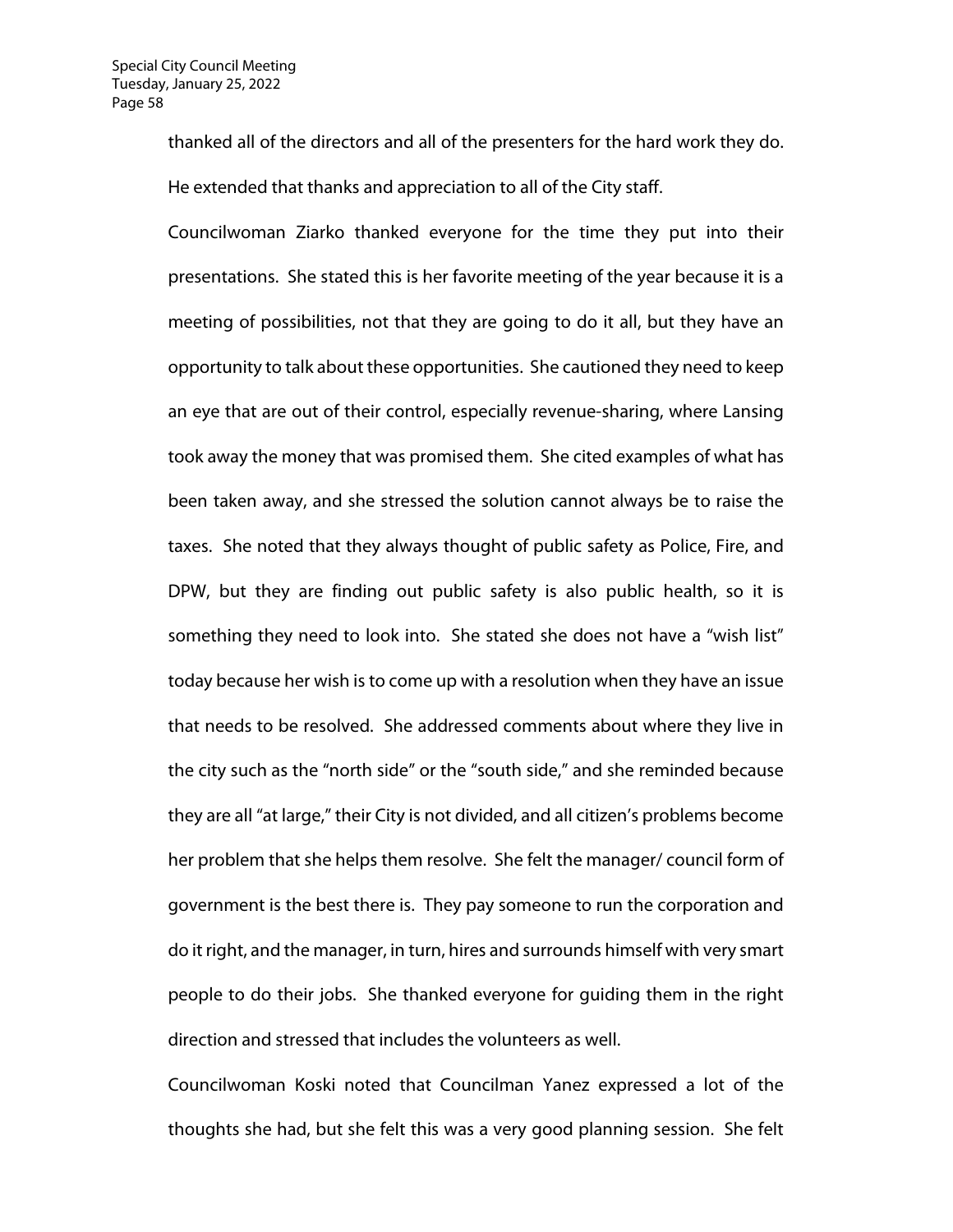communication is good, but she felt it could be a little better, noting she would like more input from their residents. She would like this, not necessarily in the form of a survey with prepared questions, but what ideas they have and what they think. She recalled the Fire Department used to put out cards stating,"We'd like to know…," and she indicated she would like to start getting those out to residents for input in their neighborhoods, what they would like to see changed, and how the City can help them. She stated she lived in the southwest sector of the City for thirty-two years, and she has now lived in the northeast sector for the last twenty years, so she felt she knows the City. She emphasized all of the residents in Sterling Heights are important to each Council member. Councilwoman Koski felt the presentations of the most recent four boards and commissions was very enlightening to see and hear what they have done and how they have set their goals. She would like to know what is happening with all of the boards and commissions and suggested if there is a way to have faceto-face contact with them once a year or every six months to find out what they are doing, their needs, and how they feel Council can help them accomplish their goals and missions, she would appreciate it. She also emphasized that she would like to see the path go in that she had previously mentioned.

Councilman Radtke stated this is a meeting of possibilities, but he agreed with Councilman Yanez that they need to have an internal recycling program at City Hall. He also felt they need to mandate a recycling program for businesses in the City. He claimed they are the largest city in the state that does not have curbside recycling and expressed his frustration about the history of how that occurred,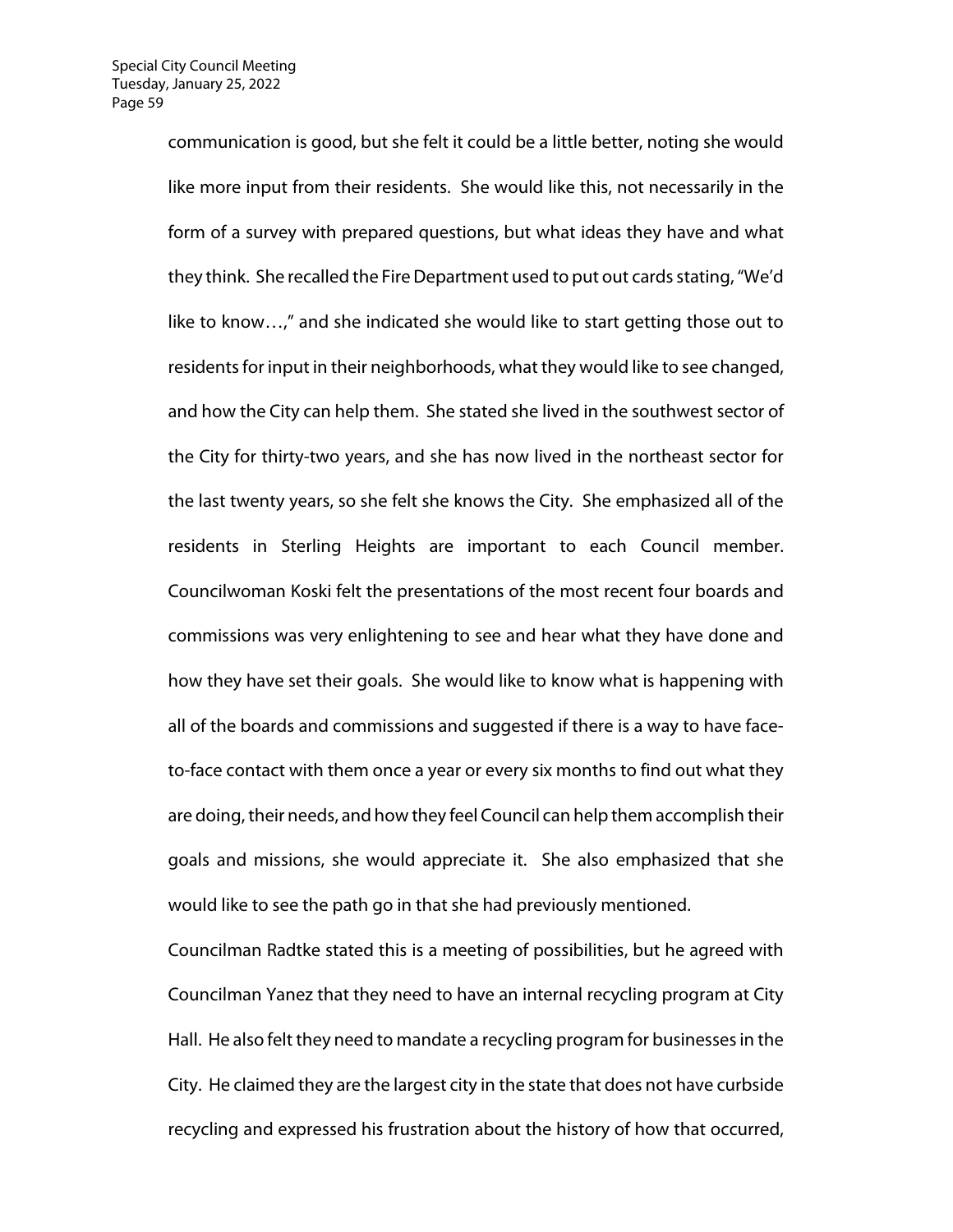when he claimed they could have had curbside recycling for as little as \$12 per household annually. He inquired as to how many refuse pickup stops daily. Public Works Director Michael Moore replied that every week, they have 40,000 refuse stops, 40,000 compost stops in-season, plus 10,000 recycling stops, so they are just shy of 100,000 service stops every week.

Councilman Radtke has received complaints about trash cans being thrown or trash is spilled on the street, but he understood the City has a robust program to address these issues.

Mr. Moore replied affirmatively, noting they have engaged GFL over the last month to start creating and administering a report that tracks the complaint calls from residents, and the solution to said complaint.

Councilman Radtke is appreciative of that, noting there is only a very small percentage who complain, but it is still an issue to that person. He stated he would like to see the report once it is completed. He concurred with Councilman Yanez about a responsible contracting ordinance. He complained about some non-union contractors not following safety protocols. He agreed they should look at low bids, but they also need to consider whether they are the best bids. They need to expect more from those to whom they are issuing these large contracts, and they should have a higher standard because it is a lot of business for these companies.

Councilman Radtke stated he was hoping to see a report on diversity efforts today, although he understands they are still working on it. He felt in some respects, the City is moving forward on diversity issues, but in other ways, he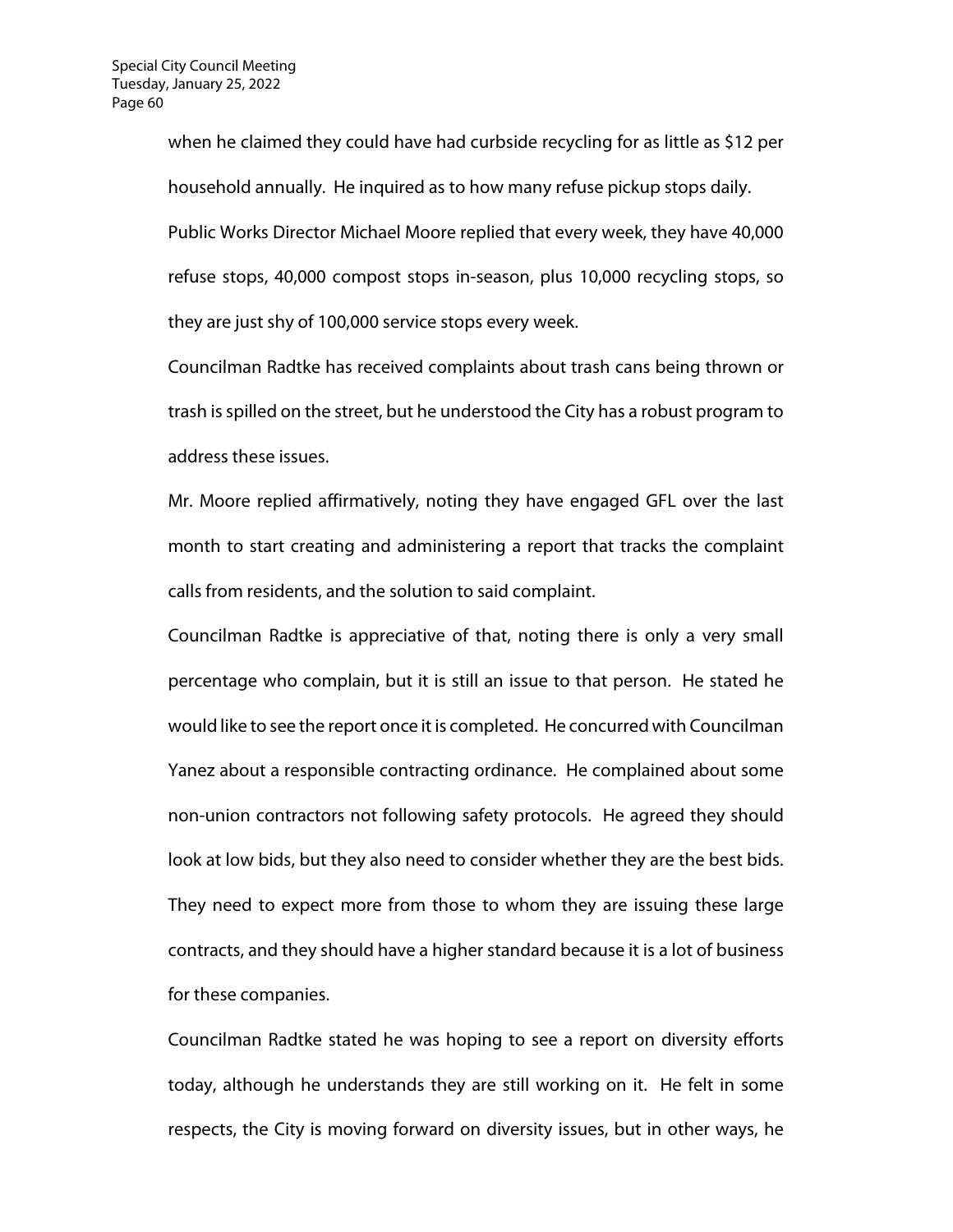claimed it is moving backward. He questioned Fire Chief Edmond as to whether there are any African Americans in the City's Fire Department.

Fire Chief Kevin Edmond replied they do not have any African Americans in the Fire Department, but they are recruiting to increase those efforts.

Councilman Radtke hoped they are successful in their recruitment, commenting that in a city where eight to ten percent of their population is African American, it bothers him that they cannot recruit even one African American firefighter. He felt the City government should reflect the residents whom they represent, and although there are efforts to this regard, he expressed concern that sometimes it takes too long and creates an image problem. He agreed the City has done a lot in that regard, and it has improved greatly since he was growing up here, but they need to explain that change to everyone.

Councilman Radtke felt they need to codify ideas of new urbanism in their planning and zoning, especially walkable communities. He complained developers are often using the City's overlay districts to "muscle in" a building but they are not really considered mixed use. He felt setback requirements need to be revised, and he felt that homes with garages in the front, to the point where people cannot look out their front door and see the homes around them, create bad neighborhoods. He would like people to be allowed to utilized space to be used for "he-sheds" or "she-sheds"for their hobbies. He complained about driveways taking up entire front yards, adding that it goes against sustainability and creates drainage issues. When there are multiple people living in one home as a family, the City needs to facilitate ways for them to do so, such as possibly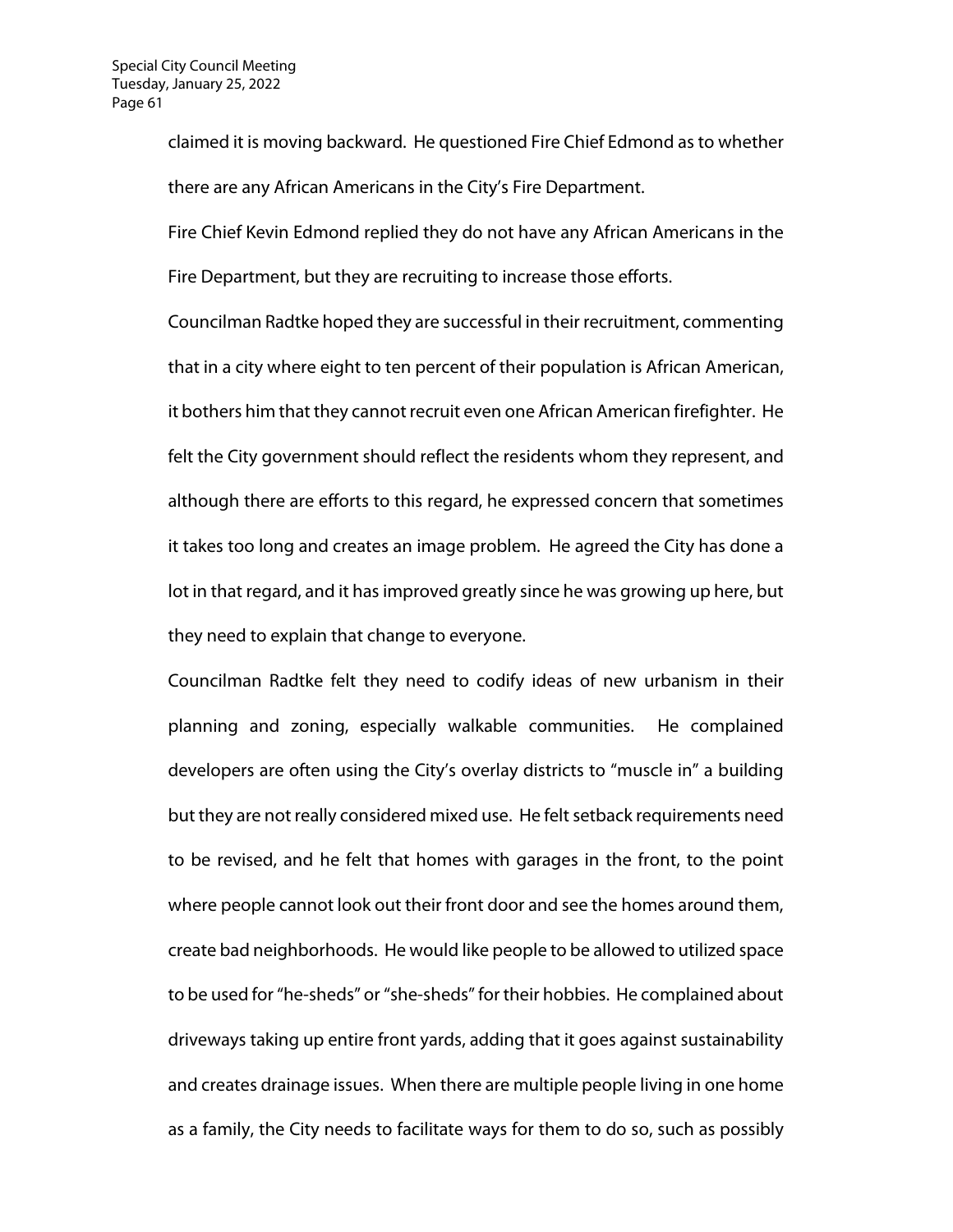allowing a "granny flat" in the rear yard. He suggested they need to look at the width of streets, noting that wide streets enable speeding. He added that the free parking they allow residents in the street is a great thing, but to park cars in a street that the City owns, maintains, and repairs, ends up costing the City to provide that parking. Driving tends to be slower on narrower roads because people have to avoid cars and obstacles. Councilman Radtke recalled there were going to have a traffic study done on the Dodge Park corridor, and he inquired as to whether that has been received.

Mr. Vanderpool replied the study included the Dodge Park corridor down to Stevenson, and also the Utica corridor, from the City Campus Center toward the Senior Center. He confirmed it is not yet complete although they are working on it. He explained that the delay has been caused by the Covid-19 pandemic, but he assured he will provide the results as soon as they are received. He knows the Traffic Engineer is still working on a couple of other areas, along with the consultant they used on the Ryan / 15 Mile Road corridor. They also looked at the Van Dyke / 15 Mile Road corridor where they are putting in some trafficcalming islands and looking at improved lighting and more physical pedestrian crossings. They are also looking at the Riverland crossing at Riverland, along their trailway system. He agreed the study referenced by Councilman Radtke is high on the list and they want to get it done. They have also made similar improvements to the Davis crossing on 17 Mile Road, east of Plumbrook, with better lighted crossings, strobe light crossings, more physical pedestrian crossings, so they are trying to improve these areas. He shared Councilman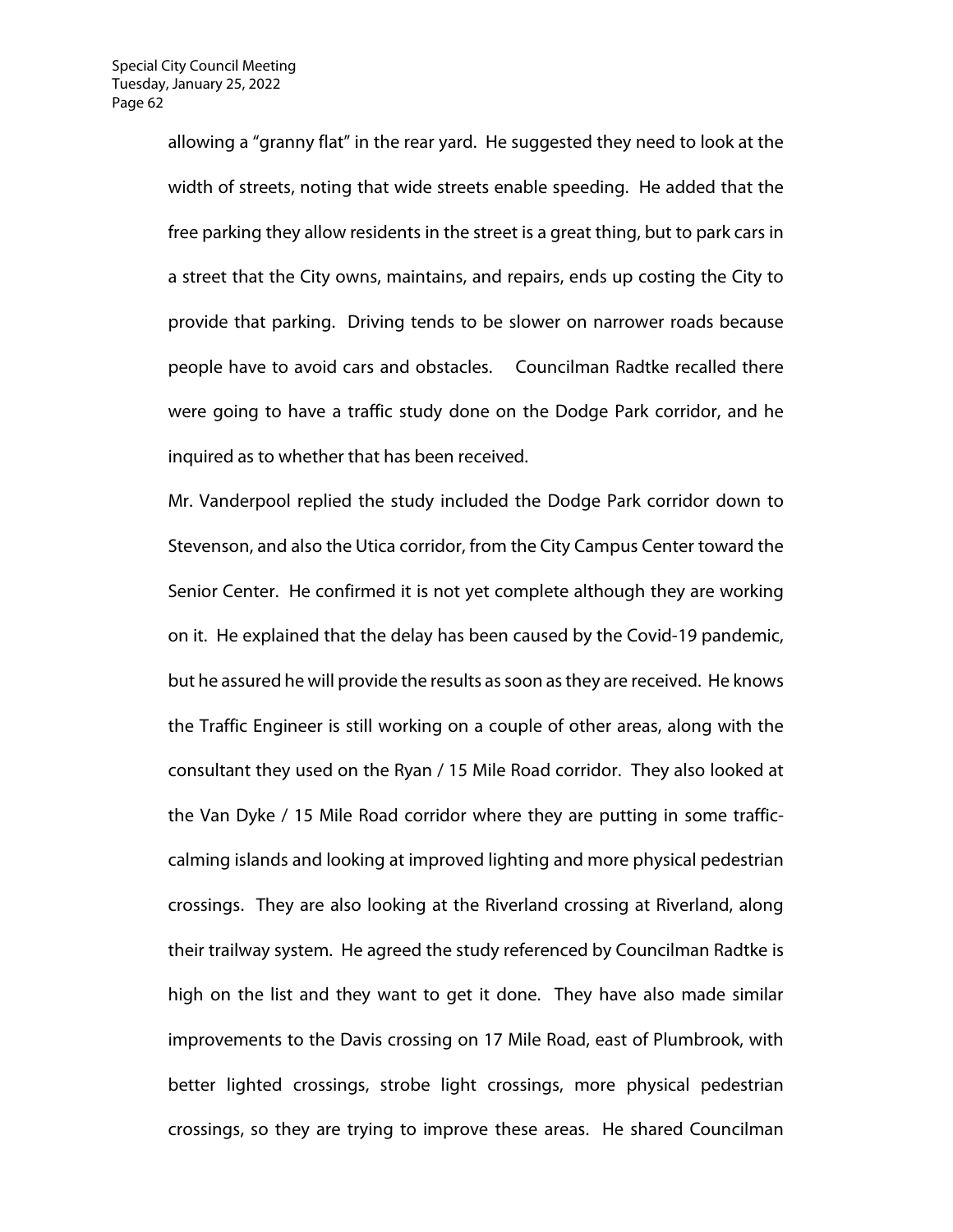Radtke's concerns about traffic calming and is a worthy initiative effort across the community, but he reminded they cannot completely reconfigure their roadways to something that is 99.9 percent built over a time span of the last seventy years. He agreed there are certain areas where they have to address traffic issues, and they are working to do so.

Councilman Radtke claimed other cities are addressing their built-out areas, citing Ferndale as one such community. He claimed they have shrunk streets, bumped out crossings for pedestrians, and created bike lanes. He felt if a situation is actively harming their residents, it is incumbent upon the City to do something. He expressed concern that every time there is a crash in the 15 Mile / Van Dyke area or a pedestrian fatality, he thinks about how they can do better and make a better crossing. He suggested more mid-block crossings, noting that some people have to walk a mile to get to a light; otherwise, they are considered jaywalking.

Mr. Vanderpool agreed with many of Councilman Radtke's comments, but he reminded that the City is implementing many of the initiatives he talked about. He cited the North Van Dyke redesign, where they talked about traffic calming, narrowing the roadway, and putting in a median and bike lanes, as well as the Lakeside area. He stated Councilman Radtke has been very involved in the North Van Dyke redevelopment and the Lakeside Master Plan, and that entire development will be far more pedestrian-friendly. He emphasized they are doing a lot of what he is suggesting and are spending a great deal of money on it, so they are not completely ignoring these initiatives.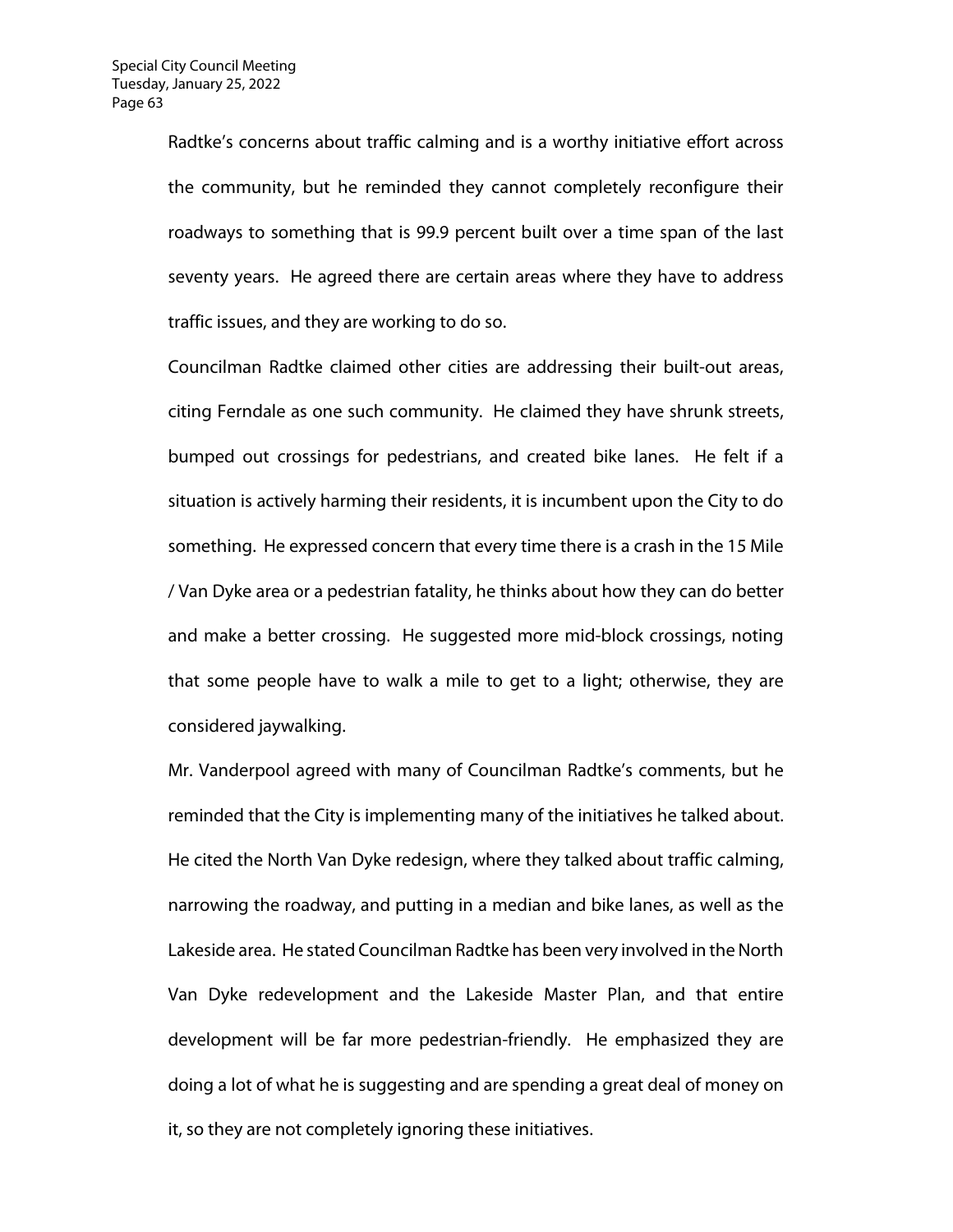Councilman Radtke urged the City to be hasty in their action to create a pathway at the south end of Moravian Park. He noted the existing catwalk still exists, and there has been some talk about creating a new pathway, but possibly it is incumbent upon the Council to use the powers they have to take back the existing catwalk. He admitted the two neighbors impacted by that would not be happy with the City, but he felt the entire community that wants access to their park without trespassing across other land may be enthused. He reminded the homes were built with that catwalk in place.

Councilman Radtke addressed the website and the email addresses that were supposed to be changed, adding they were supposed to be changed to an .gov address "that makes sense to people." He felt they need to fully redo their website, because he felt it is not mobile-friendly and is not easy to use. He hoped they have more help in the Community Relations Department to update it, but he suggested having a simpler website. He has witnessed instances where the website has not been updated or it is wrong. He felt it is time to completely update the City's Master Plan and bring their zoning in line with the Master Plan. He suggested hiring the consultants who did the North Van Dyke Master Plan. He felt they need to think about the kind of City they want to see in 2045, and how the built environment reflects all of the values they have been discussing. He noted that this is a meeting of possibilities and a lot that he would like to see, and he concluded that while Sterling Heights is a great city, it can be better. Mr. Vanderpool noted that a lot of the items brought up by Councilman Radtke have had updates that have been shared with the entire City Council, including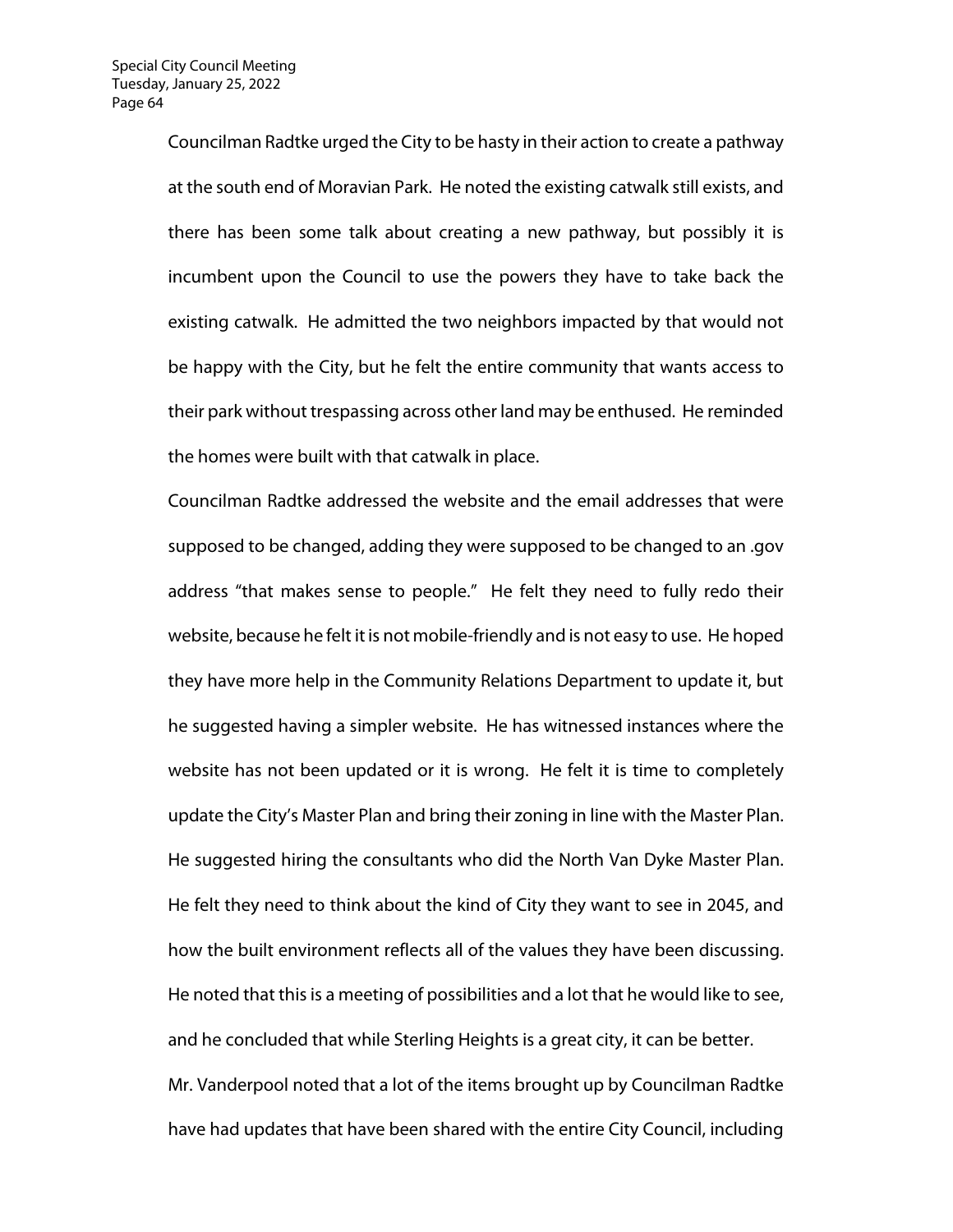the pathway at Moravian Park. He informed the catwalk was deeded back about thirty-five years ago, and he advised the Parks and Recreation Director is working on an alternative plan using the DTE easement, as shared in the update a few weeks ago. He is confident that is a good plan, and he encouraged Councilman Radtke to check out the update. He confirmed the update to the website is budgeted and is anticipated to be completed this fiscal year. The email addresses are part of that, but he reminded they have a challenge of prioritizing all of these initiatives. Everyone has brought up very good ideas, and they will be following up with a written report to City Council. He indicated they will need further direction from City Council on many of these initiatives, noting it takes four Council members to give them good, clear direction, so he encouraged City Council members to collaborate and work closely with their colleagues and to get others on board with their ideas and initiative so they can discuss them further in the budget process and allocate funding. He clarified he is not talking to one member but to all members, noting this is the next step after the Strategic Planning process. He assured they will be providing notes to Council, with a summary of Strategic Planning, and work together to see how they can advance the ideas that were raised at this meeting. He cautioned that some of the ideas brought up at Strategic Planning can take years to implement. City Administration appreciates the feedback, but their challenge and the challenge for City Council is to determine which of their ideas they will collaboratively prioritize.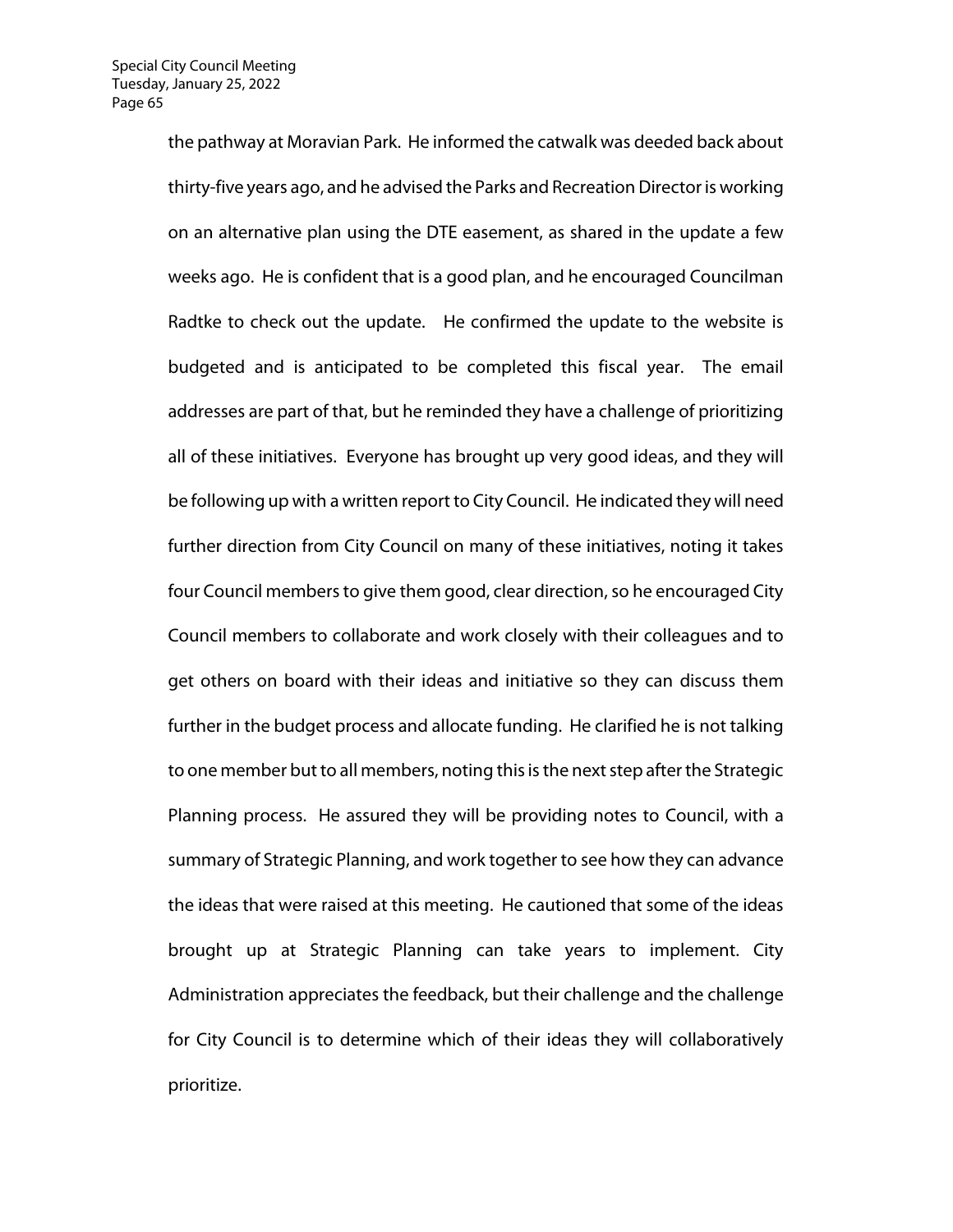Chair Schmidt understood that the plan presented is many years out, and it will take some time to implement some of the ideas discussed today. She referred to Councilman Yanez's remarks about curbside recycling and inquired as to whether ARPA funds could be used to purchase some of the curbside recycling bins. She questioned when their current contract with GFL expires.

Mr. Vanderpool replied that they are just two-and-a-half years away from their contract being expired, and they will soon begin negotiating. He cited this is an example of an item that can be raised at Strategic Planning but takes years to implement. He recalled that this item has been brought up at the last two or three Strategic Planning sessions, and the consensus conveyed at the last Strategic Planning was to hold off on universal recycling because they are so close to the contract expiration date. He indicated they will be sitting down to develop the next Request for Proposal for refuse collection services, and the idea is to work in universal recycling.

Mr. Moore noted Mr. Vanderpool answered the question very well, and he confirmed that the current contract expires in 2024, so they will be starting that process soon.

Chair Schmidt inquired as to whether ARPA funds could pay for a portion of the recycling bins.

Ms. Varney replied that because of the City's revenue loss, they can use the ARPA funds for just about anything, and government services is a pretty broad category. She added that providing recycling is definitely a government service, so it would be an allowable use.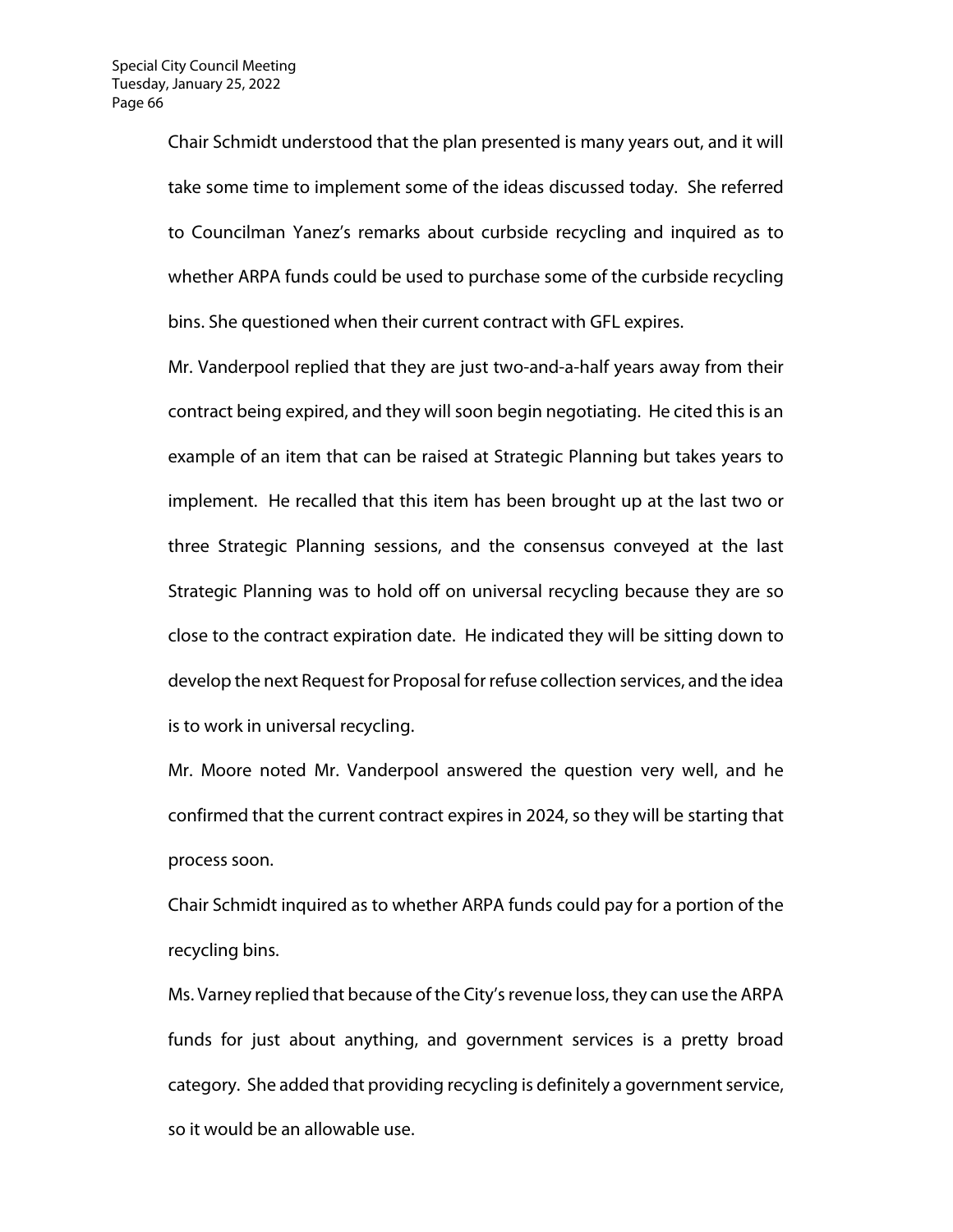Chair Schmidt stated if they go with a contract that includes curbside recycling, she would like to see part of the ARPA funding pay for the bins. She stated she has had more young people reach out to her about the possibility of tobaccofree parks. She does not have enough information on it, and how it would be to enforce, but she would appreciate some information on that possibility reported back to Council. Chair Schmidt commended Councilman Yanez on some good ideas he mentioned, and regarding clean-up in the City, she questioned whether they could have SHINE clean-up days four times a year rather than twice a year. She suggested that at least one of those days could be designated solely for trash clean-up. She felt they could get corporations involved in those SHINE days. She knows the homeowners who benefit from the SHINE days appreciate it, so possibly they could have three days designated to residential clean-ups, and one day to picking up trash, or they could go with two days for each. She addressed the concern regarding having a diverse Fire Department, but she pointed out that recruitment of any kind has been a challenge for every community, and she does not fault Sterling Heights as to why they do not have more diversity on that force. She understands why recruitment is an issue now, but they have been trying to create diversity for years; however, they cannot force people to apply in this City, regardless of ethnicity, race, gender, etc. She knows the City promotes itself and do a great job to get people into their forces Chair Schmidt concluded that she is glad to see they have things to look forward to, and she felt that, with a little patience, some of these projects will come to fruition.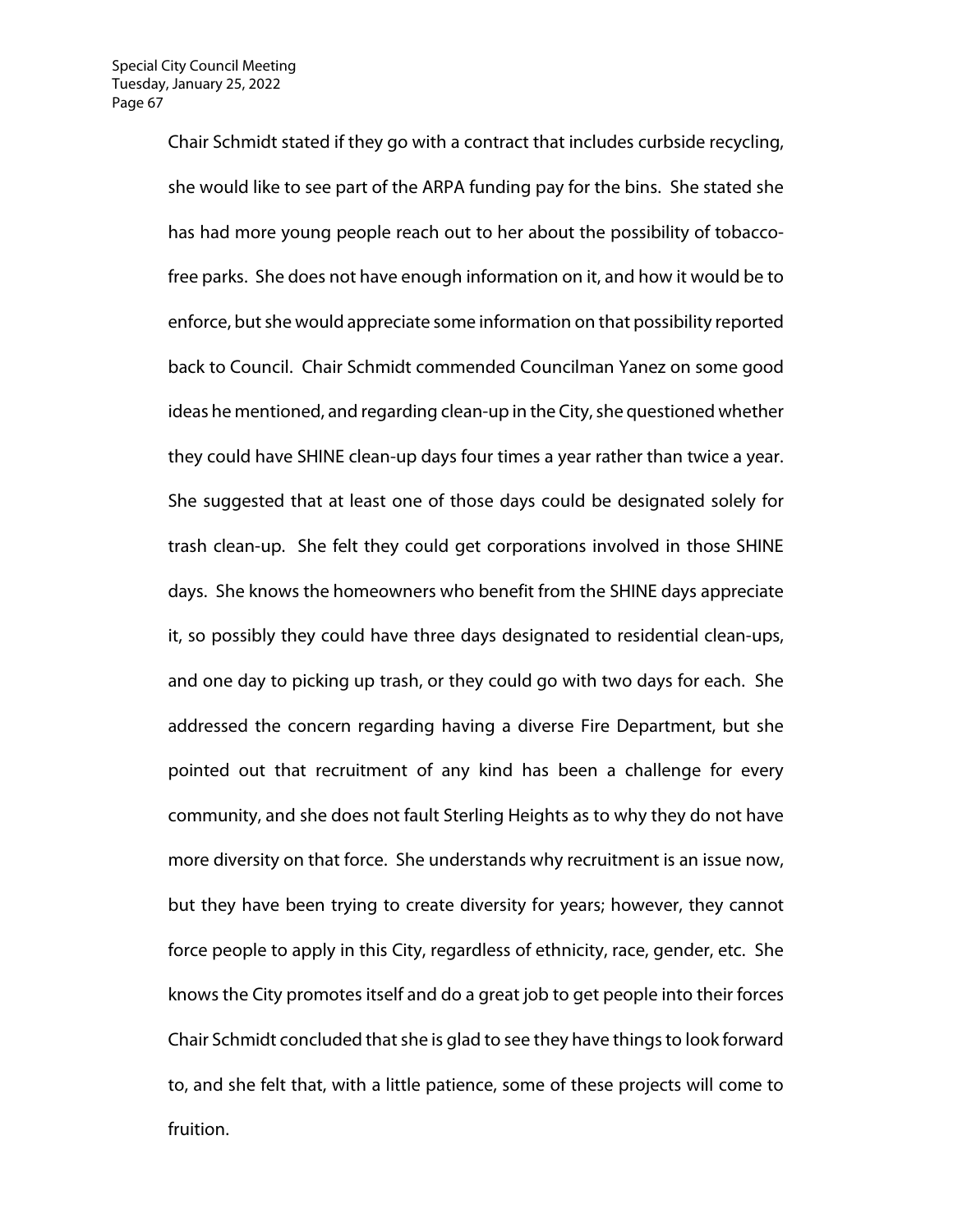Councilwoman Ziarko questioned whether the single-stream recycling is still the only type of curbside recycling offered, or whether there are other types of curbside recycling that they could investigate, where the resident actually sorts the cardboard, plastic, and cans. She questioned if that is available, whether it is something they should investigate.

Mr. Moore replied that most communities have accepted the single stream recycling. He noted that since they will be preparing an RFP, they can entertain many different ideas and let qualified vendors come back with their thoughts and costs on that topic.

Councilwoman Ziarko pointed out that the two years of Covid have put them in a situation where people are quitting their jobs without having another job lined up. She felt people are reevaluating their lifestyles and their stress levels, and she felt that is part of the recruitment process for any job they have in the organization.

Councilman Radtke agreed with the idea of multi-streaming recyclables. He noted that works in Germany, so he felt it could work here as well. He felt culture drives everything, and he felt they need to look deeper as to why African American firefighters are not applying in Sterling Heights. He felt nothing is going to change if the City expects the diverse populations to come to them. He felt the City needs to go and meet them where they are and "bring them in." He referred to a point Councilman Yanez raised earlier about how his colleagues live on the east side of the City. He stated he is in favor of wards in Sterling Heights and felt it would be a better form of government. He stressed he appreciates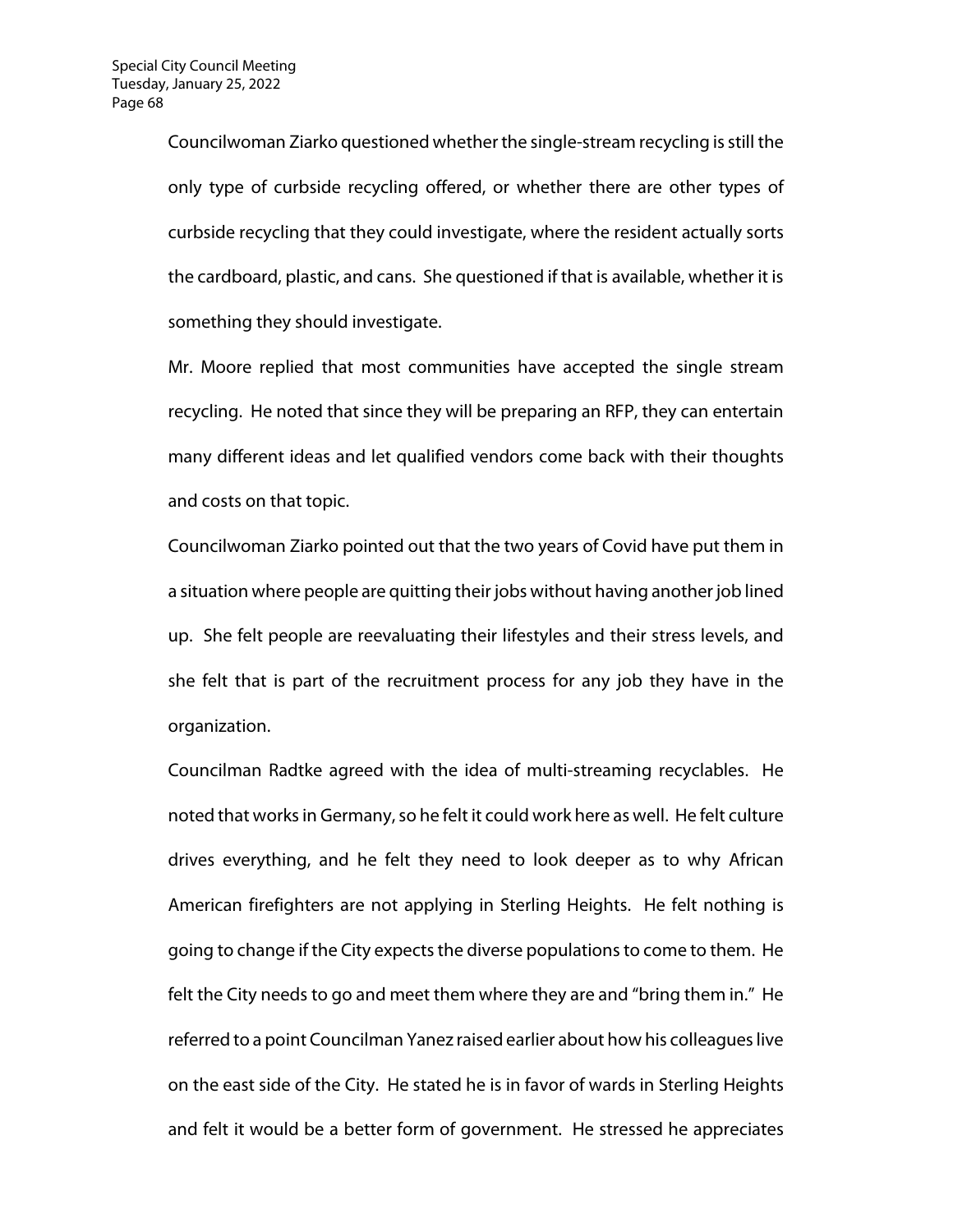the entire City, but he often finds himself advocating for the south end where he lives and spends most of his time, and where he knows there are severe problems he fears may not get addressed by everyone. He felt if they have a colleague in the northwest quadrant of the City, they may be able to bring their issues. He stressed they can change things in the City, citing the example that they are now serving four-year terms. He claimed he was told when he took office that would never change, and that was changed within four years of his sitting on Council.

## 8. COMMUNICATIONS FROM CITIZENS

Chair Schmidt opened the floor for comments from citizens.

- Benjamin Orjada in favor of the City recycling internally; in favor of businesses being mandated to recycle; would love to see the Youth Advisory Board correspond with high school journalism students; would love to see the City have a type of wildflower preserve or conservancy waiver; suggested allowing clover lawns, which do not need as much maintenance; in favor of allowing vegetable gardens in front or rear yards if someone has a large yard.
- Ken Nelson felt they need to listen to the people more on the expenditure of ARPA funds; felt website is a disaster and needs to be redone; felt City should use some ARPA funds to pave the unpaved streets discussed at an earlier meeting because residents on those streets want them paved but do not want to pay for the special assessment; felt if residents on Dawn want it to be a cul-de-sac, they should have a say; talked about sidewalks, street trees and utilities, which is causing a problem; infrastructure is getting old and needs to be repaired.

## 9. REPORTS FROM CITY ADMINISTRATION AND CITY COUNCIL

Mr. Vanderpool stated he has nothing further to report.

Mr. Kaszubski stated he has nothing to report

Councilman Yanez informed that the State of Michigan, through their

Department of Environment, Great Lakes, and Energy, offers grants to help